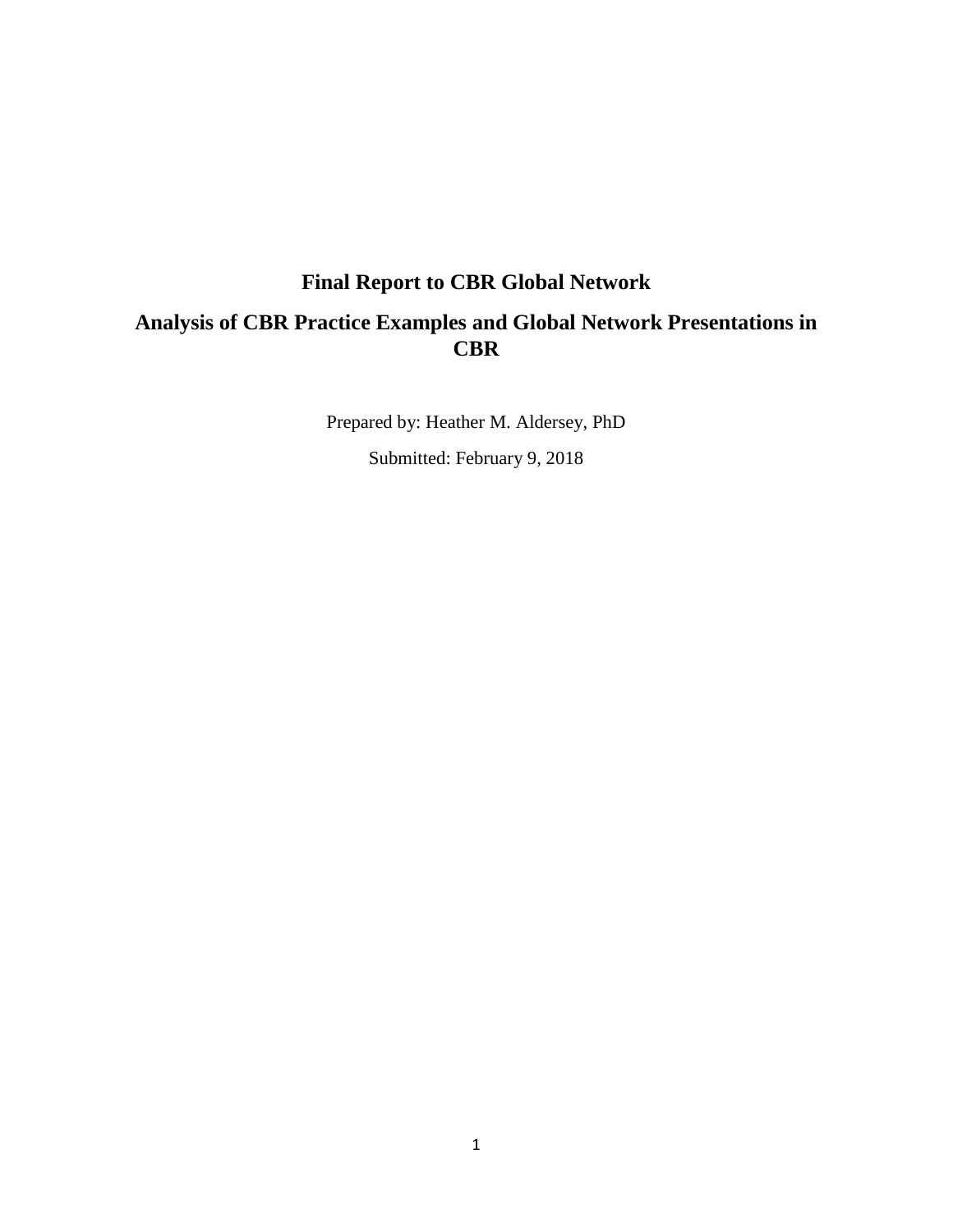## **Overview of Work**

In September, the Community-Based Rehabilitation (CBR) Global Network contracted the services of Dr. Heather Michelle Aldersey to do a narrative content analysis of two forms of data: a. Presentations conducted by presenters at the  $2<sup>nd</sup>$  CBR World Congress, Malaysia; and b. Examples submitted by CBR Network affiliates demonstrating what they believed to be "good practice" of CBR. The specific deliverables required as outlined in the contract for services were (a) a report with findings on CBR World Congress presentations and good practices, and (b) a formal Presentation of the Process and Findings.

In early October, the CBR Global Network team clarified that the purpose of this work is to show the United Nations (UN) Inter Agency for the Implementation of the Convention on the Rights of Persons with Disability (CRPD) how the implementation of the CRPD could take place at the community level. This content analysis is intended to provide supporting information to assist the World Health Organization (WHO) to produce a background paper on Community Based Inclusive Development (CBID). The CBR Global Network indicated a desire to portray the richness of CBR practices systematically and requested that the analysis of documents focus on the six thematic areas identified within the CBR Global Network Call for Abstracts:

- Involvement of persons with disabilities and their families from the planning stage;
- Involvement of local or national government;
- Focus on sustainability;
- Focus on evaluation of effectiveness;
- Monitoring over time;
- Definition of competencies required to implement the programme.

The work followed a systematic process, which involved organization of data; initial review of data; preliminary (open) coding, and, upon the clarification of project aims in October, focused, deductive coding. To organize the data, the researcher created two separate NVivo11 projects, one for each set of data, for ease of organization and review. She directly uploaded the Word documents into NVivo11 and converted Excel documents into a survey format before also uploading them into NVivo11. The researcher had to first convert PowerPoint presentations individually into PDF files before uploading and analyzing them within the NVivo11 project. Prior to assigning codes, the researcher skimmed all of the source documents to get an initial orientation to the data and to identify and remove any duplicate or broken files within the datasets. She progressed to open coding, where she read each source in an in-depth, line-by-line fashion and assigned codes as she read. Upon clarification of analysis priorities and focus, the researcher returned to each NVivo11 dataset and assigned codes based upon the six categories of focus. Beyond the initial six categories, three additional categories of interest emerged from the data: Regions of Focus, Application of International Frameworks and Development of Materials. Upon assignment of codes within the nine major categories, the researcher used the coded dataset to write up the results of the narrative analysis which are provided below. Table 1 provides a summary of the data included in the final analysis.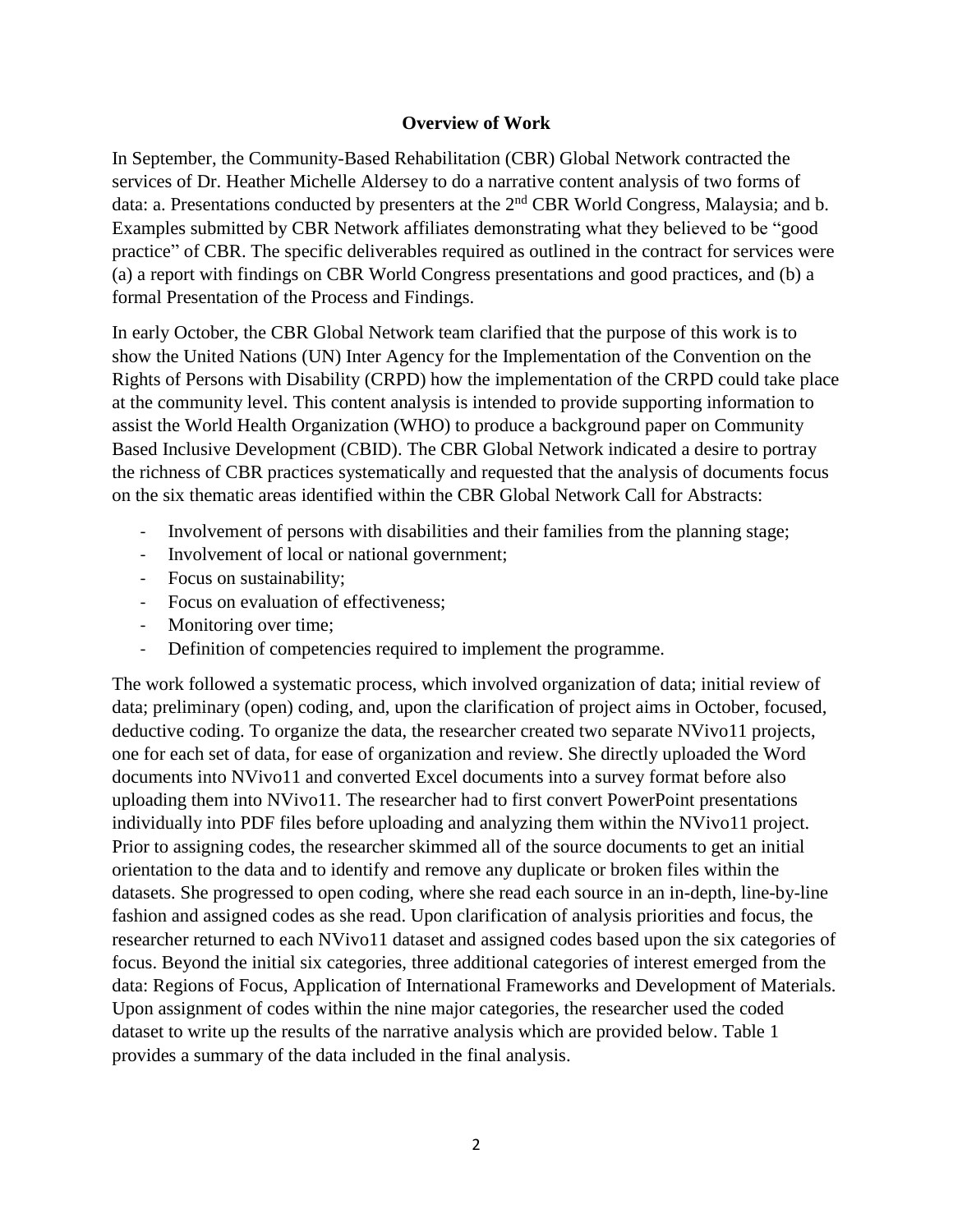| <b>Type</b>           | <b>Number</b> | <b>Comments</b>                                                |
|-----------------------|---------------|----------------------------------------------------------------|
| Presentations         | 93 sources    | Mainly PowerPoint but some PDF & Word documents                |
| from CBR              |               |                                                                |
| <b>Global Network</b> |               | Some files missing (solicited in initial weeks and was able to |
| event                 |               | add some after follow up)                                      |
|                       |               | Some files broken/unable to open on research computer          |
|                       |               | (solicited PDF documents through follow up)                    |
|                       |               | Some duplicates initially included in dataset, but removed     |
|                       |               | once the researcher discovered the duplication                 |
|                       |               |                                                                |
|                       |               | Did not include videos in analysis                             |
| Organizations'        | 55 sources    | PDF, Word, Excel files                                         |
| self-                 |               | Sometimes multiple projects described in a single document     |
| identification of     |               | There was significant diversity in level of detail or          |
| CBR good              |               | usefulness of data provided relative to the focal areas for    |
| practices             |               | analysis                                                       |

**Table 1: Summary of Data Used in Analysis**

The work on this content analysis was supported by periodic check-ins with representatives from the CBR Global Network. Table 2 provides a detailed timeline for the work completed.

**Table 2: Completed and projected timeline and tasks**

| Week           | <b>Dates</b>    | <b>Tasks</b>                                                              |
|----------------|-----------------|---------------------------------------------------------------------------|
|                | Sept. $4-10$    | Email requesting missing presentations sent out to group                  |
|                |                 | Developed initial strategy for organization of data, created<br>$\bullet$ |
|                |                 | report skeleton                                                           |
| $\overline{2}$ | Sept. $11 - 17$ | Reminder email sent to outstanding missing presentations<br>$\bullet$     |
|                |                 | with September 15 deadline for inclusion in analysis                      |
|                |                 | Creation of two NVivo project files – one for good practices<br>$\bullet$ |
|                |                 | and one for conference presentations                                      |
|                |                 | Converted all PowerPoint presentations into PDF format for<br>$\bullet$   |
|                |                 | use with NVivo analysis software. Uploaded Excel                          |
|                |                 | documents as "surveys" into NVivo projects                                |
| 3              | Sept. $18 - 24$ | Preliminary review of data, formulation of guiding questions<br>$\bullet$ |
|                |                 | for analysis                                                              |
| $\overline{4}$ | Sept. $25-$     | Continued preliminary review of data                                      |
|                | Oct. 1          | Commenced open coding for CBR Presentations analysis                      |
|                |                 | Identified 7 CBR Presentations that were broken & requested               |
|                |                 | access                                                                    |
| 5              | Oct. $2-8$      | Open Coding CBR Presentations / good practices                            |
|                |                 | Submitted initial report of progress to CBR Network                       |
|                |                 | representatives                                                           |
|                |                 | Participated in check-in call with CBR Network                            |
|                |                 | representatives (Oct. 3)                                                  |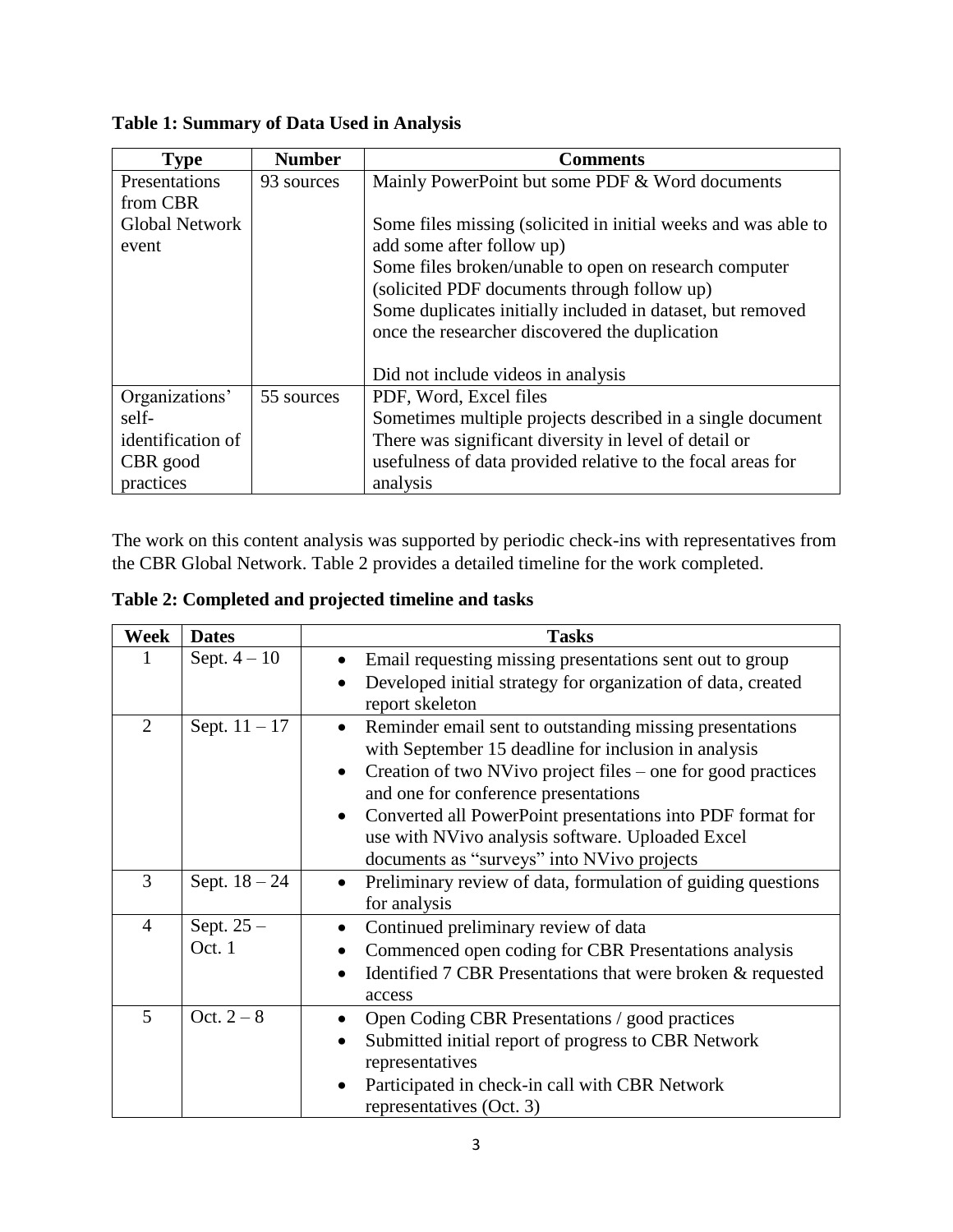|           |                        | Refinement of codes, deductive coding process<br>$\bullet$                 |  |
|-----------|------------------------|----------------------------------------------------------------------------|--|
| 6         | Oct. $9 - 15$          | Deductive coding<br>$\bullet$                                              |  |
| 7         | Oct. $16 - 22$         | Deductive coding<br>$\bullet$                                              |  |
| 8         | Oct. $23 - 29$         | Reviewed coded dataset                                                     |  |
|           |                        | Confirmed and assigned final codes<br>$\bullet$                            |  |
| 9         | Oct. $30 -$            | Completed content analysis<br>$\bullet$                                    |  |
|           | Nov. $5$               | Provided second project progress report to CBR Network<br>$\bullet$        |  |
|           |                        | Participated in second check-in meeting (Oct. 31)<br>$\bullet$             |  |
| 10        | Nov. $6 - 12$          | Drafted narrative presentation of findings<br>٠                            |  |
| 11        | Nov. $13 - 19$         | Prepared formal presentation and initial draft of full report<br>$\bullet$ |  |
| 12        | Nov. $20 - 27$         | Delivered formal presentation of work to CBR Network<br>$\bullet$          |  |
|           |                        | representatives (Nov. 23)                                                  |  |
|           |                        | Refined report based on Network feedback<br>٠                              |  |
|           |                        | Submitted draft of final report<br>$\bullet$                               |  |
| 13 &      | Nov. $28-$             | CBR Network reviewed report, provided additional feedback<br>$\bullet$     |  |
| 14        | Dec. 12                | & edit requests                                                            |  |
| $15 - 18$ | Dec. $13-$             | Researcher edited and resubmitted report<br>$\bullet$                      |  |
|           | Jan. 7                 |                                                                            |  |
| 19-22     | Jan. $8 - \text{Feb.}$ | CBR Network reviewed report and requested additional<br>$\bullet$          |  |
|           | 2                      | revisions                                                                  |  |
| 23        | Feb. 9                 | Researcher submitted final, revised report                                 |  |

Having outlined the scope and implementation of the work, the remainder of the report will present the findings of the document review in narrative format. The researcher lightly edited quotes provided in the final presentation of findings for spelling/grammar to improve readability.

## **Findings**

The findings of this review are organized along the following nine themes: Regions of Focus; Involvement of Persons with Disabilities and their Families; Involvement of Local or National Government; Sustainability; Evaluation of Effectiveness; Monitoring Over Time; Definition of Competencies Required to Implement the Programme; Development of Materials; and Application of International Frameworks. It is important to note that these themes, by their nature, are not mutually exclusive, so there is some overlap and linkages across themes presented below.

## **Region of Focus**

**World Congress Presentations.** The majority of the CBR World Congress presentations shared information or experiences generated in South and Southeast Asia (35) or Africa (29). Figure 1 provides a visual representation of the Congress region distribution. Nine presentations came from Asia Pacific, eight presentations from the Americas, five from Central Asia, two from the Arabic region, and one from Europe. Five presentations did not specify a particular region (e.g., provided a review of international approaches to CBR training), and one presentation covered countries in two different regions (the figure below counts both).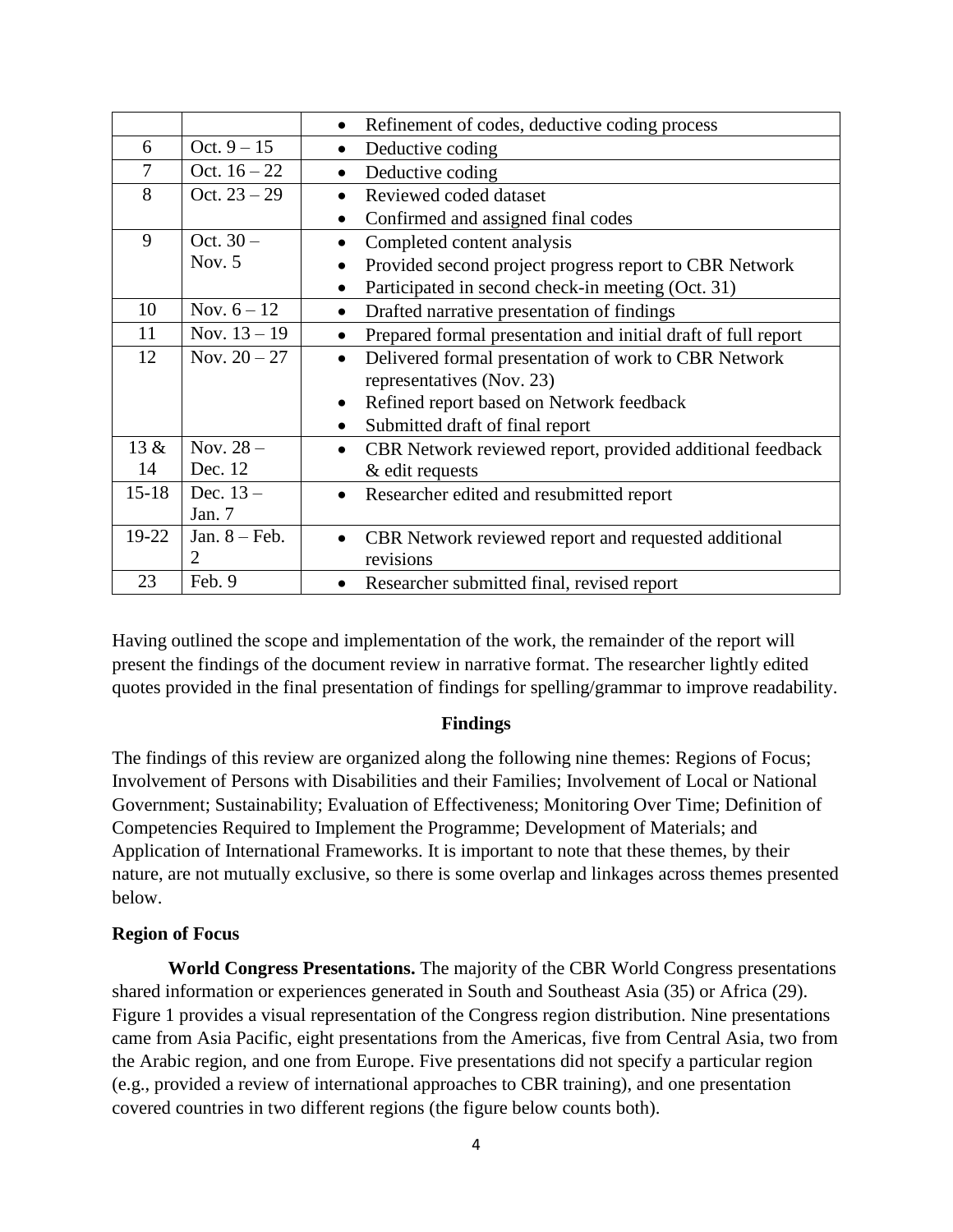



**"Good Practice" Emails.** Within this dataset, one document sometimes contained information about multiple projects. The researcher only counted the region once per document submitted, even if one country reported multiple projects. When a given document represented multiple regions, each region represented was counted once. Similar to the World Congress presentations, the majority of the good practice documents shared information or experiences generated in South and Southeast Asia (23) with many from India. Africa had the next largest representation with 21 documents providing examples from the region. Ten documents shared examples from the Americas, six from Asia Pacific, five from Central Asia, two from the Arabic region, and two from Europe. Two presentations did not specify a particular region (e.g., guidelines on wheelchair provision). Figure 2 provides a visual representation of the "good practice" document region distribution.

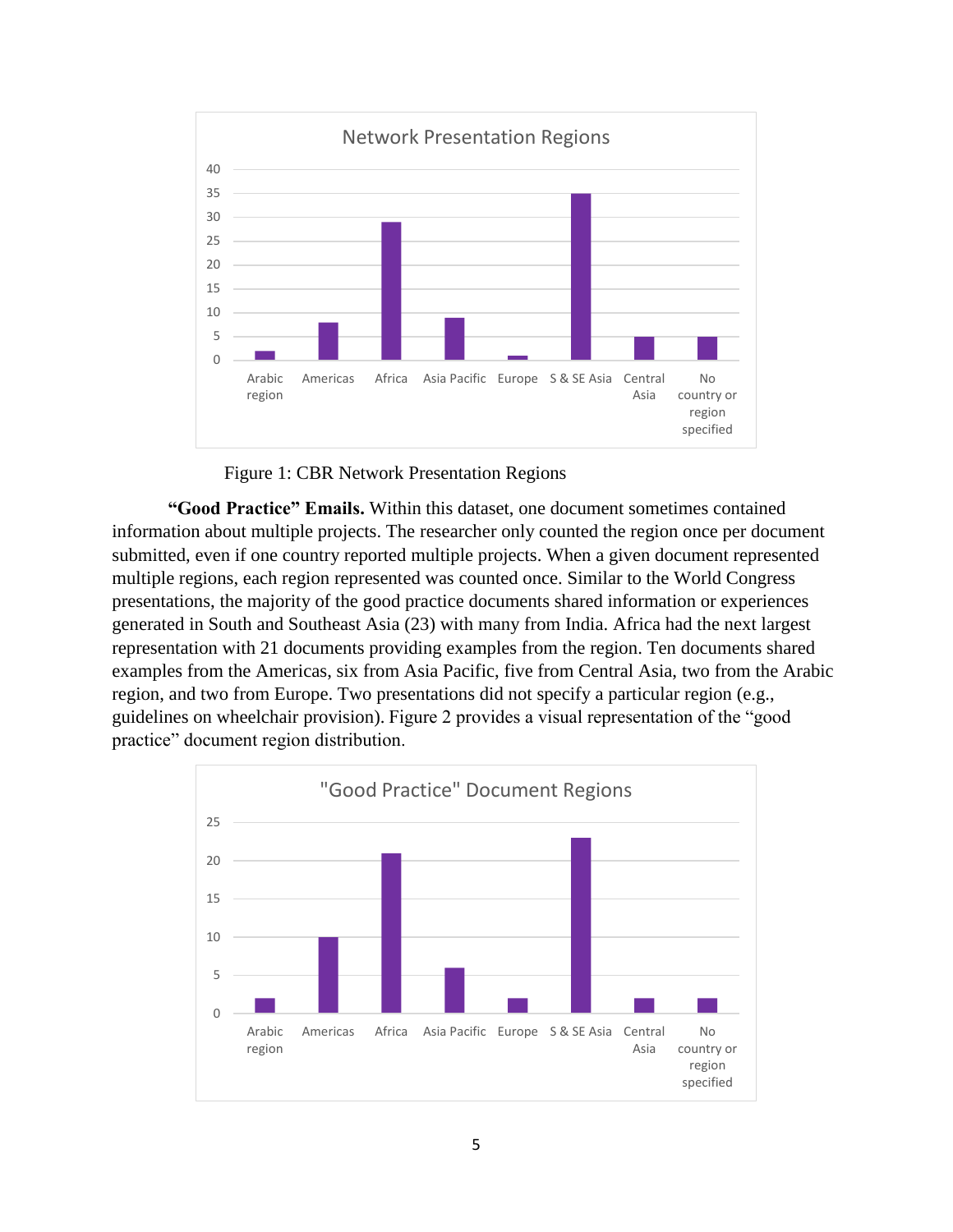## Figure 2: "Good Practice" Document Regions

## **Involvement of persons with disabilities and their families**

A number of documents in both sets of data affirmed the importance, value, and/or necessity for participation of persons with disabilities in all stages of the project cycle – from planning all the way to monitoring and evaluation.

**World Congress Presentations.** Presentations provided a range of different models and insight related to participation of persons with disabilities in CBR (and in wider society, outside of a CBR programme). A major finding depicted in the presentations related to all of the various ways that persons with disabilities are being integrated into different levels of government. For example, a number of presentations discussed the effort that persons with disabilities or Disabled Persons Organizations (DPOs) make to lobby or collaborate with Ministries or Government representatives for creation of laws; informing decision makers of experiences and needs; and/or assist the government to "implement programmes and policies that benefit Persons with Disabilities" (Joseph Munyandamutsa). A number of presentations went further than lobbying and/or supporting the government and reported the importance of having persons with disabilities in positions of power, or to "increase the representation and voice of persons with disabilities in inclusive local governance and within traditional power institutions" (Awa Jacques Chirac Etal). An interesting example of this was the explanation of a "disability commissioner", who is a person with a disability who represents persons with disabilities at a village level (Wai Leung Ambrose Lo). Beyond government, a few presentations reported the importance of DPOs and family members as consultation partners for NGOs and other CBR project implementers. A couple of presentations specifically reported that DPOs or persons with disabilities could act as rehabilitation coordinators (Wai Leung Ambrose Lo), consultation partners (Tumpal Sujadi), or participants in governance (Djenana Jalovcic & Darko Krznaric) for health and rehabilitation institutions.

A number of presentations explicitly mentioned the importance of participation of persons with disabilities or DPOs in the monitoring and evaluation of CBR programmes, for example, "determining the measures of progress and indicators of disability inclusion success; choosing measures and indicators that are meaningful and useful to decision makers who have the power to influence change, and presenting the data in ways that convince decision makers to create and/or sustain ongoing CBR and disability inclusion" (Gwynnyth Llewellyn & Darryl Barrett). A minor tension in a few of the presentations related to affiliation with DPOs and their representation of persons with disabilities. For example, Barbara Batesaki identified that people affected by leprosy are excluded from existing DPOs in her study context and Alick Nyirenda discussed the "democratization of the DPO movement", wherein mainstream umbrella DPOs are now sharing information and are more inclusive of upcoming DPOs which start as non-affiliates (indicating that this was a challenge in the past). Although most of the presentations were overwhelmingly positive, sharing examples of participation of persons with disabilities or emphasizing the importance of participation in CBR, Nibul Ezat's presentation provided a negative case example, where he states "persons with disabilities did not get good opportunities to enable them [to have] ownership of CBR so they do not have mechanisms for participation;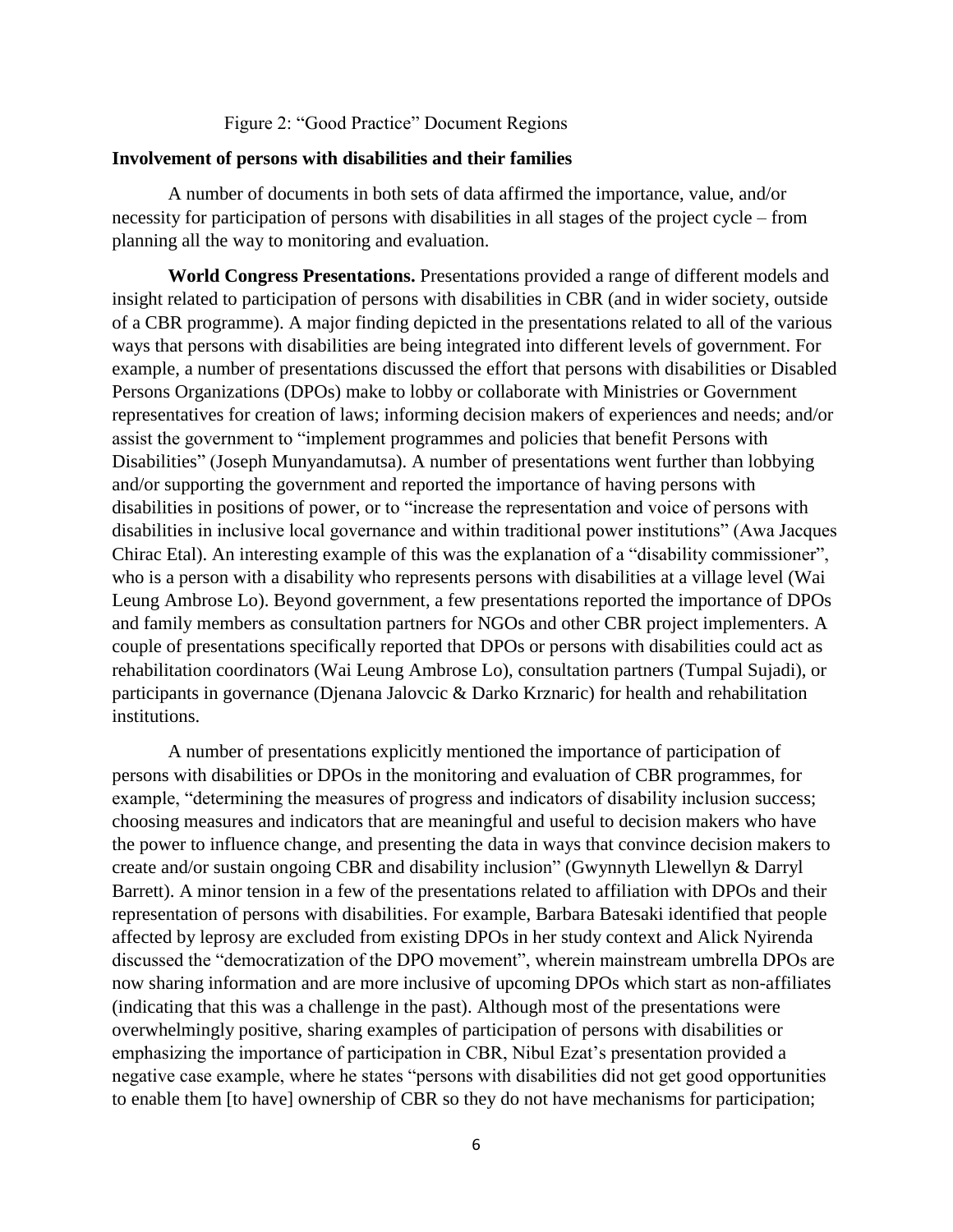their weak ability in forming community based organizations; NGOs do not allow them sufficient space to enable them for ownership of CBR; as a result persons with disabilities became incapable of ownership". He also reported that many DPO groups and persons with disabilities have rejected the term "CBR" in Egypt because of its association with the medical model of disability via the term "rehabilitation", but now there is some progress of DPO participation including participation in national policy development.

**"Good Practice" Emails.** In contrast to the Network presentations, which focused a fair amount on participation of persons with disabilities in monitoring and evaluation, the major focus of participation discussions in the good practice documents related to participation in the implementation of CBR projects. For example, Dhaka Farida Good Practice PIHRS reported that "DPOs [are] playing [a] significant role for mobilizing community, service monitoring, participating at community clinic management committee called Community groups (CG) Community Support Groups (CSG) as a member." Karen CBM reported that DPOs "participated in all planning meetings, performed accessibility audits of government public hospitals, and recommended specific activities to implement the principles of Universal Design." Moreover, she reported that "screening for visual impairment was organized and performed by DPOs" for another project.

Linked to implementation, a number of documents also reported that persons with disabilities or DPOs were given leadership and management/decision-making roles in the CBR project. Mozambique Graciano shared that for their CBR project, "the strong involvement of DPOs in selecting volunteers (which also resulted in a lot of the volunteers being themselves persons with disabilities) and in steering the strategic directions of the programmes has fostered a strong orientation of the programme towards the needs and capabilities of persons with disabilities…" Additionally, Guyana gelli shared how their organization uses participatory approaches to management which include representation of persons with disabilities on a national committee as well as on regional committees and as regional coordinators. A couple of other documents also discussed the formation of "committees" that included persons with disabilities and/or parents to work with government or the community to sustain rehabilitation programmes or disability inclusion lobbying and other initiatives. A couple of documents also discussed the CBR programme's support promoting representation of persons with disabilities at various government or community levels (external to the actual CBR programme). Table 3 in Appendix III provides further examples of text coded under this theme.

## **Involvement of local or national government**

Both sources of data emphasized the importance of engaging with both local and national governments for inclusion of persons with disabilities and CBR implementation.

**World Congress Presentations.** The World Congress presentations were full of references to engagement with government. Presentations referenced national and local government (municipalities, village, and districts) as important actors in CBR. Juliana Bordan & James Lalu raised the consideration of the roles of traditional rulers in CBR programmes as well.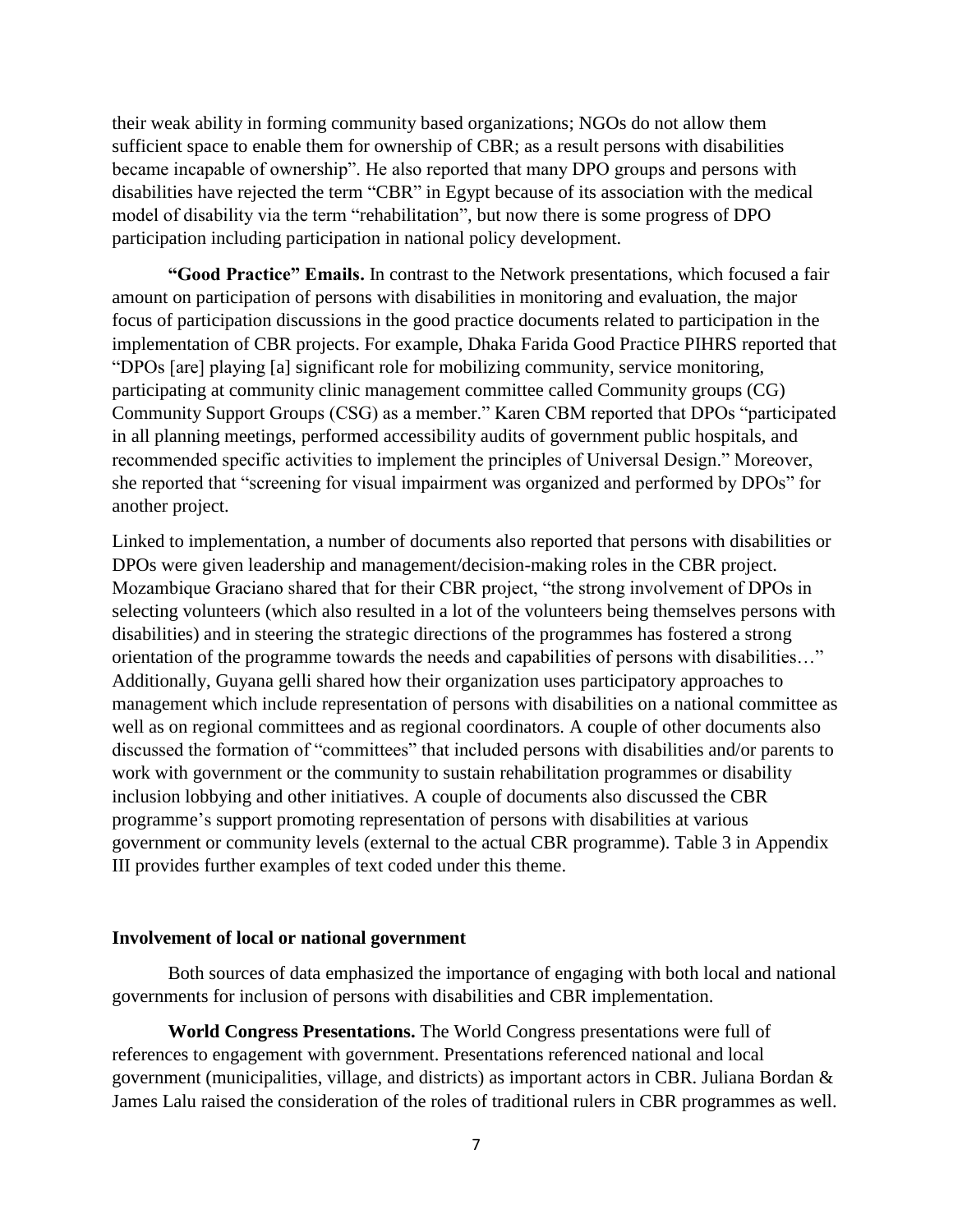The references to various government ministries in the presentations were diverse and included Ministries of Education, Health, Health and Sports, Social Welfare, Disability and Elderly Affairs, Education Science and Technology, Labour, Gender Disability and Social Welfare, Ministry of Women and Children Affairs, Transport and Public, among others.

Presentations widely concurred that engagement of local and national government in CBR programmes is critical. The main reasons for this were related to sustainable funding for CBR, cross-sectoral coordination/ reduction of duplication of service provision, institutionalization and support of CBR approaches, increased access to services for persons with disabilities, quality assurance of CBR services, increased local ownership and sustainability, and ability/authority to influence and monitor other mainstream programme implementation actors. A number of presentations emphasized the importance of integration of national laws and policies linked to CBR and the creation of national strategies for CBR implementation and funding.

Interesting examples of government models of engagement with CBR include in Bosnia where "CBR services are covered by a mandatory basic health insurance that most citizens have free of charge as they are part of PHC" [Primary Health Care] (Djenana Jalovcic & Darko Krznaric). Peter Ngomwa PPT shared the experience of the Government of Malawi, which has a national CBR strategy to build capacity "among CBR workers at central government, (policy), local council (district) and community levels". Also in the case of Malawi, Peter Ngomwa PPT shared that there is a decentralization process, where planning is done at the district level then submitted to Central government for funding. There are CBR sub-committees and planning happens from the bottom up. Ngomwa presents detailed description of the complex structure of CBR coordination in Malawi, which includes a National CBR Steering Committee, a District/Urban Executive Committee, and an Area Executive Committee. In contrast to Malawi, at least two presenters reported China's model (Wai Leung Ambrose Lo; Zhang Jinming) to be highly top-down in nature, where disability issues and CBR strategies are integrated into China's five year national plans, and CBR is government led, supported (regulations & national planning), funded, and monitored. Zhang Jinming reflected that this model has positives, such as CBR is powerful, has wide distribution throughout the country, and cooperation and coordination is easy. The drawback reported is that there is limited participation of persons with disabilities and their families in designing the model or receiving individualized services.

Presentations reported organizations and persons with disabilities engaging with government though lobbying for laws and services, submission of position papers, speaking at legislative councils, sitting together on committees or national CBR networks, and consulting and advising on government offered, disability-related services. Although most presentations provided highly positive discussions with examples of active government involvement in CBR, two challenges with government involvement reported by Sunarman Sukamto is that local government staff are vulnerable to move to other departments or units and that political interests dominate, even when disability is seen as a human rights issue.

**"Good Practice" Emails.** Many of the good practice examples discussed projects implemented "in cooperation with" relevant government bodies to support legislation and policy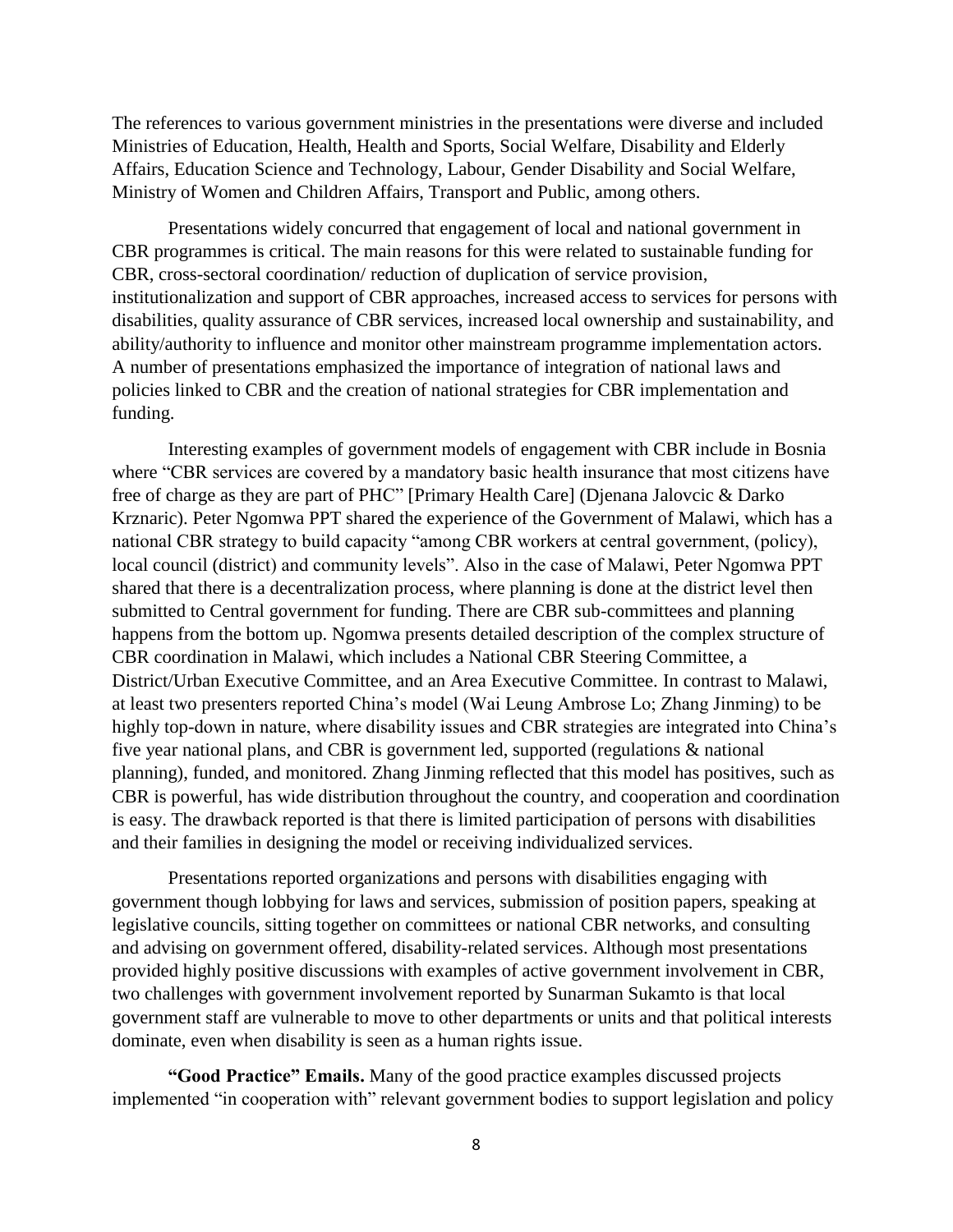development, development of sector plans, improving and developing inclusive services, capacity building of local government staff, and creating strong linkages and collaboration among government bodies and between government and other stakeholders (Svein NADs input).

These projects inform about, advocate for, or otherwise support the mainstreaming of inclusion within existing government policy, services and practices. For example, Odshisha PK Rath reported that "the main objective of this programme is to create space for the marginalized in different flagship programmes of the government, linking with various social security schemes, creating livelihood opportunity, and enhance the voice of weaker section of the society…" Some documents also highlighted the importance of participation of persons with disabilities within various levels of government. Many of the presentations discussed the importance of government funding for CBR programming at national and local levels for sustainability.

These documents often recognized governments as key implementers of disability services (particularly within the health sector), and thus CBR projects involved supporting government to offer these services or supporting persons with disabilities to access services. A number of projects reported working with government to ensure that government budgets and annual plans included disability considerations and CBR. For example, Karen CBM reported working so that local government units "gradually take on responsibility and institutionalize the CBID work through work plans and budgeting."

In addition to integrating disability in existing government practice, organizations are working to create new policy and practice within governments. For example Bolivia Mundo Inclusivo discussed the creation of specialized units in municipalities "for the adequate care of persons with disabilities by government authorities at all levels". Karen CBM reported establishing Inclusive Education Resource Centres within Education agencies approved by the National Education Board, to promote and implement CBID in order to reach persons with disabilities in the community and to support children with special needs in schools. These Centres now receive annual grants from the National Department of Education, the National Department of Health and in some occasions, the National Community Development. Maldives Ghulam even reported a CBR programme which created local sign language characters in collaboration with government.

Similarly to presentations, good practice examples discussed engaging with a range of levels of government, such as national, district, village, departmental, and municipal, and a range of Ministries, including Ministries of Education, Health, Labour and Social Affairs, and Social Justice and Empowerment. Some examples mentioned the value of and efforts toward using or creating government networks in support of coordination of programmes for persons with disabilities. Documents submitted also provided some examples of how government has taken ownership of CBR. For example, the "Mozambican Ministry of Child, Gender and Social Action through its provincial directorate of Sofala reassumed Community Based Rehabilitation as an approach and strategy to bring forward its mission to ensure basic social protection of vulnerable groups of the population" (Mozambique Graciano).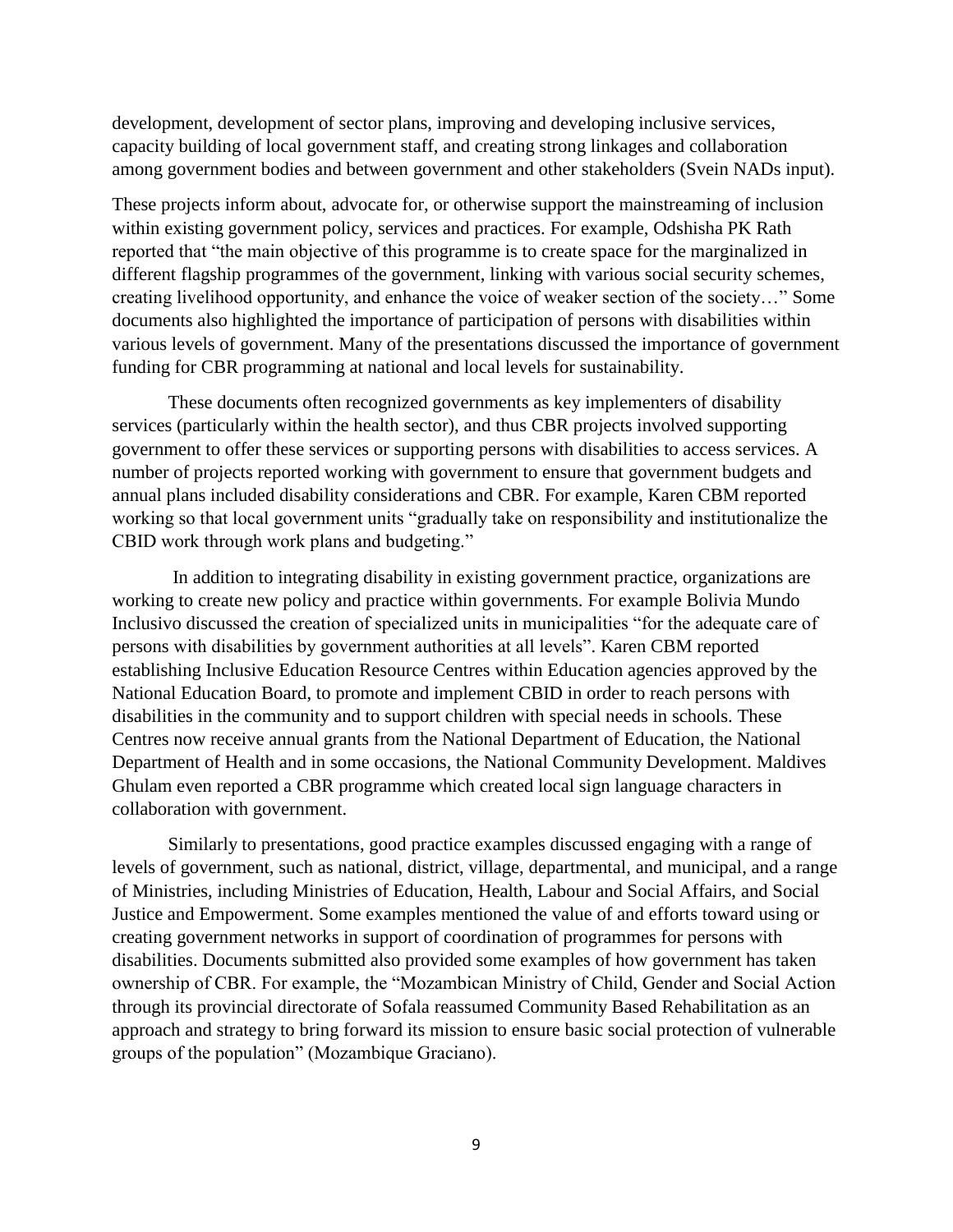Svein NADs input reported that a "successful CBR programme is dependent on a minimum of public structures". Accordingly, a major aspect of government engagement particular to this set of data, related to capacity development of government structures as well as the development of curricula, manuals, tools, MOUs, and other documents. For example, Dhaka Farida Disability Disaster reported that their project "developed training modules and tools [that] are incorporated within [the] existing action plan in Bangladesh" and Karen CBM reported that they are "training and monitoring the implementation of a national CBR programme funded by the government. An evaluation of the programme will now be supported". Mozambique Graciano reported "the integration of CBR training into the standard training of Social technicians (social workers, who are at the same time the administrative representation of the Social Ministry in the districts)".

The Mozambique Graciano project highlighted leadership and ownership of the Social Ministry as a key aspect of their success: "Particularly the sectors of education and health are involved heavily in the promotion of health services of particular focus for persons with disabilities (such as physiotherapy) and in ensuring the preparation of the schools that will receive children with disabilities (through awareness raising and training). The Social Ministry itself coordinated access to assistive devices and social protection schemes and can thus easily support the integration of persons with disabilities in these benefiting programmes." Table 4 in Appendix III provides further examples of content coded for this theme.

## **Sustainability**

As it related to sustainability, the researcher coded all references to "sustainability" however defined by the document under review. In general, the World Congress presentations referenced sustainability frequently, while the good practice documents referenced it relatively infrequently Across both sets of documents information related to sustainability discussed (a) what sustainability looks like; (b) what actions could be taken to increase project sustainability; and (c) who needs to be involved for sustainability to occur. Documents also provided some examples of aspects of CBR projects that were considered "sustainable".

**World Congress Presentations.** World Congress presentations discussed sustainability in terms of financial, human resources, and project outcomes (e.g., continuation of CBR services after project wrap, Deepak Raj Sapkota & Ram Krishna Thapa). Many presentations reported that plans for sustainability must happen at the very outset or planning stage of a project, must include persons with disabilities and other relevant stakeholders, and must carry on throughout the implementation (Kempaiah). Actions for financial sustainability primarily revolved around getting government grants or moving the CBR activities under the auspices of a relevant government body. For example, Maritza Quezada reported that they obtained "local government funding for project activities. Municipalities gradually assume the costs of implementing the project and incorporate MINKA in the municipal socio-economic policy." Jiptha Boiragee provided other options for financial sustainability of actions in his project, including monthly contributions of dues by members; and engagement in productive livelihood ventures and a revolving fund.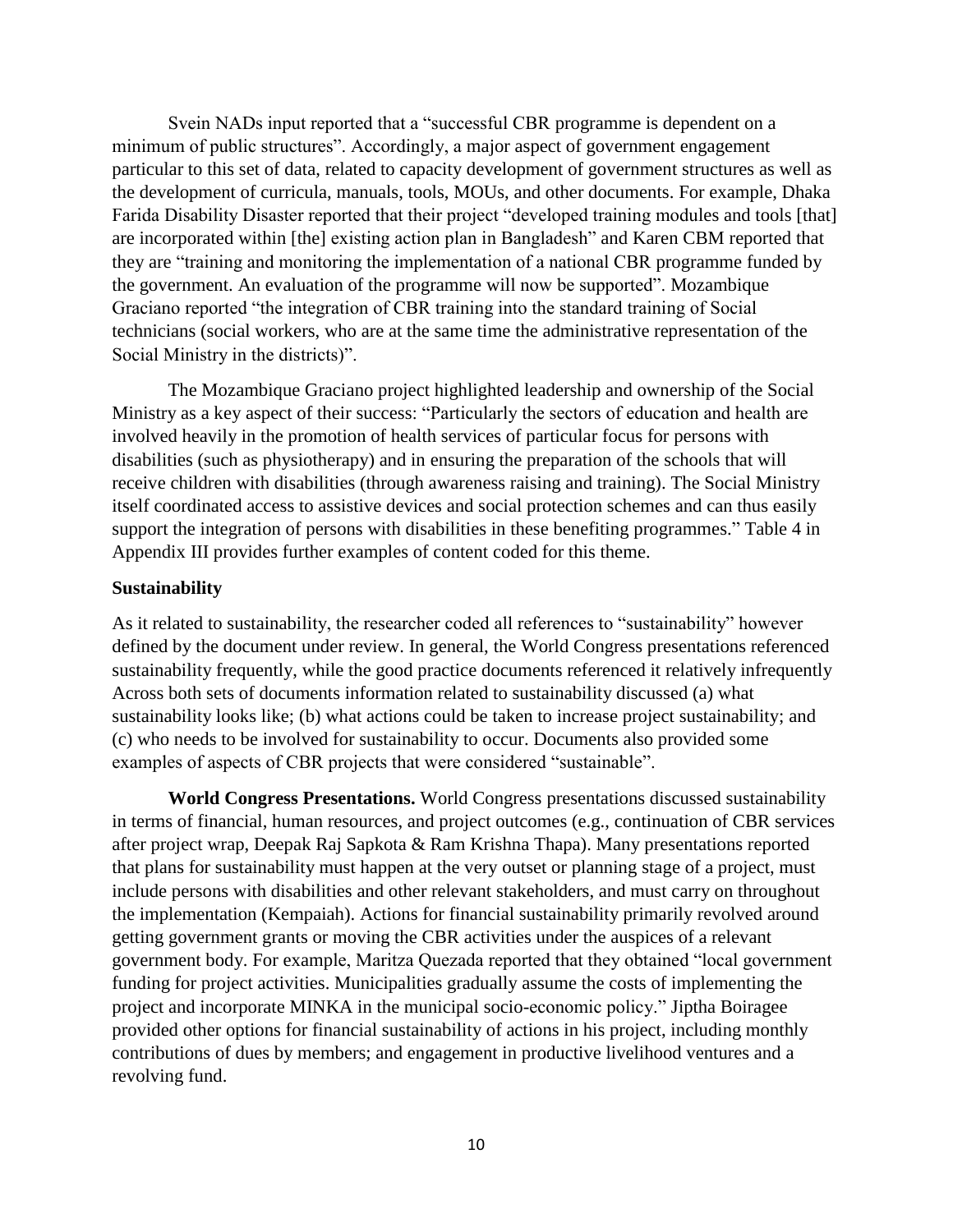Some other presentations reported sustainability as sufficient "locally available resources" (Maholo Carolyne), or "local financial resources are sufficiently generated" (Deepak Raj Sapkota & Ram Krishna Thapa). Many presentations promoted the use of local volunteers to support both financial and human resource sustainability. For example, Peter Ngomwa stated that "volunteers will form a vital human resource component for service delivery at community level, thereby increasing ownership and sustainability". Other presentations reported that sustainable human resources come when local staff are equipped with "necessary knowledge, skills, and attitudes" (Kempaiah). The presentations also suggested the coordination of CBR projects nationally or regionally and a recognition of the importance of networks and alliances to share knowledge (e.g., Alick Nyirenda) and increase collaboration (e.g., Monica Castillo Toledo). Presentations emphasized the importance of community or local stakeholder ownership to support sustainability. Community ownership, according to Etsuko Ueno, could be strengthened through "situation analysis, problem analysis, identifying key persons, conducting workshops…" Others advocated for the formation of "local councils" to lead or support the CBR projects (e.g., Peter Ngomwa; Awa Jacques Chirac Etal). Some presentations also referred to creation of inclusive policies / procedural documents as critical aspects of sustainability.

**"Good Practice" Emails.** Results in this body of data complemented those found in the World Congress presentations and included mention of government funding for financial sustainability, importance/value of local volunteers to support sustainability, necessity to plan for sustainability from the outset of the project and in consultation with persons with disabilities and other stakeholders, a need for networks and coordination, and the value of training to support sustainable local human resource development. The value of local ownership for sustainable programmes also emerged in this data, for example, Karen CBR reported "for advocacy and social inclusion programmes to be effective and sustainable, all members of the community must be involved and take an active role. SIMON has initiated CBR in thirty three (33) municipalities and cities in Albay, Camarines Sur and Catanduanes, who take ownership of the CBR programmes and institutionalise some with local legislation, work and financial budgets". A number of documents in this dataset also referred to policy and procedural documents as tools to support sustainability of CBR. Table 5 provides further examples of content coded for this theme.

## **Evaluation of effectiveness**

To guide the coding process for this theme, the researcher used a definition of "evaluation" as the systematic and objective assessment of ongoing or completed CBR programme design, implementation, and results to determine the relevance and fulfillment of objectives, efficiency, effectiveness, impact, and/or sustainability.

**World Congress Presentations.** Many presentations highlighted the importance and/or value of integrating and drawing from "research" for evaluating CBR projects. Presenters shared examples of studies used for evaluation in CBR that were either qualitative or quantitative or mixed methods. Example strategies for data collection related to evaluation in CBR included embedded case studies, questionnaires, group discussion, in-depth interviews, and focus groups. One presentation (Anthea Brinkman2) shared experiences collaborating with researchers with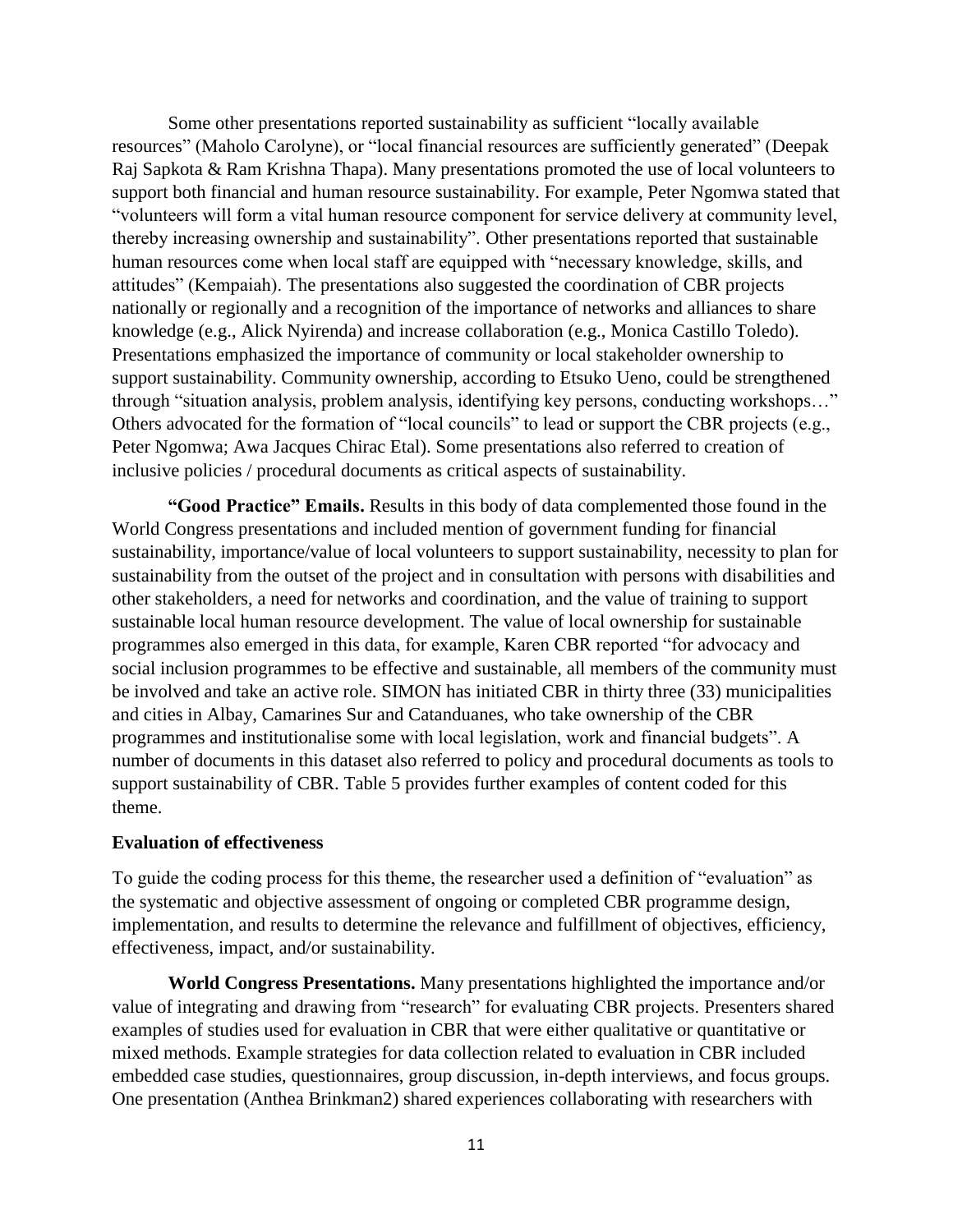intellectual disabilities to support the data collection and evaluation process. Many of the presentations coded in this section simply provided examples of what was achieved over the life of a given CBR programme. Many of the achievements highlighted related to simple numbers of participants, activities, or villages/households served. Petra Keil & Yana Zayed's presentation explicitly outlined a number of changes to measure. These included changes on the individual (e.g. self-worth, autonomy); family (e.g., economic situation, resilience); civil society/community (e.g., participation of persons with disabilities in community life, access to public services); and national/society (e.g., changes in government policies, practice, and budget for inclusion of persons with disabilities) levels. Many presentations shared that CBR programmes met objectives related to access, participation, independence/autonomy, awareness, attitudes, knowledge, and skills, yet provided little information about how they assessed/measured/evaluated increases in these items (e.g., "teachers, students, and community people increased their understanding including disability and IE. Their attitude and ideas have positively changed" (Salomi Mukai et al.). It is possible that presenters explained these details orally during the presentation rather than explicitly in the PowerPoint text. A few presentations mentioned data collection tools developed for CBR programme evaluation. These included DMIS (Eunious Kapito), PIE [Participation Inclusion Evaluation] (Mary Wickenden), RAD (Nathan Grills), and Roads to Inclusion (Marieke Boersma).

Perhaps most relevant to a discussion of evaluation in CBR was Mary Wickenden's presentation, which provided content on why evaluation was needed, who typically does (or should do) it, and how it can be done. This presentation reported a range of findings related to a study on CBR evaluation. They shared that community awareness of what CBR is or is trying to do is sometimes limited; many individual stories of positive impact – e.g., child going to school, securing economic stability; also many individual stories of exclusion & discrimination; and persons with disabilities are often reluctant to criticize and may have limited vision of what is possible or what they are entitled to. Mary Wickenden reported some of the challenges related to evaluation including: what is the relationship with monitoring; how to best combine quantitative and qualitative data; time/cost – resourcing of evaluations; and reaching the unreached/only hearing about successes; among many others.

**"Good Practice" Emails.** Good practice emails rarely referenced evaluation explicitly, however, many of the documents submitted examples of perceived effectiveness or impact of the various CBR projects reported. Similar to the presentations, the emails mostly reported results as concrete numbers of beneficiaries of such items as access (e.g., to education or health; to government benefits), employment (e.g., number of persons with disabilities in jobs), participation, formation of DPOs, or improved attitudes and awareness of family and community around persons with disabilities. A couple of documents submitted, such as Sohail Ayaz, provided detailed case studies of individuals who benefitted from their CBR programme. Some documents discussed sustainability in terms of changes in policy or procedures at government levels. For example, Mundo Bolivia reported that their project resulted in "implementation of specialized units in municipalities, where they did not exist for the integral and adequate care of persons with disabilities by government authorities at all levels, in compliance with current regulations. This initiative also led to sign inter-institutional transfer agreements with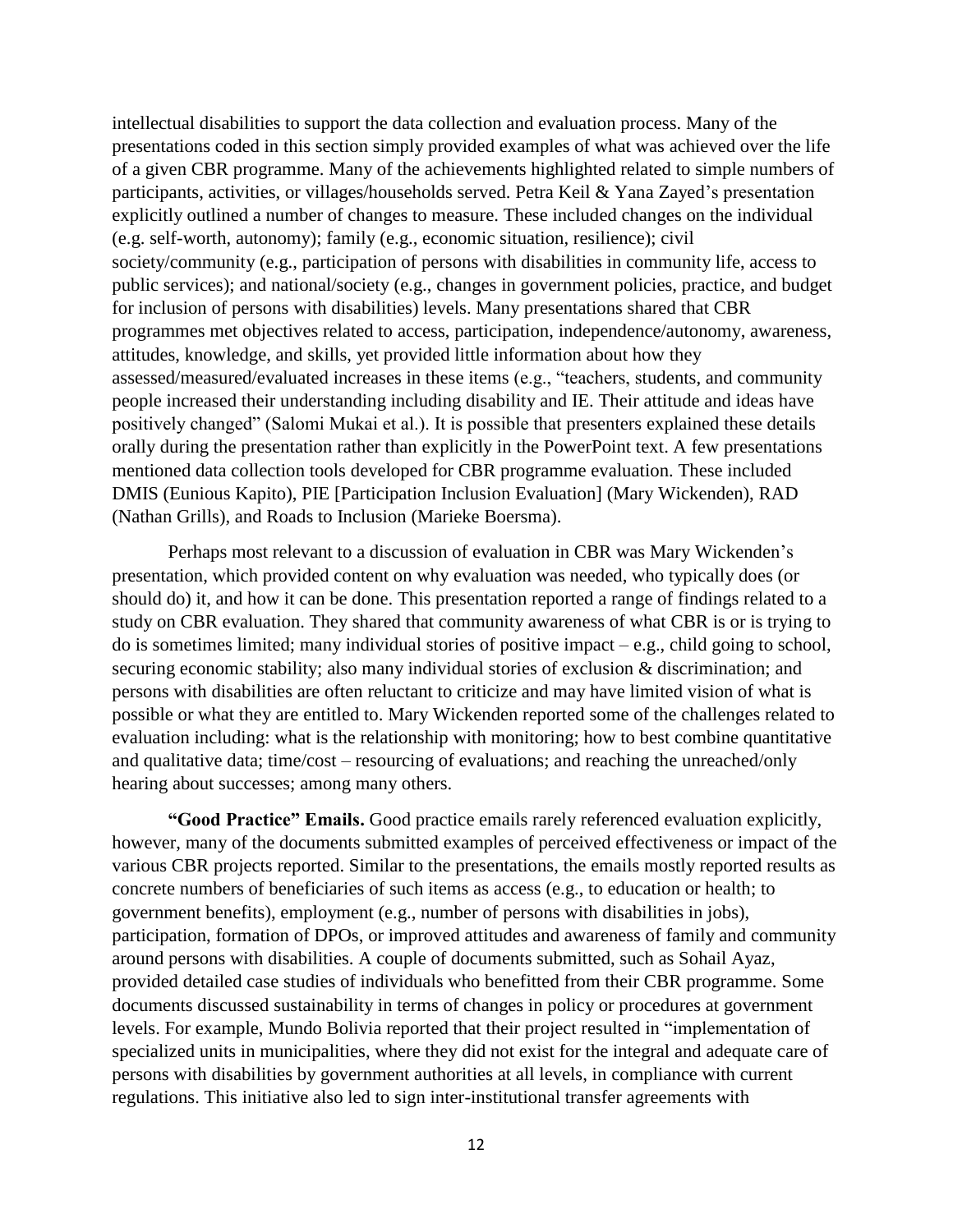municipalities and regional governments that guarantee the sustainability of the implementation of the CBR strategy from state institutions". One document (Dhaka Farida 2) reported using action research and having external evaluators from the UK on the project. Table 6 in Appendix III provides further examples of content coded for this theme.

## **Monitoring over time**

To guide the coding process for this theme, the researcher used a definition of "monitoring" as a continuing function that aims to provide management and stakeholders of a CBR programme with early indications of progress or lack thereof in the achievement of results. It involves the regular collection of information from the CBR programme and its intended beneficiaries.

**World Congress Presentations.** Presentations provided a range of information pertinent to monitoring of CBR programmes. First, presentations demonstrated wide consensus about the purpose of monitoring over time. Specifically, presentations stated that monitoring enables programmes to share information about project progress transparently with a range of stakeholders, including persons with disabilities, communities, and particularly government. Presenters reported that monitoring is critical to governance and accountability within CBR-CBID programmes. Presenters also reported that monitoring is important to identify persons with disabilities, track progress of CBR programming, convince decision makers to create and/or sustain ongoing CBR programmes, develop baselines for further research opportunities, promote CBR in-country planning and implementation, and inform awareness-raising, policy, legislation, and national/annual budgeting processes. Furthermore, one presentation stated that monitoring is critical to identify/escalate potential risks and mediate resolutions and to determine the cost, quality, and timing of every intervention (Sandra Willis).

Many presentations in this theme provided examples about what their organization is doing to monitor CBR programmes and the specific items they are measuring to monitor progress of results. For example, Gwynnyth Llewellyn & Darryl Barrett gave the examples of measuring changes in societal attitudes toward persons with disabilities; reduced barriers that exclude persons with disabilities; services becoming more accessible; or persons with disabilities completing specific actions such as going to school or holding a job. A couple of presentations emphasized the importance of actively involving persons with disabilities, or, CBR programme stakeholders more generally, in the determination of appropriate indicators to monitor inclusion success and in the collection of the data (Gwynnyth Llewellyn & Darryl Barrett).

A number of presentations shared information about various tools their organization has developed and/or used to support the monitoring process. These tools include the ICF (Sirinart Tongsiri; Eunious Kapito; Hung Tak Fung), DMIS (Eunious Kapito); WHO Disability Assessment Schedule II (Glenville Liburd & Uginia Thomson-2); Craig Hospital Inventory of Environmental Factors (CHIEF) short form (Glenville Liburd & Uginia Thomson-2); Roads to Inclusion (Marieke Boersma); PedsQL Family Impact/Ladder of life (Maria Zuurmond & Marjolein Baltussen); Disability Management Information System (DMIS) (Peter Ngomwa); and the Rapid Assessment of Disability (RAD) (Nathan Grills).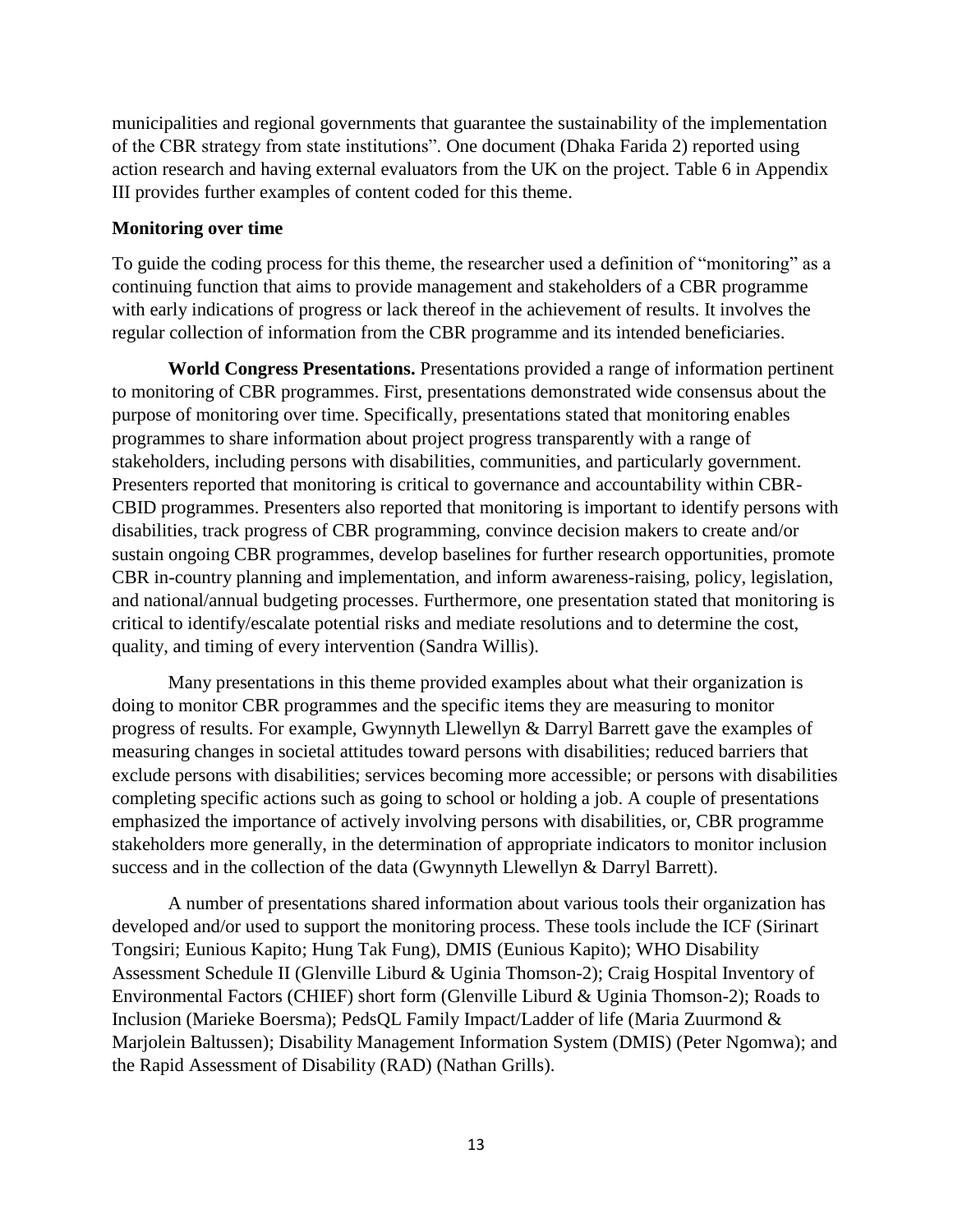Presentations identified a range of challenges related to monitoring CBR programmes over time. Challenges revolved around timeframes and how data collection can be slow. Presentations reported that differences between national and local level data collection and reporting may be confusing or overlapping. A couple of presentations reported the challenge of requiring extra money in the project budget for monitoring. Other challenges related to language, complexity of data collection and capacity gaps for those collecting the data. One presentation reported several key challenges including, fragmentation of CBR approaches due to varying partner interests, lack of an integrated monitoring and evaluation interface with the district monitoring system, and limited support for harmonization of international development partners and local stakeholders (Peter Ngomwa-PPT). Wai Leung Ambrose Lo stated that documentation and monitoring is "burdensome and is often not analysed".

**"Good Practice" Emails.** Many of the documents coded under this theme emphasized the importance of inclusion of both persons with disabilities and the community in monitoring of CBR programmes. Some documents gave examples of how this inclusion was implemented. For example, Karen CBM stated that the organization used a "participative process to develop AND IMPLEMENT the VCA & KAP survey tool to measure knowledge, attitudes, and perceptions [of] persons with disabilities and government officers". Odshishi PK Rath shared that "activities" were designed to identify and document practices of exclusion and solve them… Meetings with children of children's clubs were organized regularly where cases of discrimination in school and in their communities come forward and are documented. The discrimination cases are solved with the involvement of CPC [Child Protection Committee] members, SMC [School Management Committee] members and children club members". The data reported other approaches to monitoring such as using the Key Informant Methodology (KIM) survey (Pakistan Sohail Ayaz); surveys during community meetings with farmers (Shishir kumar best practices); and follow-ups and home visits to track progress of clients, offer technical support to parents and caregivers, provide counselling, making repairs to devices, carrying out accessibility audits, and checking on drug adherence (Uganda Carolyn Maholo; Uganda Moses Examples). Table 7 provides further examples of content coded for this theme.

## **Definition of Competencies Required to Implement the Programme**

Within this theme, the researcher looked for specific qualities that presenters mentioned that are desirable for CBR workers to possess. The researcher also coded content related to the delivery or development of the key competencies if this was mentioned. Many of the presentations discussed skills across a range of stakeholder groups (e.g., rehabilitation therapy professional students, parents, DPOs), however, in the results to follow the researcher has attempted to capture only the content that spoke directly to "CBR workers".

**World Congress Presentations.** A number of presentations outlined various competencies or skills that would be required by CBR workers. Specifically, presenters noted that CBR workers need to have management/leadership competencies, which included soft skills such as communication, respect, collaboration, problem solving, and empathy, as well as hard skills such as conducting situation and stakeholder analyses, mobilizing resources/fundraising, implementing training/capacity development of others and conducting workshops, and managing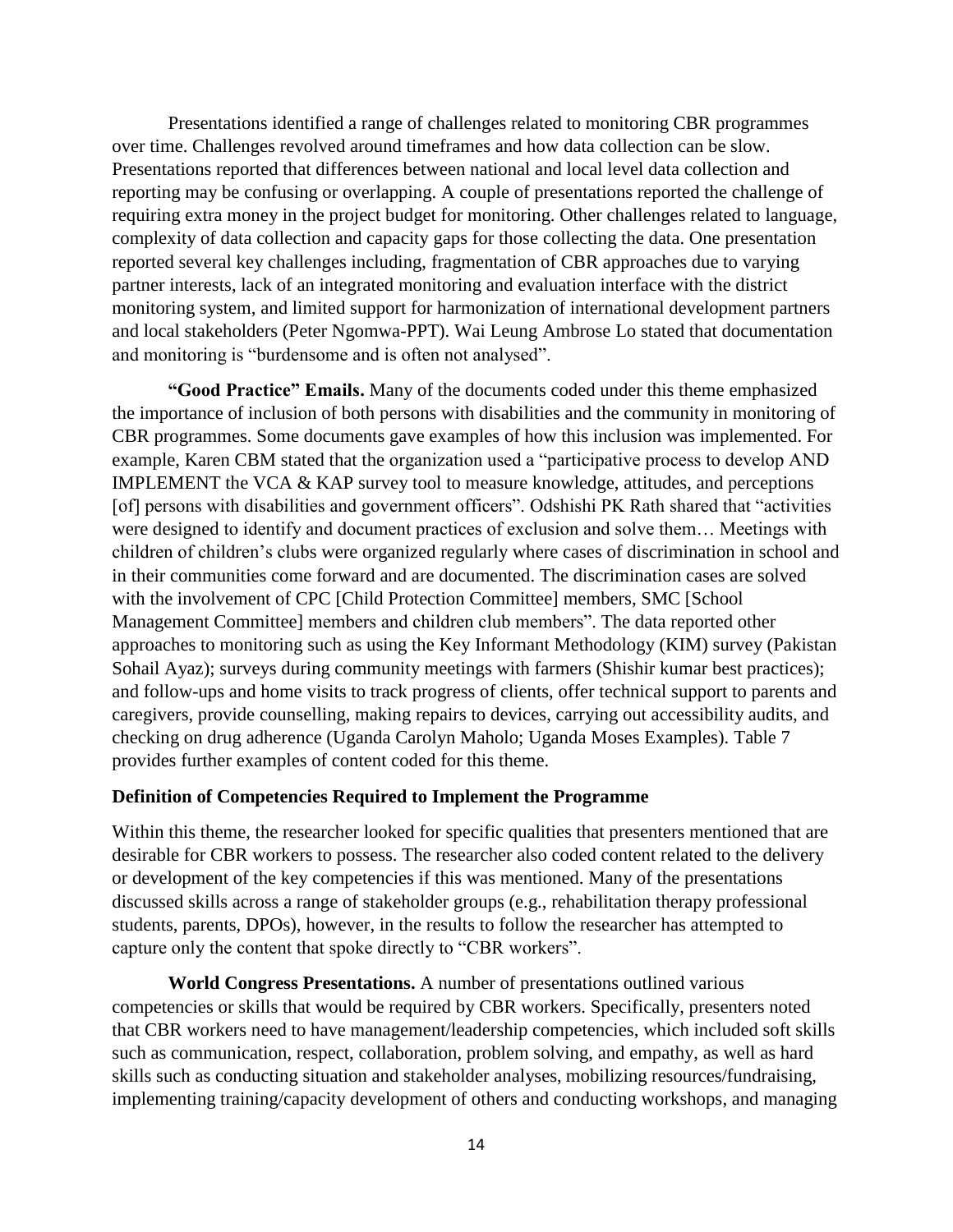finances. In addition to leadership skills, many presenters reported that CBR workers need to be able to screen, identify, and provide direct services to persons with disabilities in the community such as counseling (Rajaram Subbian), advocacy (Nibul Ezat), assistance to overcome activity limitations and participation restrictions (Sumaya Gabriels), and assistance with rehabilitation and disability management at home (Siphokazi Gcaza-Sompeta & Theresa Lorenzo). A few presentations reported that CBR workers should have competencies related to supporting people with specific types of disabilities (e.g., intellectual disability, mental health disability).

Interestingly, a significant proportion of presentations discussed challenges related to role conflict or role-sharing between CBR workers and disability-related professions (professions specifically mentioned included audiologists, social workers, speech therapists, special educators, physiotherapists, occupational therapists). Many presentations reported that CBR workers need to be able to share roles, skills, and information across disciplines and be able to function in trans-, multi-, or interdisciplinary settings. Theresa Lorenzo stated "'it is not a oneman operation' – requires deep consideration about how career pathways are developed across the different sectors". Wei Leung Ambrose Lo reported that "there must be a recognition of need for specialists and referral mechanisms as an integral part of CBR" and Sumaya Gabriels reported that CBR workers must "perform tasks delegated by the rehabilitation professional and assist rehabilitation professional[s] to address activity limitations and participation restrictions".

As it relates to identification or development of key competencies, some presentations lamented the lack of systematic recognition of CBR workers, or "recognition as a professional group and lack [of] belonging in terms of training, certification, and accountability…" (Andrea Vogt).

**"Good Practice" Emails.** Compared to the presentations, the emails included significantly less content related to CBR worker competencies. Two documents reported the importance of community worker capacity to implement appropriate wheelchair provision (Ethiopia Chandru Denap; Nicaragua Chandru Denap). A couple of organizations reported training staff targeted at broad competencies such as "disability inclusi[ve] development, gender equity" (Star Mountain Rehab Centre). A few organizations reported supporting capacity for prevention, identification, referral, or basic activities of support for children and youth with disabilities (Kenya Gideon Muga; Odshisha Vishal 2 CHAI; Pakistan Sohail). Perhaps the most detailed description of competencies came from Uganda Carolyn Maholo, who reported that "CBR field officers are trained in monitoring and evaluation of CBR Programmes, impact assessment, trainer of trainers, Networking and Collaboration, and Resource mobilization so that they can sustain CBR programmes".

Unlike the trend from the World congress presentations, which tended to focus on outlining specific competencies, most content coded within the "good practice" dataset mentioned developing various training programmes, modules, and tools designed to train CBR workers, but did not provide (m)any details about content or targeted competencies. For example, Maria Eugenia from Colombia reported that her organization implements a "CBR graduate certificate" and supported the "construction of a didactic guide for the implementation of the CBR school strategy, which can be found in the "Edusitio" of the National Ministry of Education".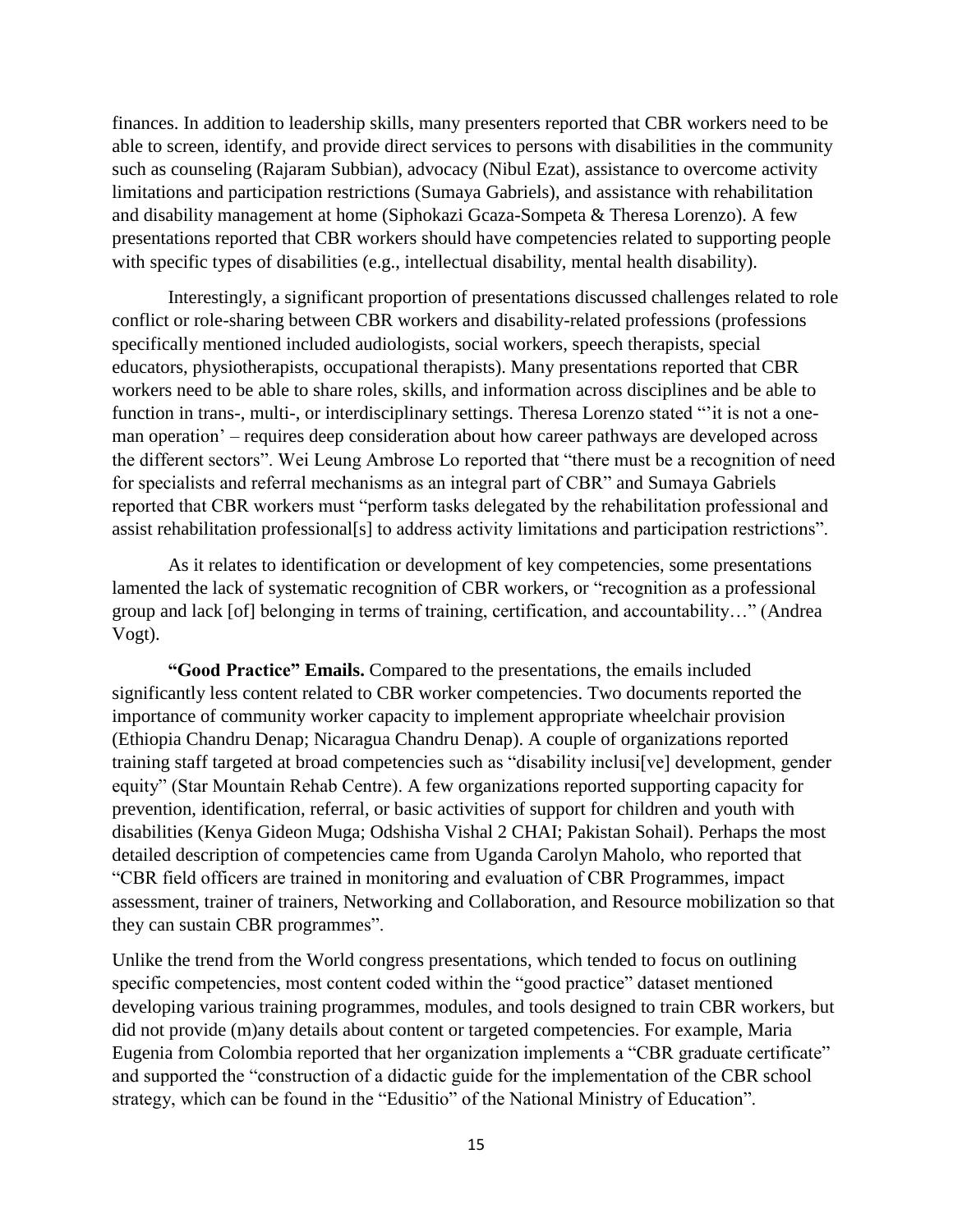Ahmedbad Bharath Joshi reported an on-site, practical training for CBR workers, supervisors, and coordinators, which involved placement "in mental health hospitals and in the psychiatric wards of government hospitals to gain practical experience". Table 8 in Appendix III provides further examples of content coded for this theme.

## **Development of Materials**

Across both datasets, presenters and organization representatives mentioned a number of different materials/resources developed, studied, or utilized by CBR programming that the researcher found to be worthy of note.

**World Congress Presentations.** Presenters reported engaging with a wide range of materials. These included translation of existing CBR resources into other languages (e.g., Andrea Vogt; Petra Kiel & Yana Zayed); technical guidelines and "how to's" related to disability inclusion; resources specifically for training programmes, such as text books, manuals, and posters. Manuals noted by name were the CBR Training Manual, Light for the World (2010); and the Dream of Inclusion for all, Enablement (2011). Etsuko Ueno also reported that in 2017, his organization will provide a textbook for trainers of CBID training. Presentations also highlighted various tools useful for CBR practice in the field, such as a Disability Screening Schedule (DSS) (Geeta Chopra); directories of services or service maps; and "kits" which contain "simple materials of various kinds that can be used to identify common impairments and provide basic interventions in resource-constrained settings at individual, family, and community levels" (Naira Avetisyan).

The topics of the various materials were wide-ranging and included stroke, PIE, prevention of disability, early detection of disability, and sexual violence towards persons with disabilities. Many of the presentations coded in this theme mentioned the importance or value of the alignment with the (2010) CBR guidelines and matrix. Gwynnyth Llewellyn & Alexandra Lewis-Gargett presented results of an evaluation of CBR training materials and concluded that "CBR training materials need to be: Aligned with WHO CBR Guidelines and matrix, readily accessible in different formats, have separate sections/modules for programme managers and field workers". Furthermore, they underlined the value of using case studies in materials: "case study approach well accepted, case studies build depth and breadth of expertise, case studies from participants' experiences can be brought into the training." A number of presentations reported developing tools for monitoring and/or evaluation of CBR programming and these have already been discussed in a previous section.

**"Good Practice" Emails.** Within the "good practice" submissions, organizations also reported translating existing materials (e.g., CBR manual) into local languages, developing training resources such as manuals for inclusive teacher training and parent counseling, and developing various tools for disability screening, and communication assessment for ASD. One organization reported developing health service maps (Dhaka Farida) and one organization reported utilizing the "CBR Prevention of Childhood Disability toolkit" (West Africa Baltussen). Table 9 in Appendix III provides further examples of content coded for this theme.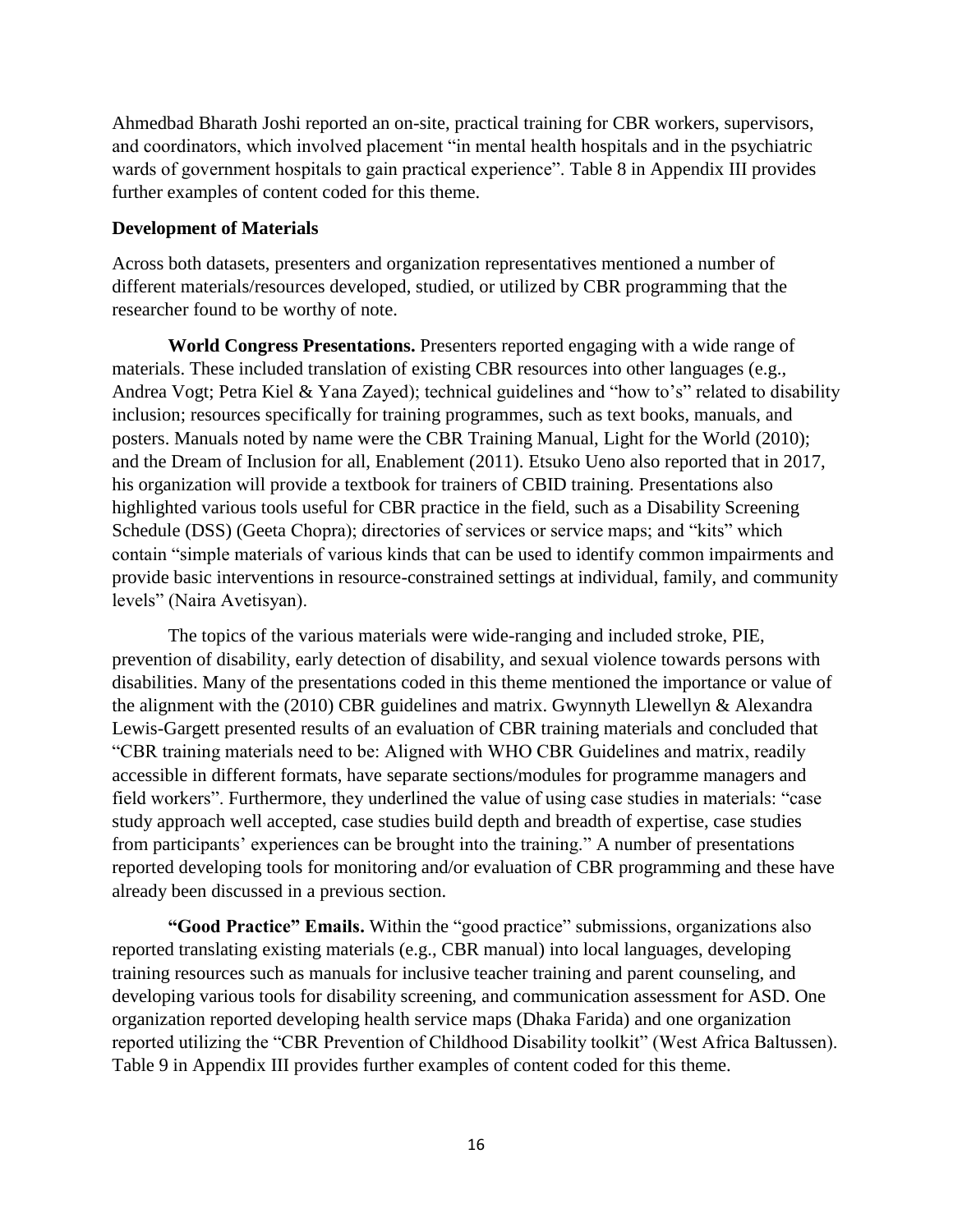## **Application of International Frameworks**

This theme emerged particularly while the researcher was coding the World Congress presentations and thought it may be worthy of note. Many presentations used the signing and ratification of the UNCRPD as a key point in setting context or in explaining the situation of persons with disabilities in a given context. A number of projects reported that governments created national laws in alignment with and following ratification of the CRPD and this now guides interventions in the country. Presenters used the CRPD as a way to frame, position, or justify their projects or research as mandated and necessary and some presentations reported that the framework for all of their CBR projects are guided, informed, and "inspired" by the CRPD. Many presentations cited specific CRPD articles (e.g., 11, 24, 25, 26, 27, 31, 32, 33, 35), and some argued that CBR is a direct implementation of the CRPD. For example, Djenana Jalovcic & Darko Krznaric reported that the "CBR network is an example of implementation of UNCRPD articles 25 and 26 (access to health, and habilitation and rehabilitation)" or Sunarman Sukamto reported "the Convention provides the policy and legal framework. CBR provides the implementation strategy, the two are mutually reinforcing". Also of note, some of the presentations asserted that CBR as an approach is an important means for achievement of the Sustainable Development Goals (SDGs). The good practice emails, discussed the CRPD less, however, some projects mentioned involvement in lobbying for the ratification or implementation of the CRPD or that initiatives aligned with the SDGs. Table 10 in Appendix III provides further examples of content coded for this theme.

### **Discussion**

Analysis of these presentations uncovered a number of linkages with recent literature in the field of CBR. First, as highlighted by most of the presentations and 'good practice' emails, evidence from scholarly literature almost unanimously acknowledges the importance of active participation of persons with disabilities in all aspects of CBR from planning, to implementation, and monitoring and evaluation (Cleaver & Nixon, 2014; Pollard & Sakellariou, 2008). In alignment with CBR's fundamental principles of inclusion, participation, sustainability, and empowerment, the CBR guidelines themselves were developed in consultation with persons with disabilities specifically persons with disabilities and CBR practitioners in low-income countries (Khasnabis & Motsch, 2008). Involving persons with disabilities along with their families and communities ensures that more people benefit from CBR services (Brandsma, Harijan, Wagle, & Baxter, 2008). Local communities generally know what works best for them, and can identify relevant needs and provide practical experience and resources to develop and strengthen CBR services (Sharma, 2007). Similarly to the presentations and 'good practice' emails, the literature emphasizes that active involvement of persons with disabilities and their communities in CBR fosters ownership which leads to commitment, empowerment, and sustainable CBR projects with less dependence on external aid and direction (Brandsma et al., 2008; Morrison et al., 2017; Pollard & Sakellariou, 2008).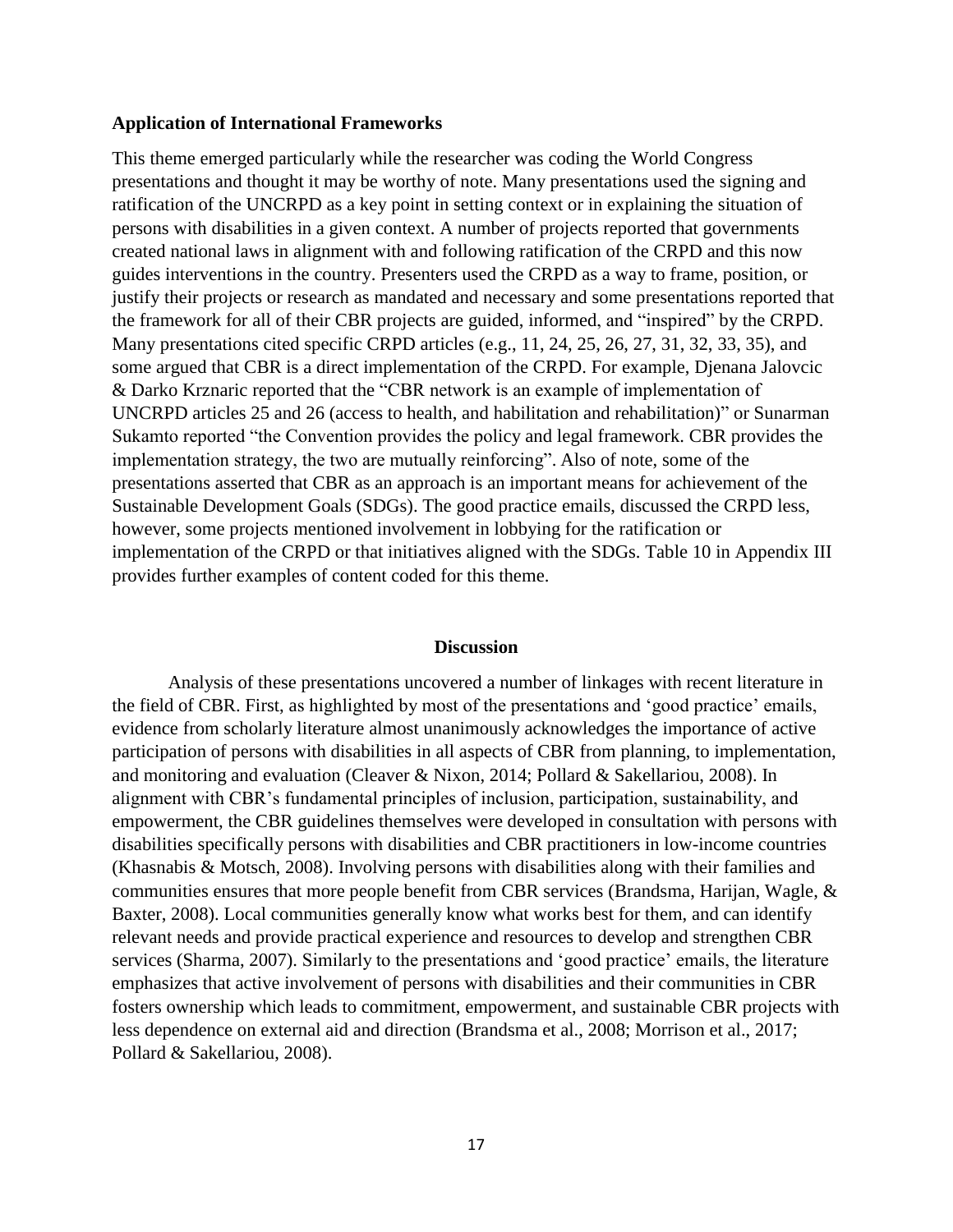The majority of presentations and 'good practice' emails provided positive examples of participation of persons with disabilities and their communities as well as government involvement, however, some of the literature notes that persons with disabilities are not usually involved in implementing or managing CBR projects (Deepak et al., 2013; Pollard & Sakellariou, 2008). Weber and colleagues' (2016) review of CBR programme evaluation practices in over 230 programmes across Africa, Asia and Latin America found that only half of them included persons with disabilities and their communities in evaluation processes. This indicates a tension between published CBR research and organizations' self-reports in presentations or good practice emails, and further research into this phenomenon may be warranted. Several recent articles have urged increased prominence and participation of persons with disabilities in CBR-related research (Cleaver & Nixon, 2014; Deepak, Kumar, Ramasamy, & Griffo, 2014). For example, Cleaver & Nixon's (2014) 10-year scoping review of CBR found that most authors of CBR research were from high-income countries and affiliated with universities and large hospitals, demonstrating that researchers are removed from CBR implementation 'on the ground', and key CBR stakeholders (including persons with disabilities) are not engaged in research. Although the data in this analysis of presentations and 'good practice' did not ask presenters to identify country of origin or residence, this may be an interesting feature for the CBR Network to probe in future studies.

Active participation of all stakeholders, including persons with disabilities, their communities and local and national governments, may come with challenges as different stakeholders may have different perspectives, goals, and priorities. For example, in a study of CBR for children with disabilities in Nepal, children and their families reported the biggest impact of CBR was on social relationships and empowerment, whereas the CBR workers focused on physical changes (Mol, Van Brakel, & Schreurs, 2014). Some of the literature highlights the importance of DPOs and urges them to take a leadership role in CBR to promote advocacy and inclusion of persons with disabilities (Deepak et al., 2013); however, the majority of persons with disabilities are not involved in DPOs, and, as noted by some of the presentations, and by focusing solely on DPOs, those with more marginalized disabilities are at risk of being excluded (Cornielje, 2009).

A large body of literature highlights the need to monitor and evaluate CBR programmes to build an evidence base for the effectiveness of CBR (Grandisson, Hébert, & Thibeault, 2013, 2017; Madden et al., 2015; Weber, Polack, & Hartley, 2016). Similar to the presentations and 'good practice' emails, Lukersmith et al.'s (2013) review outlines some of the purposes of evaluation and monitoring, including to measure change/progress, investigate strengths and weaknesses of programmes, measure outcomes, and determine funding sustainability. As discussed previously and confirmed by the majority of presentations and 'good practice' emails, persons with disabilities should be involved in all aspects of CBR, including evaluation and monitoring (Grandisson et al., 2017; Lukersmith et al., 2013; Madden et al., 2015). For example, a study on participatory evaluation across several Asian countries, found that engaging all stakeholders in the evaluation process – the funder, NGO, CBR workers, persons with disabilities – led to increased ownership of the program by the community, increased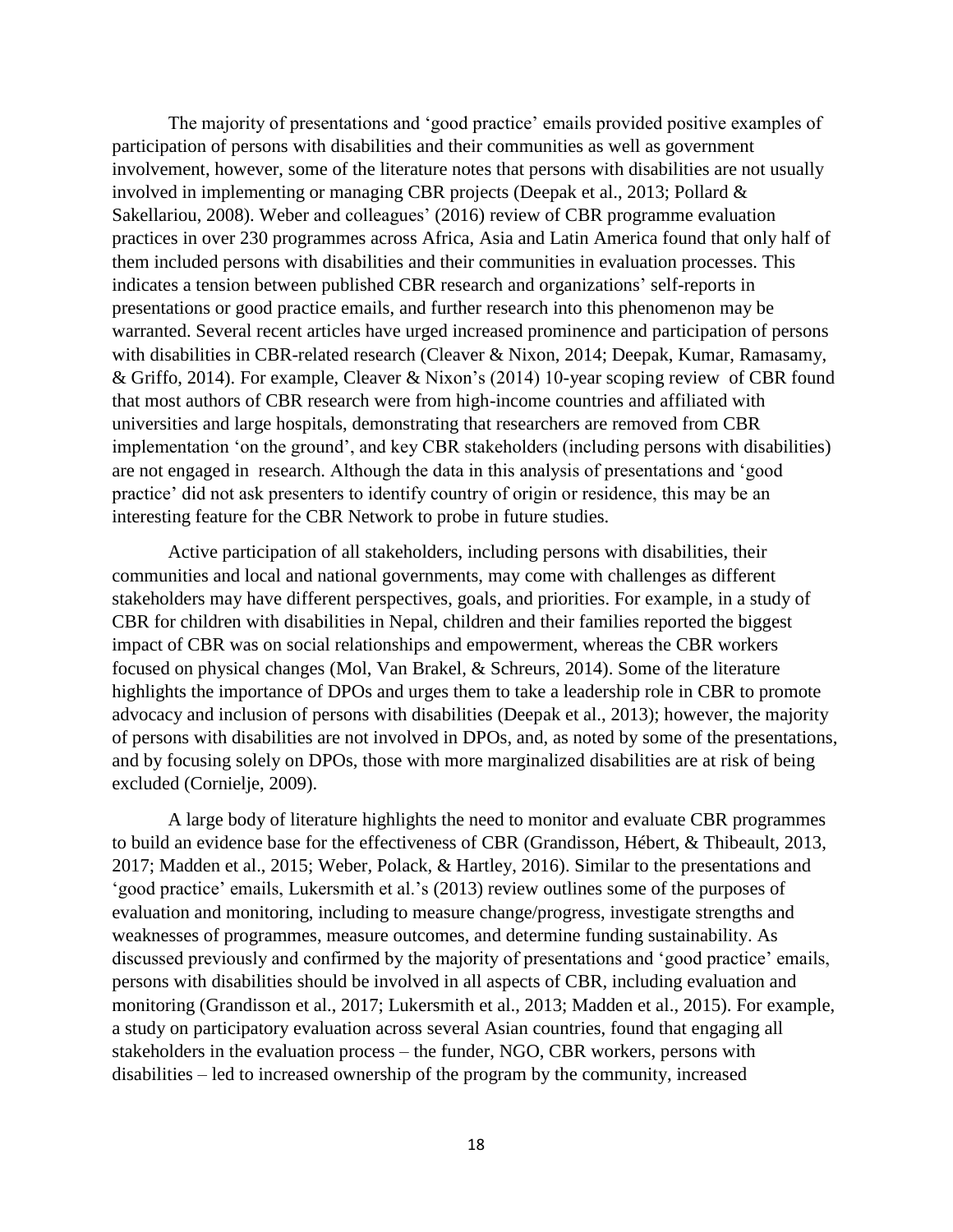understanding, less negativity and distrust between stakeholders, and motivation to improve services (Crishna, 2007).

Lukersmith et al.'s (2013) review of methods and tools for CBR evaluation and monitoring also identified only a small proportion of studies that considered the satisfaction of persons with disabilities as an important aspect in monitoring and evaluation. Interestingly, this review highlighted that the purpose for evaluation was mainly to provide information to international donors, indicating that programmes are not locally/community driven (Lukersmith et al., 2013). As mentioned by several presentations and 'good practice' emails, cost, limited capacity/lack of training, time, and the complexity of CBR pose significant barriers to effective monitoring and evaluation (Lukersmith et al., 2013; Weber et al., 2016). Deepak et al. (2017) also discuss some of the challenges to data collection inherent in evaluation and monitoring, including variable classifications of disability, as well as staff competency and available time for data collection.

As several of the presentations discussed, using a range of methods for evaluation, both qualitative and quantitative aligns with other literature reviews of evaluation practices, though qualitative methods appear slightly more common (Grandisson et al., 2013; Lukersmith et al., 2013; Weber et al., 2016). The CBR Network presentations provided limited information about methods for evaluating programme effectiveness or how they determined whether objectives were met. This is consistent with Lukersmith et al.'s (2013) conclusion that there is no standard approach, procedure or tools used for CBR evaluation and no standard approach for including persons with disabilities, hence the need to clearly define goals and outcomes for directing monitoring processes. Researchers recommend developing a consistent framework and standardized instruments for evaluation so that results can be compared globally (Grandisson et al., 2017; Lukersmith et al., 2013; Weber et al., 2016). Madden et al. (2015) discuss their development of a monitoring manual for CBR in a rigorous process of a literature review, participatory research, analysis, review, and synthesis to provide a common framework for evaluation. They attempted to use both "bottom-up" approaches (i.e. participatory research), as well as "top-down" approaches in reviewing the literature and applying international frameworks; for example, similar to the presentations, they highlight the UN CRPD as a foundational "moral compass for research and development" (pg. 28), as well as the CBR guidelines and matrix for guiding CBR implementation, and the ICF as an international framework for recording and measurement (Madden et al., 2014; Madden et al., 2015).

In terms of competencies, Gilmore et al.'s (2017) recent review of core competencies for CBR workers aligns with those mentioned by the presentations in their discussion of several themes including: the need for multi-skilled workers with clinical training, and advocacy/empowerment skills; workers should be persons with disabilities or from the local community; programmes should have clear job descriptions, adequate training and support to maintain competencies; there needs to be an improvement in distribution of CBR workers; minimum training requirements should be established including disability identification, referral techniques, record keeping, case management, social protection and understanding of contextual challenges. Lorenzo et al.'s (2015) study of community based workers' competencies in three African countries, identified 3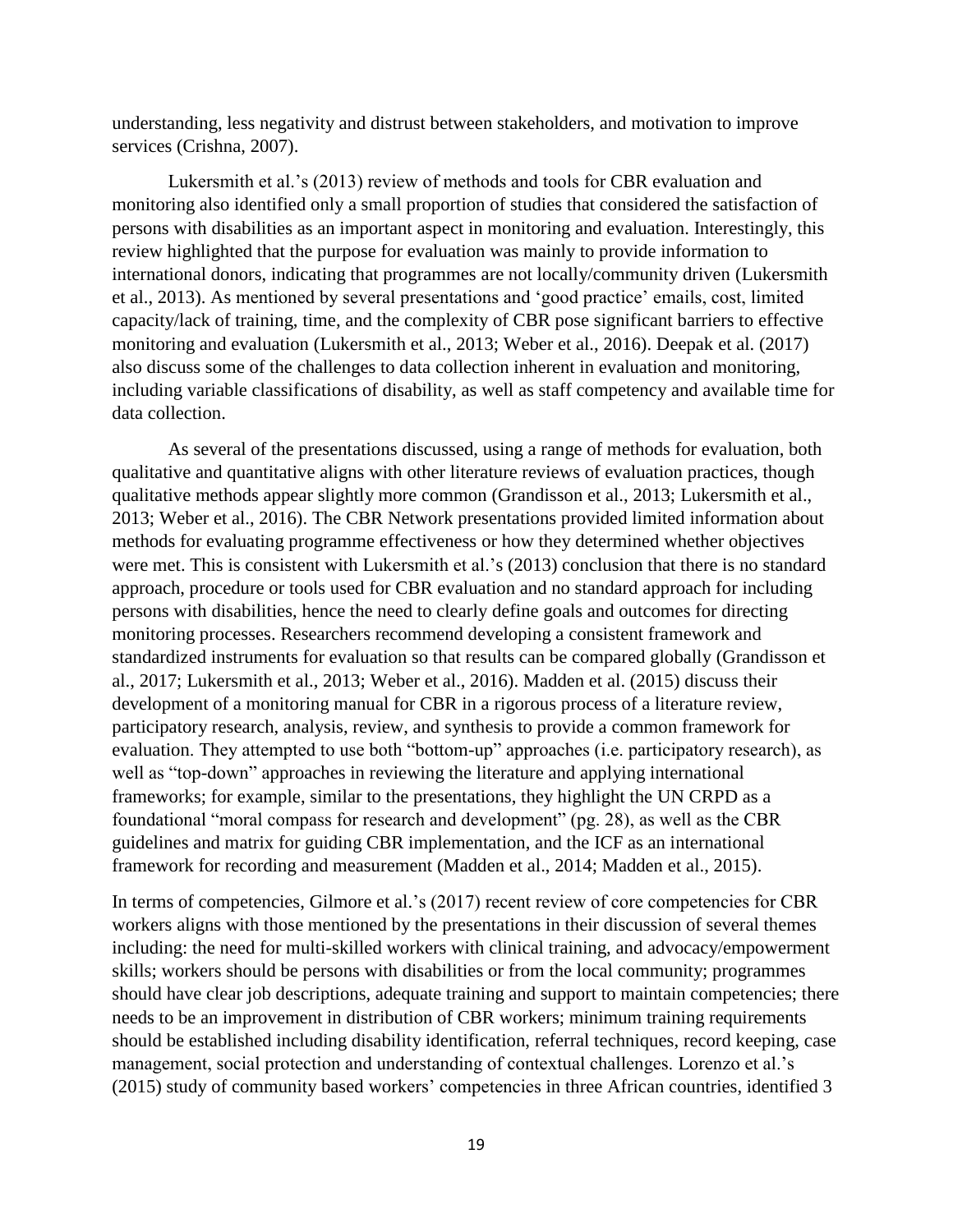broad skill categories: i) Integrated management of health conditions and impairments (i.e. clinical skills for assessment/interventions, as well as skills in communication and information gathering) ii) Negotiating for disability inclusive community development (i.e. mobilizing communities, using local resources, promoting participation) and iii) Facilitation of coordinated and efficient inter-sectoral management systems (i.e. promoting recognition of CBR amongst the community and professionals).

In order to meet these competencies, CBR workers need adequate training. Some of the presentations and 'good practice' emails mentioned that training of CBR workers also promotes sustainability. Several researchers affirm this, but highlight the need for developing a system of training and support and expanding current curricula to broaden the skillsets of mid-level CBR workers (Deepak, 2011; Gilmore et al., 2017; MacLachlan, Mannan, & McAuliffe, 2011; Mannan et al., 2012; Mannan, MacLachlan, & McAuliffe, 2013; Rule, 2013). In addition to initial training, CBR workers also need continuing education, supervision, and support (Mannan et al., 2012; Narayan & Reddy, 2008). As noted by some of the presentations, the literature also acknowledges a lack of systematic recognition of CBR workers, indicating accredited, standardized training courses for CBR are required to promote respect, career progression and maintain retention of skilled personnel (Chappell & Johannsmeier, 2009; Rule, Kahonde, & Lorenzo, 2015; Rule, Lorenzo, & Wolmarans, 2006; Tebbutt, Palanivelu, & Ghosh, 2015).

Development of materials closely links with training, as much of the discussion from the presentations and 'good practice' emails related to developing training programs and resources. The literature indicates the diversity of training methods and materials in CBR, ranging from several weeks of informal training all the way up to 4 year formal diploma and technician courses (Deepak, 2011; Finkenflügel, 2006; Lorenzo et al., 2015; van Pletzen, Booyens, & Lorenzo, 2014). Several other researchers support Llewellyn & Lewis-Gargett's recommendation of aligning training material with the CBR guidelines to ensure competency in implementing effective programmes across the spectrum of the 5 domains of the CBR matrix (i.e. health, education, livelihood, social relationships, and empowerment) (Deepak, 2011; Lorenzo et al., 2015; Mannan et al., 2012; van Pletzen et al., 2014). In line with the fundamental participation of persons with disabilities in all aspects of CBR, Deepak (2011), also highlights their crucial role in training and developing resources although neither the presentations nor emails referred to this specifically. The recent launching of the WHO's online training package INCLUDE, is an interesting development in the pursuit of a standardized training framework, however, its implementation and effectiveness has yet to be studied.

There are a number of significant limitations related to this final report of findings of the narrative analysis. First, although the researcher made efforts to contact relevant individuals to procure missing/broken files, not all individuals responded to this request, so the dataset could not be considered "complete". Next, the nature of the study design and resulting dataset presented significant challenges to a rigorous, scientific analysis. For example, presenters designed their presentations to be accompanied by an in-person speaker, thus, some had minimal details, some were in point form, and some just had titles with an accompanying image. There is great potential for the researcher to have misunderstood, misrepresented, or omitted important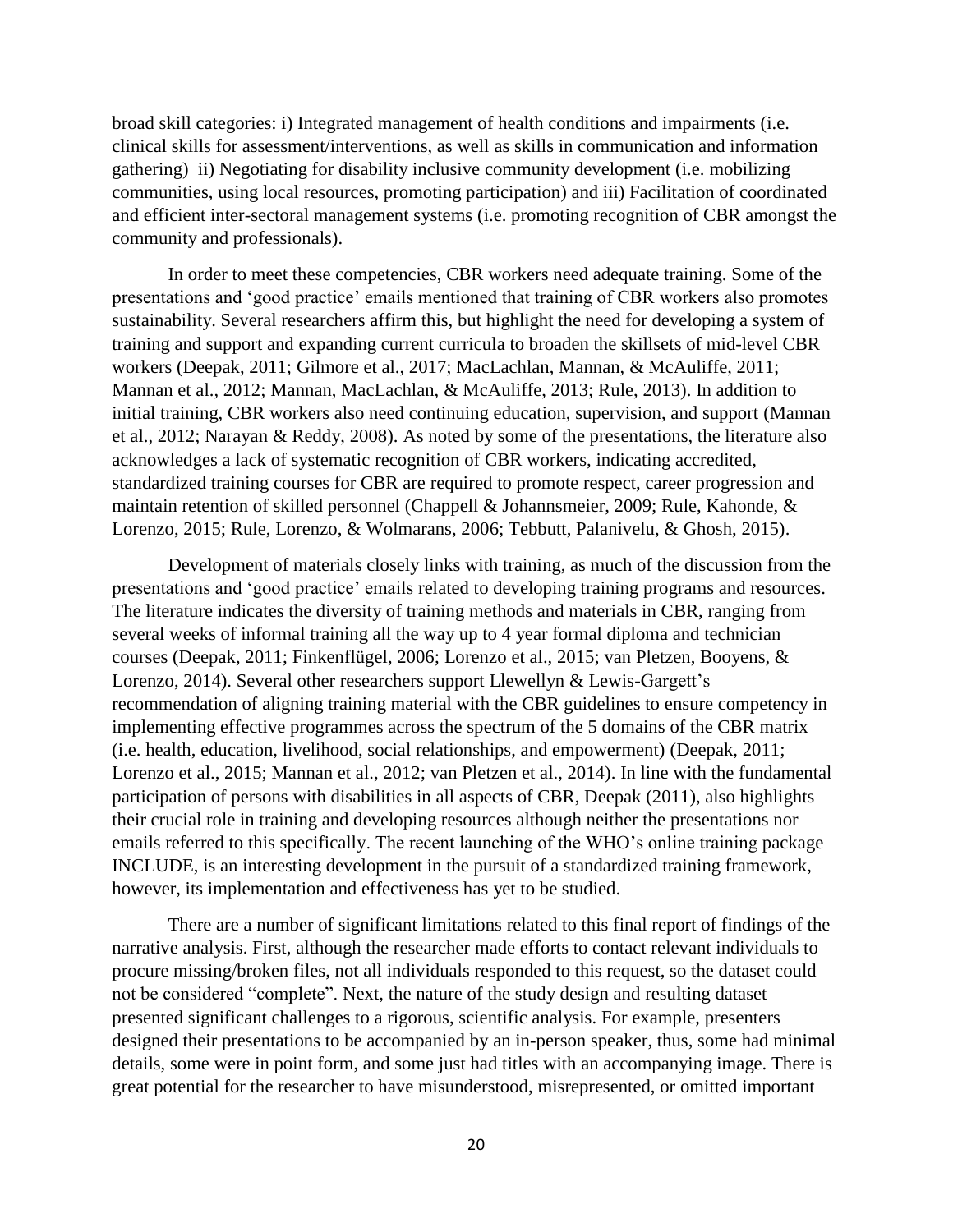data in the course of her analysis. To guard against this limitation, the researcher made conscious efforts in her analysis and reviewed the findings on multiple occasions to verify that she reported solely based on the text provided and did not unconsciously make her own extrapolations or additions to compensate for the significant gaps in details or richness in the data. Similarly, the sources were heterogeneous in terms of level of detail or usefulness of data in the "good practice" reports provided relative to the focal areas for analysis. For example, some headings from the excel charts were not relevant to focal areas, 3-question responses varied in usefulness to analysis, and the dataset included some long, detailed reports prepared for purposes external to this analysis. Findings from this report should be interpreted and applied with these significant limitations in datasets in mind.

In the feedback call with the CBR Global Network representatives on November 23, 2017, representatives requested that the researcher dig deeper to uncover reasons behind some of the statements made in the presentation of results, to show added value, and to provide a holistic and more comprehensive picture to demonstrate the importance of some of the themes. Although the researcher returned to the data with this feedback in mind and edited the report accordingly as she found appropriate, she hesitates to go beyond the details given in this report with this dataset for fear that deeper extrapolation of such big, complex ideas from point-form PowerPoint notes would be inappropriate or inaccurate. To gain more accurate, richer, and concrete examples of added-value or the "why" behind much of the content in the themes presented, the researcher would suggest an intentional study designed for this purpose.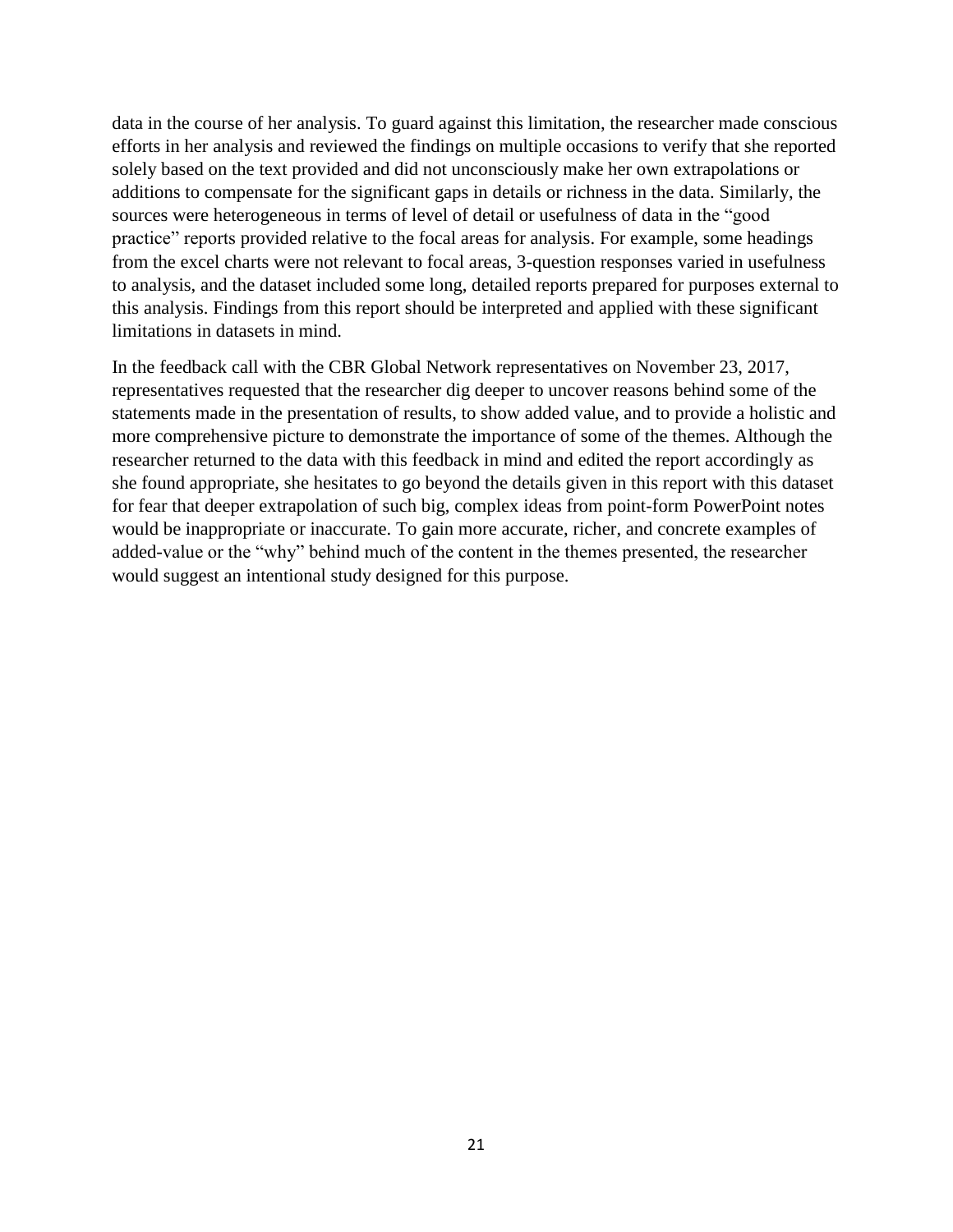### **References**

- Brandsma, J. W., Harijan, T., Wagle, P., & Baxter, K. A. (2008). Partnership for rehabilitation: looking beyond impairments. *Indian Journal of Leprosy, 80*(1), 19-29.
- Chappell, P., & Johannsmeier, C. (2009). The impact of Community Based Rehabilitation as implemented by community rehabilitation facilitators on people with disabilities, their families and communities within South Africa. *Disability and Rehabilitation, 31*(1), 7-13. doi:10.1080/09638280802280429
- Cleaver, S., & Nixon, S. (2014). A scoping review of 10 years of published literature on Community-Based Rehabilitation. *Disability and Rehabilitation, 36*(17), 1385-1394. doi:10.3109/09638288.2013.845257
- Cornielje, H. (2009). The role and position of disabled people's organisations in Community Based Rehabilitation: Balancing between the lines. *Asia Pacific Disability Rehabilitation Journal, 20*(1), 3-14.
- Crishna, B. (2007). Participatory evaluation (I) sharing lessons from fieldwork in Asia. *Child: Care, Health & Development, 33*(3), 217-223.
- Deepak, S. (2011). CBR matrix and perceived training needs of CBR workers: a multi-country study. *Disability, CBR & Inclusive Development, 22*(1), 85-98.
- Deepak, S., dos Santos, L. R., Griffo, G., de Santana, D. B., Kumar, J., & Bapu, S. (2013). Organisations of persons with disabilities and Community-Based Rehabilitation. *Disability, CBR & Inclusive Development; 24*(3), 5-20.
- Deepak, S., Kumar, J., Ramasamy, P., & Griffo, G. (2014). An emancipatory research on CBR and the barriers faced by persons with disabilities. *Disability and Rehabilitation, 36*(18), 1502-1507. doi:10.3109/09638288.2013.800914
- Deepak, S., Ortali, F., Halls, G. M., Damdinsuren, T., Lhagvajav, E., Msowoya, S., Qutteina, M., Kumar, J. (2017). Disability data collection in Community-Based Rehabilitation. *Disability, CBR & Inclusive Development; 27*(4), 106-123.
- Finkenflügel, H. (2006). Who is in... and for what? An analysis of stakeholders' influences in CBR. *Asia Pacific Disability Rehabilitation Journal, 17*(1), 12-34.
- Gilmore, B., MacLachlan, M., McVeigh, J., McClean, C., Carr, S., Duttine, A., Mannan, H., McAuliffe, E., Mji, G., Eide, A., Hem, K., Gupta, N. (2017). A study of human resource competencies required to implement community rehabilitation in less resourced settings. *Human Resources for Health, 15*(70). doi:10.1186/s12960-017-0240-1
- Grandisson, M., Hébert, M., & Thibeault, R. (2014). A systematic review on how to conduct evaluations in Community-Based Rehabilitation. *Disability and Rehabilitation 36*(4), 265-275.
- Grandisson, M., Hébert, M., & Thibeault, R. (2017). Practice guidelines for program evaluation in Community-Based Rehabilitation. *Disability and Rehabilitation, 39*(12), 1243-1251. doi:10.1080/09638288.2016.1189604
- Khasnabis, C., & Motsch, K. H. (2008). The participatory development of international guidelines for CBR. *Leprosy Review, 79*(1), 17-29.
- Lorenzo, T., van Pletzen, E., & Booyens, M. (2015). Determining the competences of community based workers for disability-inclusive development in rural areas of South Africa, Botswana and Malawi. *Rural and Remote Health, 15*(2), 2919.
- Lukersmith, S., Hartley, S., Kuipers, P., Madden, R., Llewellyn, G., & Dune, T. (2013). Community-Based Rehabilitation (CBR) monitoring and evaluation methods and tools: a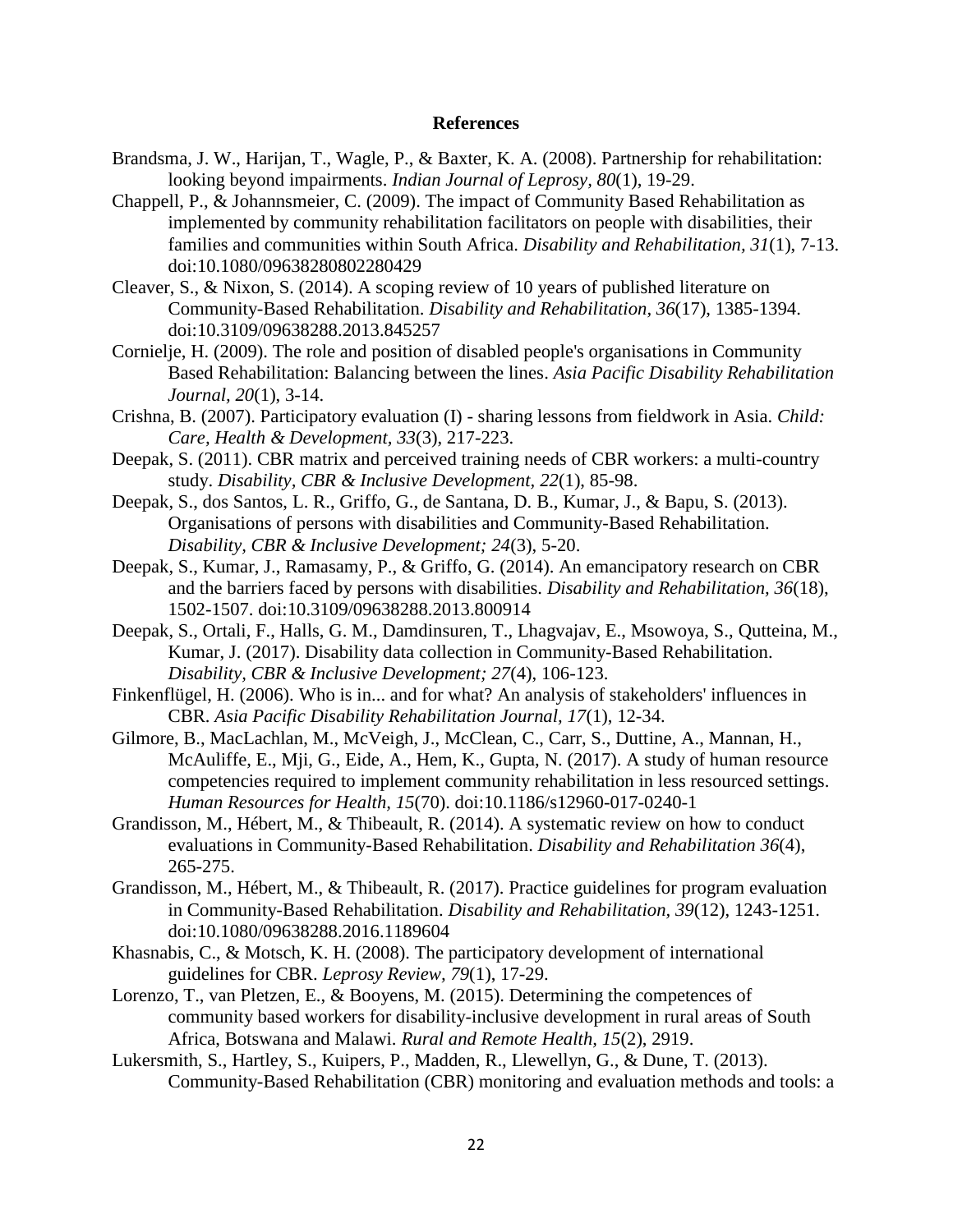literature review. *Disability and Rehabilitation, 35*(23), 1941-1953. doi:10.3109/09638288.2013.770078

- MacLachlan, M., Mannan, H., & McAuliffe, E. (2011). Staff skills not staff types for Community-Based Rehabilitation. *The Lancet, 377*(9782), 1988-1989.
- Madden, R. H., Dune, T., Lukersmith, S., Hartley, S., Kuipers, P., Gargett, A., & Llewellyn, G. (2014). The relevance of the International Classification of Functioning, Disability and Health (ICF) in monitoring and evaluating Community-Based Rehabilitation (CBR). *Disability and Rehabilitation, 36*(10), 826-837. doi:10.3109/09638288.2013.821182
- Madden, R. H., Lukersmith, S., Millington, M. J., Scarf, D. C., Fortune, N., Hartley, S., & Llewellyn, G. (2015). Participatory monitoring of Community-Based Rehabilitation and other disability- inclusive development programmes: the development of a manual and menu. *Disability, CBR & Inclusive Development, 26*(4), 27. doi:10.5463/dcid.v26i4.472
- Mannan, H., Boostrom, C., Maclachlan, M., McAuliffe, E., Khasnabis, C., & Gupta, N. (2012). A systematic review of the effectiveness of alternative cadres in Community Based Rehabilitation. *Human Resources for Health, 10*(20).
- Mannan, H., MacLachlan, M., & McAuliffe, E. (2013). The Human resources challenge to Community Based Rehabilitation: the need for a scientific, systematic and coordinated global response. *Disability, CBR & Inclusive Development, 23*(4), 6-16. doi:http://dx.doi.org/10.5463/dcid.v23i4.157
- Mol, T. I., Van Brakel, W., & Schreurs, M. (2014). Children with disability in Nepal: New hope through CBR? *Disability, CBR & Inclusive Development, 25*(1).
- Morrison, J., Colbourn, T., Budhathoki, B., Sen, A., Adhikari, D., Bamjan, J., Pathak, S., Basnet, A., Trani, J. F., Costello, A., Manandhar, D., Groce, N. (2017). Disabled women's attendance at community women's groups in rural Nepal. *Health Promotion International, 32*(3), 464-474. doi:10.1093/heapro/dav099
- Narayan, J., & Reddy, P. S. (2008). Training of Trainers (TOT) programme on intellectual disability for CBR workers. *Asia Pacific Disability Rehabilitation Journal, 19*(1), 122- 130.
- Pollard, N., & Sakellariou, D. (2008). Operationalizing community participation in Community-Based Rehabilitation: exploring the factors. *Disability and Rehabilitation, 30*(1), 62-70. doi:10.1080/09638280701192980
- Rule, S. (2013). Training CBR Personnel in South Africa to contribute to the empowerment of persons with disabilities. *Disability, CBR & Inclusive Development, 24*(2), 6-21. doi:http://dx.doi.org/10.5463/dcid.v24i2.180
- Rule, S., Kahonde, C., & Lorenzo, T. (2015). "When I grow up I would like to be ...": Factors affecting career choice of community disability workers in Southern Africa. *International Journal of Disability, Development and Education, 62*(5), 486-500.
- Rule, S., Lorenzo, T., & Wolmarans, M. (2006). Community-Based Rehabilitation: New challenges. In B. Watermeyer (Ed.), *Disability and Social Change: A South African Agenda* (pp. 273-290). Cape Town, South Africa: HSRC Press.
- Sharma, M. (2007). Community participation in Community-Based Rehabilitation programmes. *Asia Pacific Disability Rehabilitation Journal, 18*(2), 146-157.
- Tebbutt, E., Palanivelu, V., & Ghosh, R. (2015). An evaluation of Indian and Nepali graduates from a mid-level therapist program, focusing on: Graduate's skills; professional development; and the impacts on service users. *Prosthetics and Orthotics International, 1*, 263-264.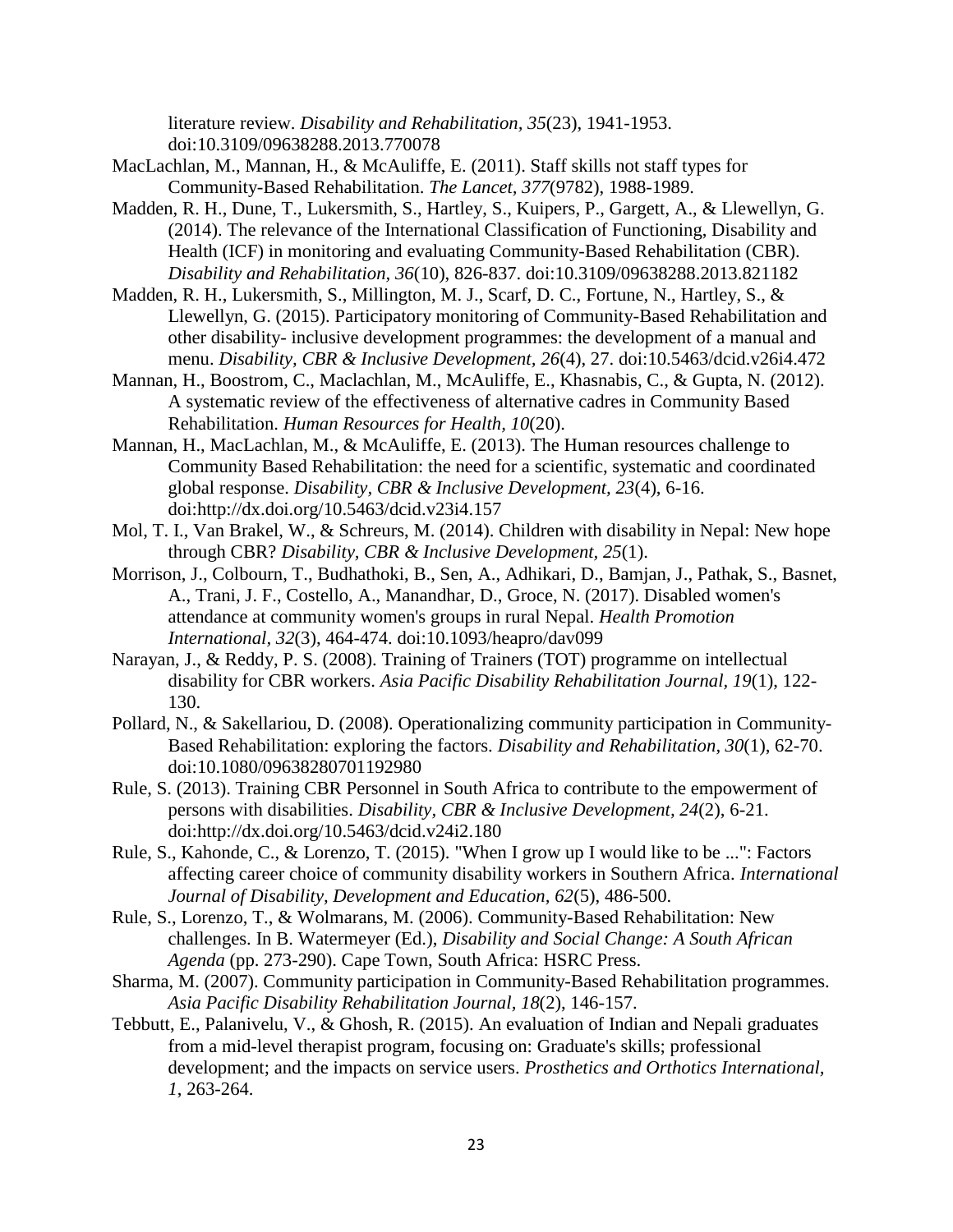- van Pletzen, E., Booyens, M., & Lorenzo, T. (2014). An exploratory analysis of communitybased disability workers' potential to alleviate poverty and promote social inclusion of people with disabilities in three Southern African countries. *Disability & Society, 29*(10). doi:10.1080/09687599.2014.958131
- Weber, J., Polack, S., & Hartley, S. (2016). An online survey on identification of evaluation capacity, needs and current practice of programme evaluation in Community-based Rehabilitation. *Disability, CBR & Inclusive Development, 27*(2), 5-18.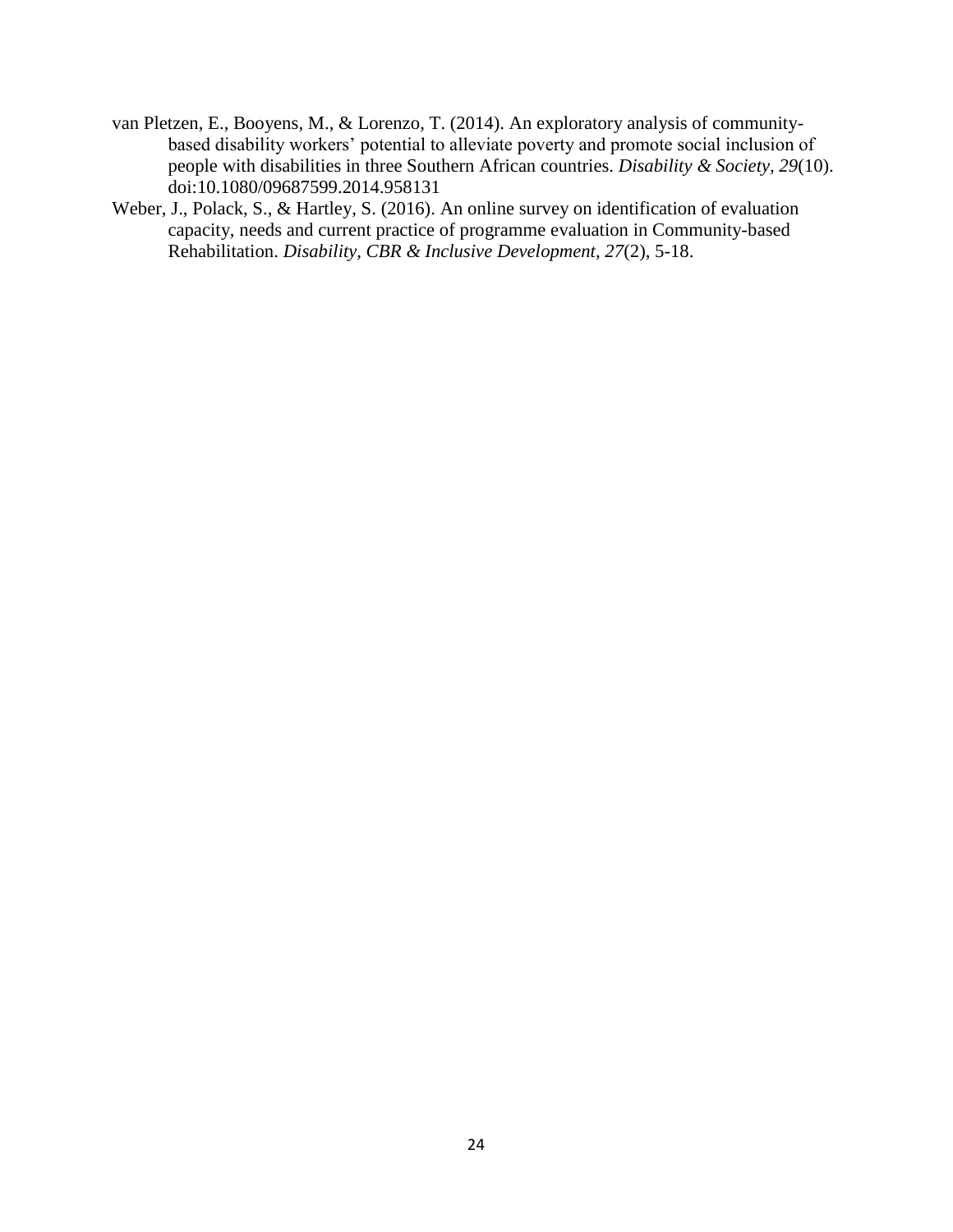## **Appendix I: List of Presenter-/Author-Produced Abbreviations**

List of abbreviations **(as used by Presenter/Author)** in main text: ASD – Autism Spectrum Disorder CBID – Community Based Inclusive Development CBM – Christian Blind Mission CBR – Community Based Rehabilitation CG – Community Groups CHIEF – Craig Hospital Inventory of Environmental Factors CPC – Child Protection Committee CSG – Community Support Groups DMIS – Disability Management Information System DPO – Disabled Persons Organizations DSS – Disability Screening Schedules ICF – International Classification of Functioning IE – Inclusive Education INGO – International Non-Government Organization KIM – Key Informant Methodology NGO – Non-Government Organization MOU – Memorandum of Understanding PHC – Primary Health Care PIE – Participation Inclusion Evaluation RAD – Rapid Assessment of Disability SDGs – Sustainable Development Goals SMC – School Management Committee SIMON – Not Provided UNCRPD – United Nations Convention on the Rights of Persons with Disabilities WHO – World Health Organization Additional abbreviations in tables:

ASOPIECAD – Not Provided

BPA – Blind People's Association

CBRC – Not Provided

CBVT – Community Based Vocational Training

CC – Not Provided

CDA – Not Provided (Perhaps Community Development Assistant?)

CHAI – Not Provided

CHCP - Community Health Care Providers

CIDA – Canadian International Development Agency

CODEPEDIS – Organization of Persons with Disabilities in Bolivia

CONALPEDIS – Organization of Persons with Disabilities in Bolivia

CV – Not Provided (guess: Community Volunteer?)

CWD – Children with Disabilities

DGHS – Directorate General of Health Services

DIBC - Inclusive Community Based Development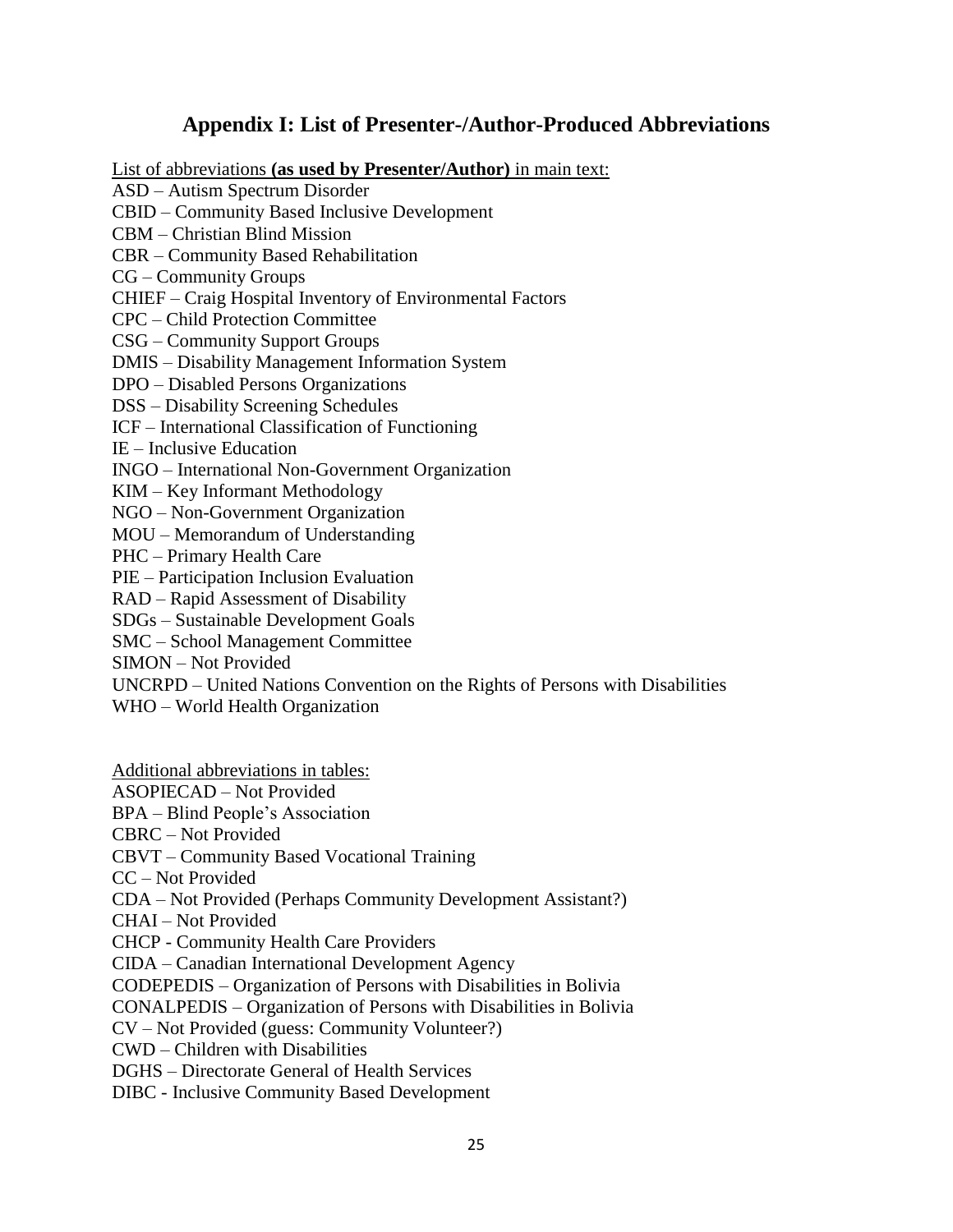DID – Disability Inclusive Development

DIDRR – Disability Inclusive Disaster Risk Reduction

DRR – Disaster Risk Reduction

DRRA – Not Provided

DRRM – Disaster Risk, Reduction, and Measurement

EU – European Union

FANILO - Fampandrosoana ANIvon'ny Loterana

FEDEPEDIS – Organization of Persons with Disabilities in Bolivia

FGD – Focus Group Discussion

HKSR – Hong Kong Society for Rehabilitation

IEC – Information Education and Communication

ISWP – International Society of Wheelchair Professionals

JICA – Japanese International Cooperation Agency

KAP – Knowledge, Attitudes, & Practices

LGU – Local Government Units

LSMHP – Lesotho Society of Mentally Handicapped Persons

MAP – Not Provided

MHSP – Mental Health Support Programme

MINKA – Not Provided

MoHFW - Ministry of Health and Family Welfare

MPDSP – Not Provided

NAD – Not Provided

NCDC – Non-communicable disease

NDD – Neurodevelopmental Disability

NDDT – Neuro-Developmental Disability Trust

NFU – Not Provided

NIMH – National Institute of Mental Health

NINS – National Institute of Neuroscience

NITOR – National Institute of Traumatology and Orthopedic Rehabilitation

PCCID - Philippine communities inclusive of everyone, through Capability-building for inclusion, with focus on persons with disabilities

PIHRS – Promoting Inclusive Health and Rehabilitation Services

PIL – Public Interest Litigation

PODCAM – Parents of Disabled Children Malawi

PSG – Parent Support Group

PSH – Personne en situation de handicap

PWD – Persons with Disabilities

SAO – Sub-District Administrative Organization

SETI – Support, Education, and Training for Inclusion

SHG – Self Help Group

SIA – Seva in Action

SIDA – Swedish International Development Cooperation Agency

SMRC – Star Mountain Rehabilitation Centre

SMS – Short Message Service

TAMH – Tanzania Association of Mentally Handicapped

TOT – Training of Trainers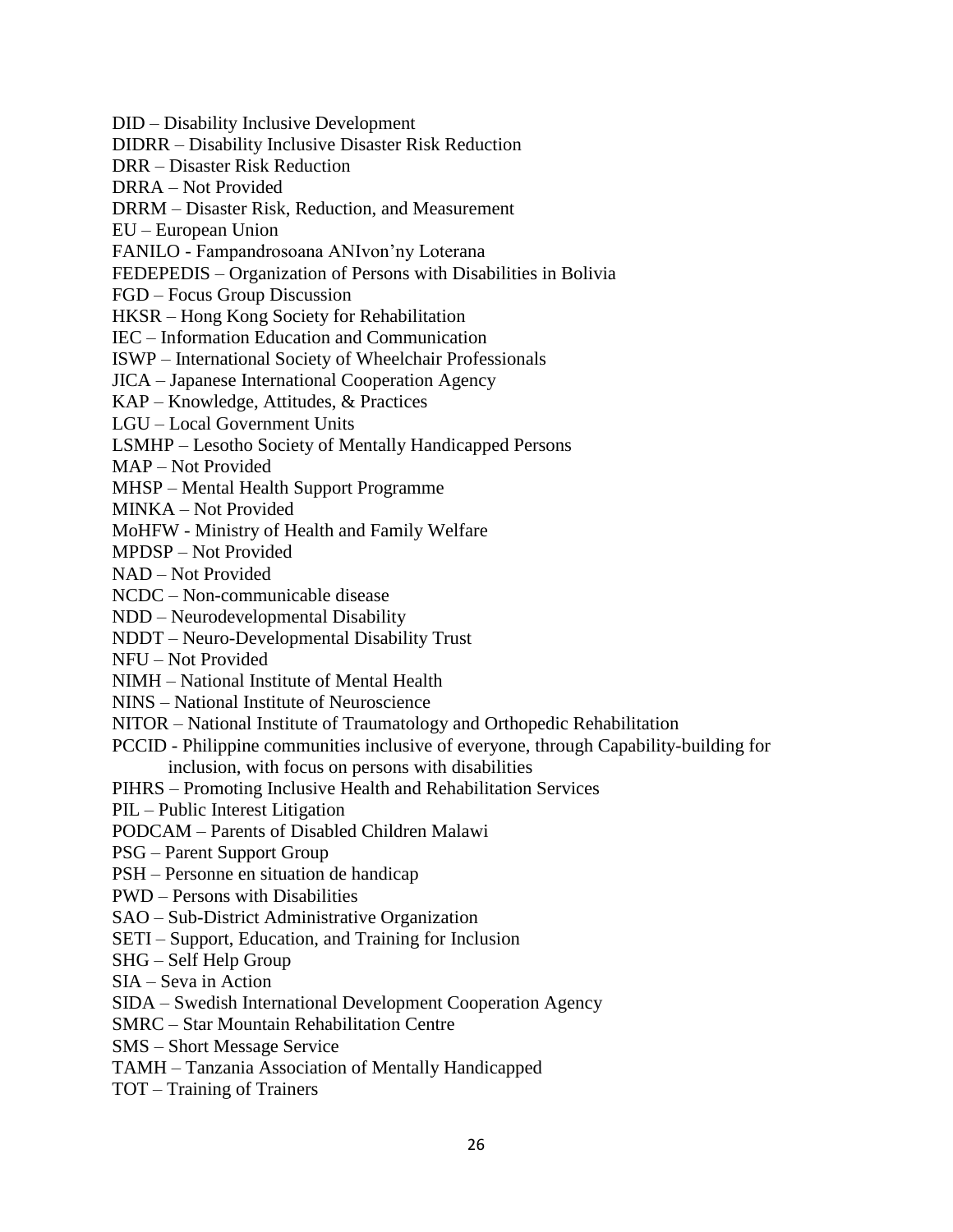UHC – Not Provided [But I'm guessing: Upazilla Health Complex]

UNICEF – United Nations International Children's Emergency Fund.

UPACLED – Uganda Parents of Children with Learning Disabilities

VCA – Not provided

VHC – Village Health Committees

WB - World Bank

ZAPCD – Zambia Association for Parents of Children with Disabilities

ZAPDD – Zanzibar Association for People with Developmental Disabilities

ZAPHCA – Zimbabwe Parents of Handicapped Children Association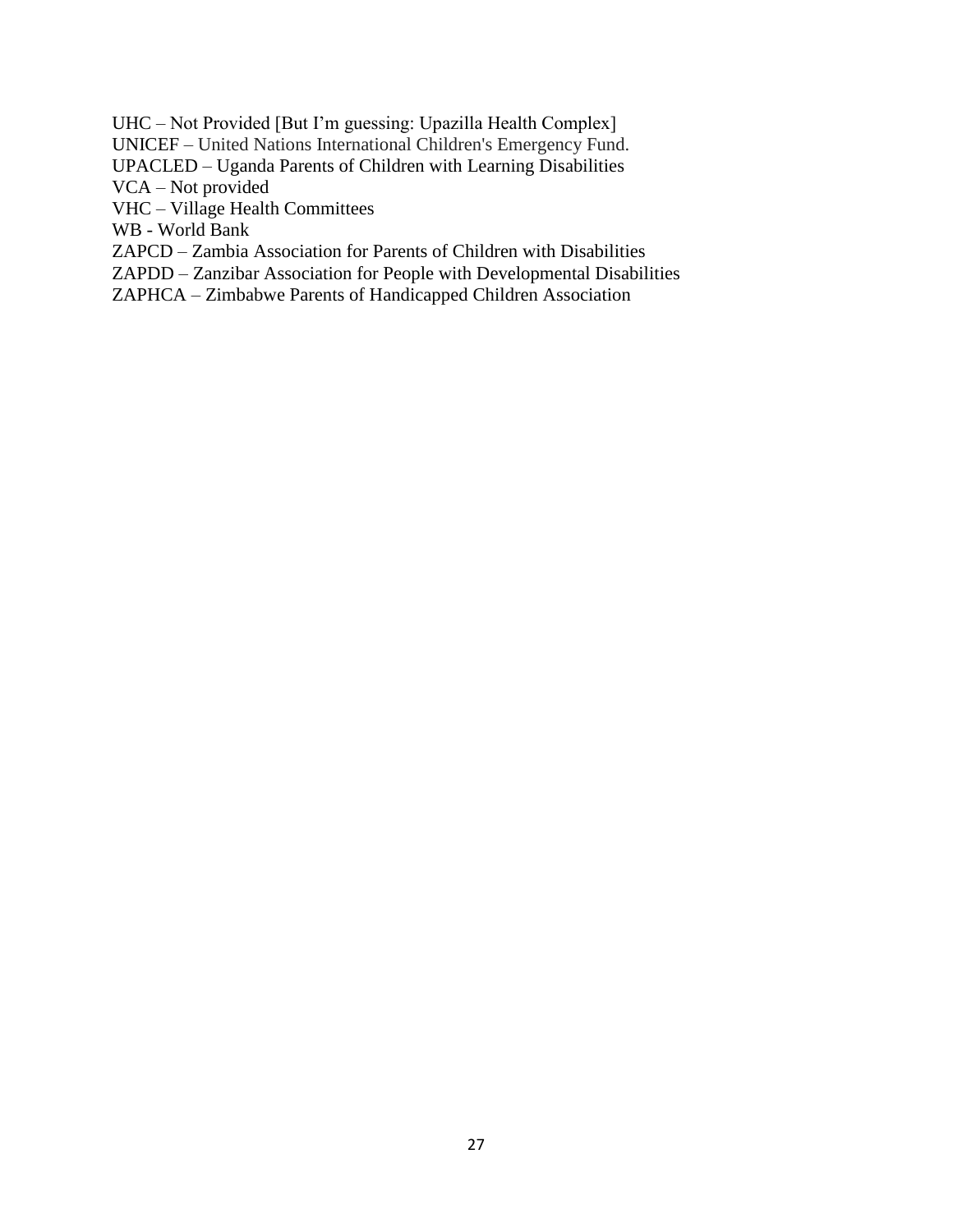## **Appendix II – List of Presenters and Email Addresses\***

\*Organized alphabetically from first name provided in CBR network list

Alaa Sebeh alaa 1234@gmail.com Alain Passah & Pascal Ahidjo [alinopass@gmail.com](mailto:alinopass@gmail.com) ; [pahidjo@yahoo.fr](mailto:pahidjo@yahoo.fr) Alick Nyirenda [cbrzambia@yahoo.com](mailto:cbrzambia@yahoo.com) Amit solomon [sparsh.ngo@gmail.com](mailto:sparsh.ngo@gmail.com) Anand Mhatre **anand** Mhatre [anand.mhatre@pitt.edu](mailto:anand.mhatre@pitt.edu) Anchor Tak Fung Hung [anchor.hung@rehabsociety.org.hk](mailto:anchor.hung@rehabsociety.org.hk) Andrea C. Vogt [Andrea.Vogt@fosanet.org](mailto:Andrea.Vogt@fosanet.org) Andreas Hermann & Md. Anisuzzaman [anisuzzaman.md@giz.de](mailto:anisuzzaman.md@giz.de) Anil Patil [anil.patil@carersworldwide.org](mailto:anil.patil@carersworldwide.org) Anish Joy [anish.joy@leprosymission.in](mailto:anish.joy@leprosymission.in) Presented by Ansari Naushad Hasan on behalf of Vizia Patta [Vijay.patta@leprosymission.in](mailto:Vijay.patta@leprosymission.in) Anthea Brikman **Anthea**.Brinkman@uct.ac.za Barbara Batesaki [barbara.batesaki@gmail.com](mailto:barbara.batesaki@gmail.com) Bikram Mohapatra [bikrama.mohapatra@sca.org.af](mailto:bikrama.mohapatra@sca.org.af) Chakkraphop Dunsirichai [chakkraphop37@gmail.com](mailto:chakkraphop37@gmail.com) Chapal Khasnabis [khasnabisc@who.int](mailto:khasnabisc@who.int) D.Tulgamaa and L.Enhbuyant [mongoliacbr@yahoo.com](mailto:mongoliacbr@yahoo.com) Dasaratha Rasineni [dasarath@rdt.co.in](mailto:dasarath@rdt.co.in) David Lopez Nicaragua, Katharina Pfortner [davidlopez74@hotmail.com](mailto:davidlopez74@hotmail.com) Deepak Raj Sapkota [deesapkota@karunafoundation.com](mailto:deesapkota@karunafoundation.com) Deysi Licourt Otero. [deysili@princesa.pri.sld.cu](mailto:deysili@princesa.pri.sld.cu) Djenana Jalovcic and Darko Krznaric [djenana@gmail.com](mailto:djenana@gmail.com) Emmanuel Ndaysaba, Joseph Munyandamutsa [assist-tech.rf-rbc@hi-rwanda.org](mailto:assist-tech.rf-rbc@hi-rwanda.org) Erlynn Jaucian [sccrdfi@yahoo.com.ph](mailto:sccrdfi@yahoo.com.ph) Etsuko Ueno [eueno@dinf.ne.jp](mailto:eueno@dinf.ne.jp) Eunious Kapito **eunious** eunious @yahoo.co.uk Farida Yasmin Sanda Yasmin [sila@agni.com](mailto:sila@agni.com) Geeta Chopra drageeta chopra@yahoo.com Gerald Gwinji **Guide Community** gawinji@gmail.com Glenville Liburd and Glenville Liburd [gelibird@sisterisles.kn](mailto:gelibird@sisterisles.kn) Gwynnyth Llewellyn and Alexandra Lewis-Gargett example and the [gwynnyth.llewellyn@sydney.edu.au](mailto:gwynnyth.llewellyn@sydney.edu.au) Gwynnyth Llewellyn and Darryl Heather Aldersey, Mohammad Morshedul Quadir and Justyne Russell **[hma@queensu.ca](mailto:hma@queensu.ca)** 

Atul Jaiswal And Heather Aldersey [atul.jaiswal@queensu.ca](mailto:atul.jaiswal@queensu.ca) ; [hma@queensu.ca](mailto:hma@queensu.ca)

Barrett [gwynnyth.llewellyn@sydney.edu.au](mailto:gwynnyth.llewellyn@sydney.edu.au) [, dbarrett@wpro.who.int](mailto:dbarrett@wpro.who.int)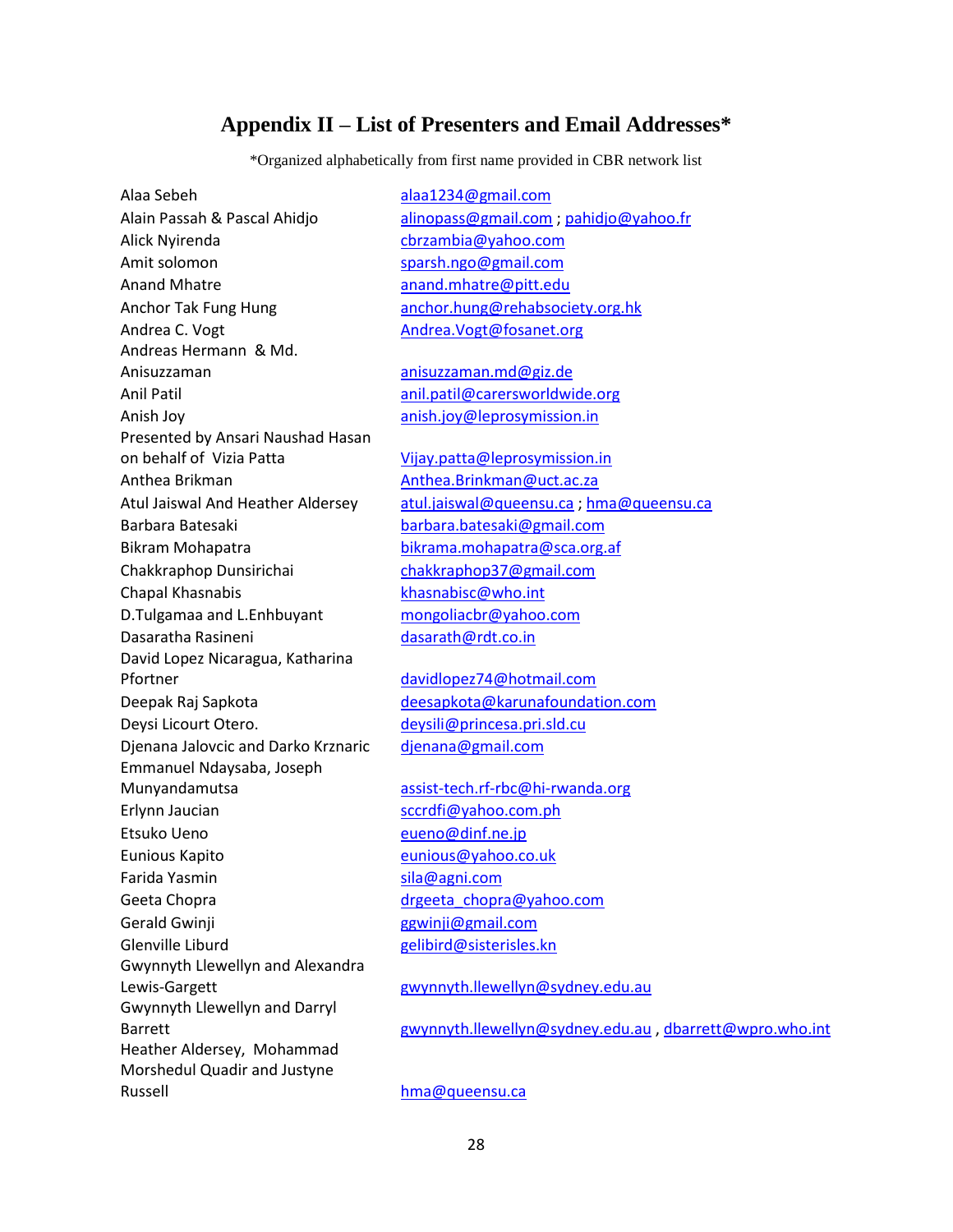Jacques Chirac Awa, Ezekiel Benuh, Kenchi Joseph, Asheri Ngah [spd@cbchealthservices.org](mailto:spd@cbchealthservices.org) Jacques Chirac Awa, Ezekiel Benuh, Kenchi Joseph, Asheri Ngah,Lynn Cockburn, and the cockburn and the [l.cockburn@utoronto.ca](mailto:l.cockburn@utoronto.ca) Jacques Chirac Awa, Pius Tih Muffih, Lynn Cockburn [spd@cbchealthservices.org](mailto:spd@cbchealthservices.org) Jiptha Boirage [jipthab@tlmbangladesh.org](mailto:jipthab@tlmbangladesh.org) Joselito Buenaflor in the interest in the [joshlit2006@yahoo.com](mailto:joshlit2006@yahoo.com) Juliana Bordan and James D. Lalu [lalumangun@yahoo.com](mailto:lalumangun@yahoo.com) K. Kempaiah [kempaiah.cbrforum@gmail.com](mailto:kempaiah.cbrforum@gmail.com) Kate Sherry **Kate.sherry@gmail.com** Kenchi Joseph, Jacques Chirac Awa, Lynn Cockburn [spd@cbchealthservices.org](mailto:spd@cbchealthservices.org) Leung Kam-Tao [kt.leung@rehabsociety.org.hk](mailto:kt.leung@rehabsociety.org.hk) Liu Ying (Sophie) [sophia.liu@yangkang.org.cn](mailto:sophia.liu@yangkang.org.cn) Lo WL Ambrose, Huang Dong-Feng [ambroselo0726@outlook.com](mailto:ambroselo0726@outlook.com) Lynn Cockburn,Kenchi Joseph, Mbibeh Louis, Jacques Chirac Awa [spd@cbchealthservices.org](mailto:spd@cbchealthservices.org) Maholo Carolyne Sserunkuma [carolmaholo@gmail.com](mailto:carolmaholo@gmail.com) Manmeet singh , Implemented by Jan Vikas Samiti & Fakirana Sisters Maria Zuurmond & Marjolein Baltussen [marjoleinbaltussen@hotmail.com](mailto:marjoleinbaltussen@hotmail.com) Marieke Boersma [m.boersma@light-for-the-world.org](mailto:m.boersma@light-for-the-world.org) Maritza quezada, Minka [fdisde@gmail.com](mailto:fdisde@gmail.com) Mary Wickenden material manufacture [m.wickenden@ucl.ac.uk](mailto:m.wickenden@ucl.ac.uk) Matthew Hanning and Adrian Brahma [matthew.hanning@cbm.org](mailto:matthew.hanning@cbm.org) Maxwell Akandem [maxwellakan@gmail.com](mailto:maxwellakan@gmail.com) Md. Anisuzzaman [anisuzzaman.md@giz.de](mailto:anisuzzaman.md@giz.de) Monica Castillo **Castillo Castillo [ovciesmprog1@gmail.com](mailto:ovciesmprog1@gmail.com)** Muhammad Atif Sheikh [atif@step.org.pk](mailto:atif@step.org.pk) Naira Avetisyan [navetisyan@unicef.org](mailto:navetisyan@unicef.org) Nathan Grills [ngrills@unimelb.edu.au](mailto:ngrills@unimelb.edu.au) Nazmul Bari **[nazmul.bari@yahoo.com](mailto:nazmul.bari@yahoo.com)** Nicky Seymour [seymour@motivationafrica.org.za](mailto:seymour@motivationafrica.org.za) Nirad Bag [Nirad.Bag@cbm.org](mailto:Nirad.Bag@cbm.org) Olmedo Zambrano **blue alternation** [olmedo.zambrano@gmail.com](mailto:olmedo.zambrano@gmail.com) Peter M.G. Ngomwa meter.ngomwa1963@gmail.com Petra Kiel & Yana Zayed [Yana.zayed@cbm.org](mailto:Yana.zayed@cbm.org) Rajaram Subbian, Guru Raghavendra & Sujatha Gopi [dr.rajrm@gmail.com](mailto:dr.rajrm@gmail.com) Rakotondrazaka Patrick [fanilocbr@gmail.com](mailto:fanilocbr@gmail.com)

Society [chiefprogrammemanager@janvikassamiti.org](mailto:chiefprogrammemanager@janvikassamiti.org) Margrite Saroufim & Nabil Ezzat [margrite.saroufim@ceoss.org.eg](mailto:margrite.saroufim@ceoss.org.eg) [; nabil.ezzat@ceoss.org.eg](mailto:nabil.ezzat@ceoss.org.eg)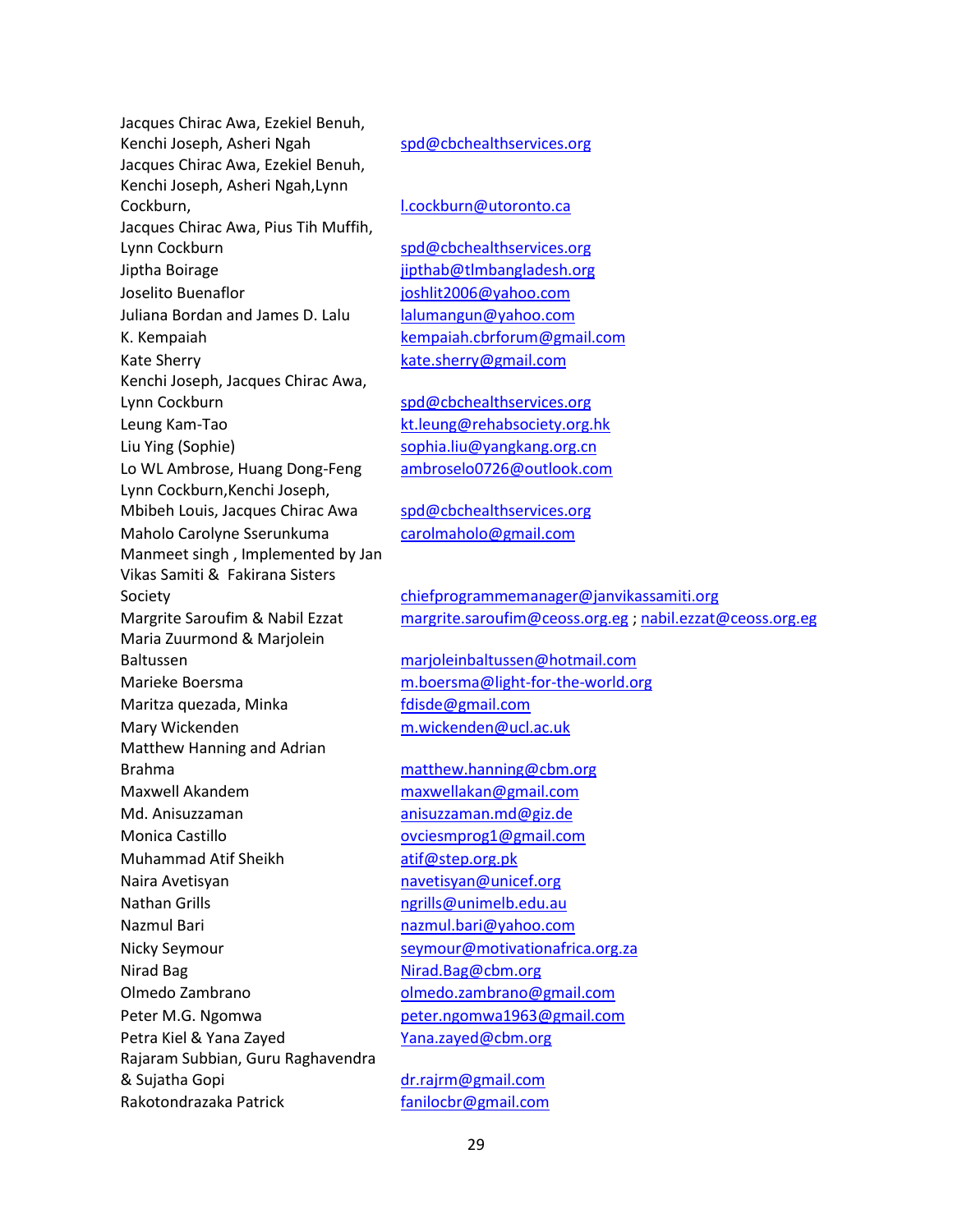Ram Krishna Thapa and Deepak Raj Presented by Dr Roe Nwe Wai and Presentation by Dr. Zaw Moe Aung [rnwai@tlmmyanmar.org](mailto:rnwai@tlmmyanmar.org) Rosalina Flores Obando **[asopiecadjui2010@gmail.com](mailto:asopiecadjui2010@gmail.com)** Sandra Willis [Sandra.Willis@tec.gov.ae](mailto:Sandra.Willis@tec.gov.ae) Sara Varughese, Fairlene and Jay kumar [sara.varughese@cbm.org](mailto:sara.varughese@cbm.org) Satomi Mukai, Ratana Yean, Kazuya Omuro [cambodia@aarjapan.gr.jp](mailto:cambodia@aarjapan.gr.jp) Shishir Kumar **[partnerships@ngonaman.org](mailto:partnerships@ngonaman.org)** Siphokazi Sompeta [sgcaza@gmail.com](mailto:sgcaza@gmail.com) Sirinart Tongsiri Sirinart Tongsiri [stongsiri@yahoo.co.uk](mailto:stongsiri@yahoo.co.uk) Somchai Rungsilp [somchairungsilpbkk@yahoo.com](mailto:somchairungsilpbkk@yahoo.com) Sophia Mohammed [s.mohammed@lightfortheworld.org](mailto:s.mohammed@lightfortheworld.org) Sumaya Gabriels [sumaya.gabriels@uct.ac.za](mailto:sumaya.gabriels@uct.ac.za) Sunarman Sukamto mamanang mamang shg@yahoo.com Suresh Dhondge [suresh.dhondge@tlmindia.org](mailto:suresh.dhondge@tlmindia.org) T. Batdulam Tumenbayar [batdulam5@yahoo.com](mailto:batdulam5@yahoo.com) Taslima Akter **Keya.cdd@gmail.com** Theresa Lorenzo [sgcaza@gmail.com](mailto:sgcaza@gmail.com) Tumpal Sujadi & Yuyun Yuningsih [Tumpal.Sujadi@cbm.org](mailto:Tumpal.Sujadi@cbm.org) Xu Laoliu Presented by Jane Lu [bj.cbrpm@handicap-int.org.cn](mailto:bj.cbrpm@handicap-int.org.cn) Yanisbel Marquez Alonso **[yanisbel@cic.co.cu](mailto:yanisbel@cic.co.cu)** Yogendra Giri [yogendragiree@gmail.com](mailto:yogendragiree@gmail.com) Zamo Soumana [soumana.zamo@cbm.org](mailto:soumana.zamo@cbm.org) Zhang Jinming, Lu Juan [Jenniferzhang19@126.com](mailto:Jenniferzhang19@126.com)

Sapkota [deesapkota@karunafoundation.com](mailto:deesapkota@karunafoundation.com) Ripon Chakraborty [ripon@handicap-internationalbgd.org](mailto:ripon@handicap-internationalbgd.org)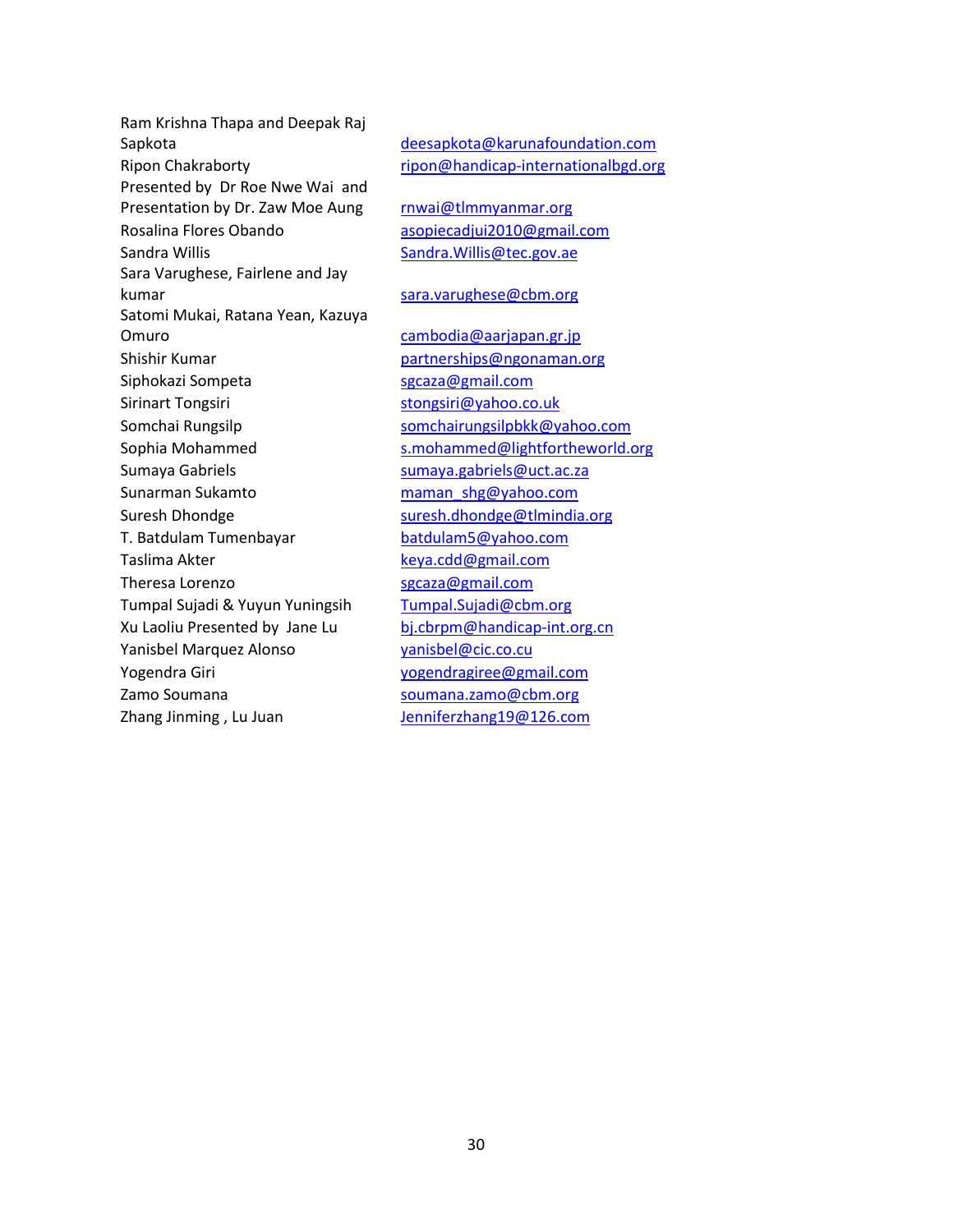# **Appendix III – Results Tables – Additional Quotes**

**Table 3: Further examples of content coded: Involvement of Persons with disabilities**

| <b>Theme</b>     | <b>Presentations</b>                                                       | <b>Emails</b>                                                      |
|------------------|----------------------------------------------------------------------------|--------------------------------------------------------------------|
| Involvement of   | <b>BATDULAM TUMENBAYAR-2</b>                                               | COLOMBIA Maria Eugenia RBC<br>$\bullet$                            |
| people with      | The working group which consists of                                        | <b>FUNDACION CARVAJAL</b>                                          |
| disabilities and | 30 representatives of DPO and 20                                           | In 2006, we got a volunteers group                                 |
| their families   | representatives of different Ministries                                    | together who adopted our CBR                                       |
|                  | and Government Agencies has been                                           | strategy, creating some meeting and                                |
|                  | established by the resolution of A/106                                     | accompaniment spaces for persons                                   |
|                  | of Minister of MPDSP and finalized                                         | with disabilities and their families                               |
|                  | the Law draft on right of PWD.                                             | through the participation of leaders as                            |
|                  | /October 2013 /                                                            | volunteer promoters in our prioritized                             |
|                  | On 29 June 2015 the Law draft on the                                       | sectors of the city.                                               |
|                  | rights of PWD has been discussed by                                        |                                                                    |
|                  | the Mongolian Government and agreed                                        | Kenya Inclusive Disability<br>$\bullet$                            |
|                  | to submit to the Mongolian Parliament<br>for further ratification.         | Practices for international                                        |
|                  |                                                                            | Advocacy<br>Training in Attitude change,                           |
|                  | This is a best practice on how to                                          | Advocacy, Lobbying to build self-                                  |
|                  | ensure the rights of PWD through                                           | esteem of PWDs and Parents of CWDs                                 |
|                  | effective collaboration among                                              | to promote self-advocacy                                           |
|                  | Government of Mongolia and DPOs                                            | Working with DPOs/ Parent support                                  |
|                  | and as a result the LAW OF                                                 | groups and Councillors of PWDs to                                  |
|                  | MONGOLIA ON THE RIGHTS OF                                                  | champion their needs                                               |
|                  | PERSONS WITH DISABILITIES has                                              | Use of Persons with Disabilities                                   |
|                  | been elaborated in line with principles                                    | (Councillors) as Volunteers to identify                            |
|                  | of CBR, CBID and CRPD and                                                  | PWDs in community and Trainers to                                  |
|                  | approved by Mongolian Parliament.                                          | build confidence and self-esteem of                                |
|                  |                                                                            | <b>PWDs</b>                                                        |
|                  | <b>GWYNNYTH LLEWELLYN &amp;</b>                                            | Linking Parents of CWDs and DPOs                                   |
|                  | DARRYL BARRETT                                                             | to service providers                                               |
|                  | CBR is a community-based inclusive                                         |                                                                    |
|                  | development strategy                                                       | Ahmedbad Bharath Joshi<br>٠                                        |
|                  | - DPOs are integral in informing about                                     | <b>CBR_Mental Health</b>                                           |
|                  | the barriers to disability inclusion and<br>in working with government and | The Blind People's Association                                     |
|                  | NGOs to reduce the barriers                                                | (BPA), an NGO, was selected to                                     |
|                  |                                                                            | design and implement the MHSP<br>[Mental Health Support Programme] |
|                  | Monitoring and evaluating the                                              | as it had extensive experience in the                              |
|                  | contribution of CBR as CBID strategy                                       | implementation of Community Based                                  |
|                  | requires: - Involving people with                                          | Rehabilitation (CBR) programmes for                                |
|                  | disabilities in determining the                                            | persons with different types of                                    |
|                  | measures of progress and indicators of                                     | disability. BPA developed a pilot                                  |
|                  | disability inclusion success                                               | project to rehabilitate persons with                               |
|                  |                                                                            | severe mental disorders and called it                              |
|                  | ROSALINA FLORES OBANDO                                                     | "Integration of Persons with Mental                                |
|                  | In this context ASOPIECAD,                                                 | Disorders into CBR Model".                                         |
|                  | supported by CBM, recognizes the                                           |                                                                    |
|                  | importance of networking and                                               |                                                                    |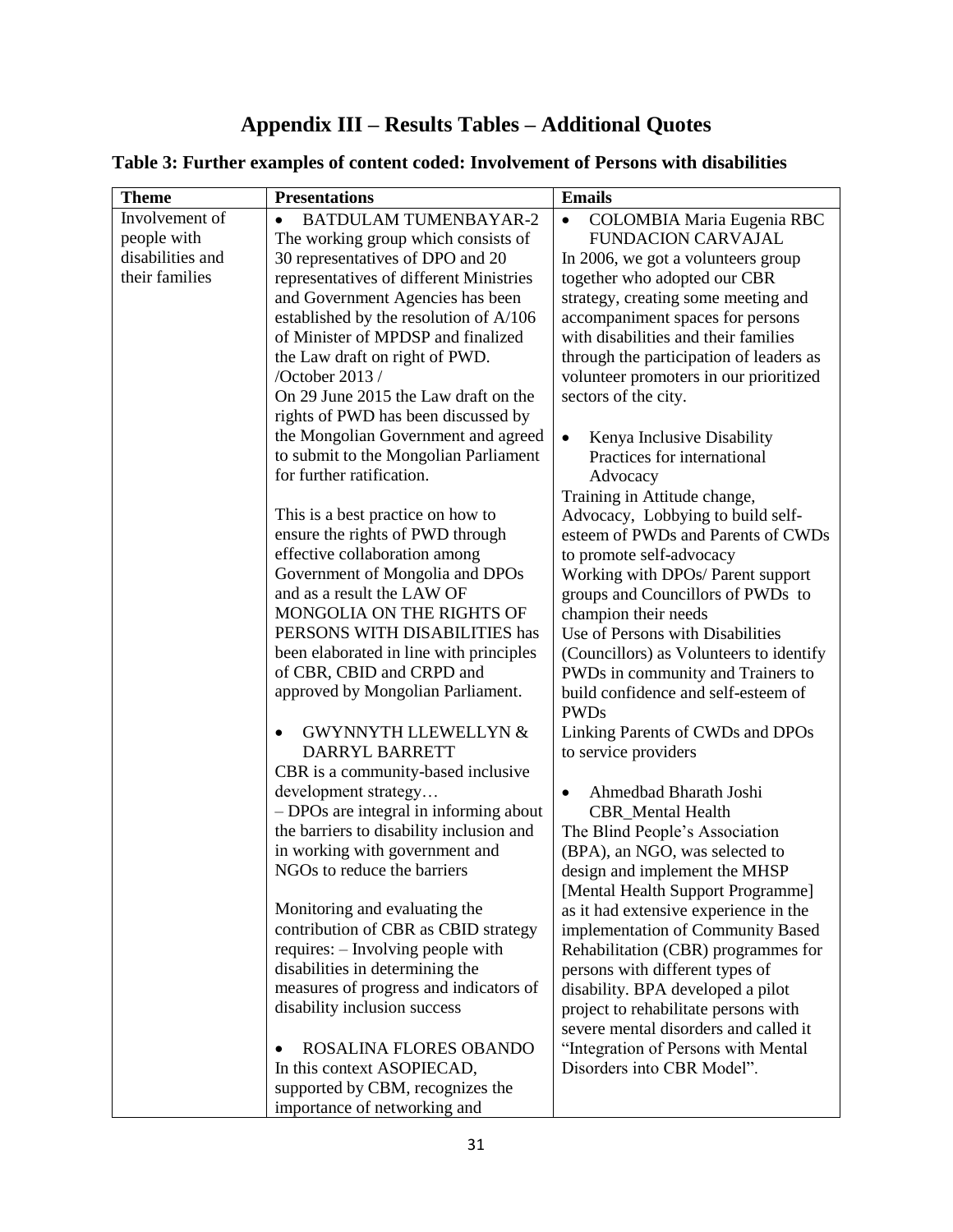| alliances with organizations of persons                                  | <b>Anchor IASG Mapping</b><br>$\bullet$                                      |
|--------------------------------------------------------------------------|------------------------------------------------------------------------------|
| with disabilities, governmental and                                      | <b>Community Initiatives</b>                                                 |
| non-governmental organizations.                                          | -Participatory district assessments                                          |
|                                                                          | brought stakeholders together around                                         |
| This facilitates the full and effective                                  | evidence-informed nutrition actions in                                       |
| participation of people with disabilities                                | Uganda                                                                       |
| at different levels of planning and                                      |                                                                              |
| implementation of different activities,                                  | Village health committees (VHCs),                                            |
| both locally and nationally.                                             | made up of volunteers, work with                                             |
|                                                                          | primary health care services to identify                                     |
| The family involvement in the process                                    | health-related priorities and implement                                      |
| of inclusive development of persons                                      | health actions                                                               |
| with disabilities is important, but so is                                |                                                                              |
| the professional collaboration, with                                     | <b>Bangalore Promoting inclusion</b><br>٠                                    |
| defined roles of participants and                                        | Seva-in-Action (SIA)                                                         |
| motivators in this process.                                              | In 25 years of our service to the rural                                      |
|                                                                          | disabled population, SIA has been able                                       |
|                                                                          | to form CBR Committees with local                                            |
| <b>TUMPAL SUJADI</b>                                                     | people and parents groups to sustain                                         |
| recruit staff with disabilities+ optimize                                | the rehabilitation programmes in rural                                       |
| their potential                                                          | areas. Ramanagara is one of the                                              |
| Interact/serve with people/patient with                                  | Centres which has an active local CBR                                        |
| disabilities                                                             | Committee $\&$ parents group in the                                          |
| DPOs can support health institutions                                     | name of 'Srushti Parents Association'                                        |
| connect with CBR networks and DPOs                                       | under the National Trust. Now they are                                       |
| for rehabilitation purposes<br>mobilize patients with disabilities to do | helping to run the self-help centre in                                       |
| case finding                                                             | Ramanagara which was started by SIA<br>in 1985. Now the centre is running in |
|                                                                          | the name of 'Samvardhana Resource                                            |
| Involve DPOs more as a consultation                                      | Centre' as it was upgraded over a                                            |
| partners                                                                 | period of time.                                                              |
| Open various roles in health                                             |                                                                              |
| institutions that can be supported by                                    | Mothers are involved in planning,                                            |
| persons with disabilities                                                | making teaching learning aids $\&$                                           |
| Doing rehabilitation for patient                                         | facilitating learning to the child both at                                   |
|                                                                          | the centre and at home. However all                                          |
| <b>ALICK NYIRENDA</b>                                                    | mothers are not involved due to many                                         |
| Increased participation and ownership                                    | reasons even though the resource                                             |
| of CBR by persons with disabilities,                                     | teacher wants them to be in the centre                                       |
| parents of children with disabilities                                    | at least twice or thrice a week. Only                                        |
| and the communities in targeted areas                                    | 25-30% of parents' involvement is                                            |
|                                                                          | there. Wherever the mother is involved                                       |
| Inclusion Africa (a member of                                            | that child is progressing well.                                              |
| Inclusion International) has members                                     |                                                                              |
| from Benin, Burkina Faso, Ethiopia,                                      | Bangkok somchai IASG Mapping<br>$\bullet$                                    |
| Ghana, Lesotho, Malawi, Mauritius,                                       | Community Initiatives-FCD-                                                   |
| Rwanda, South Africa, Swaziland,                                         | 31032017                                                                     |
| Tanzania, Uganda, Zambia, Zanzibar                                       | Community approach according to our                                          |
| and Zimbabwe. The voice of African                                       | foundation's understanding is all the                                        |
| based DPOs which focus on                                                | main process of implementation is                                            |
| intellectual or developmental                                            |                                                                              |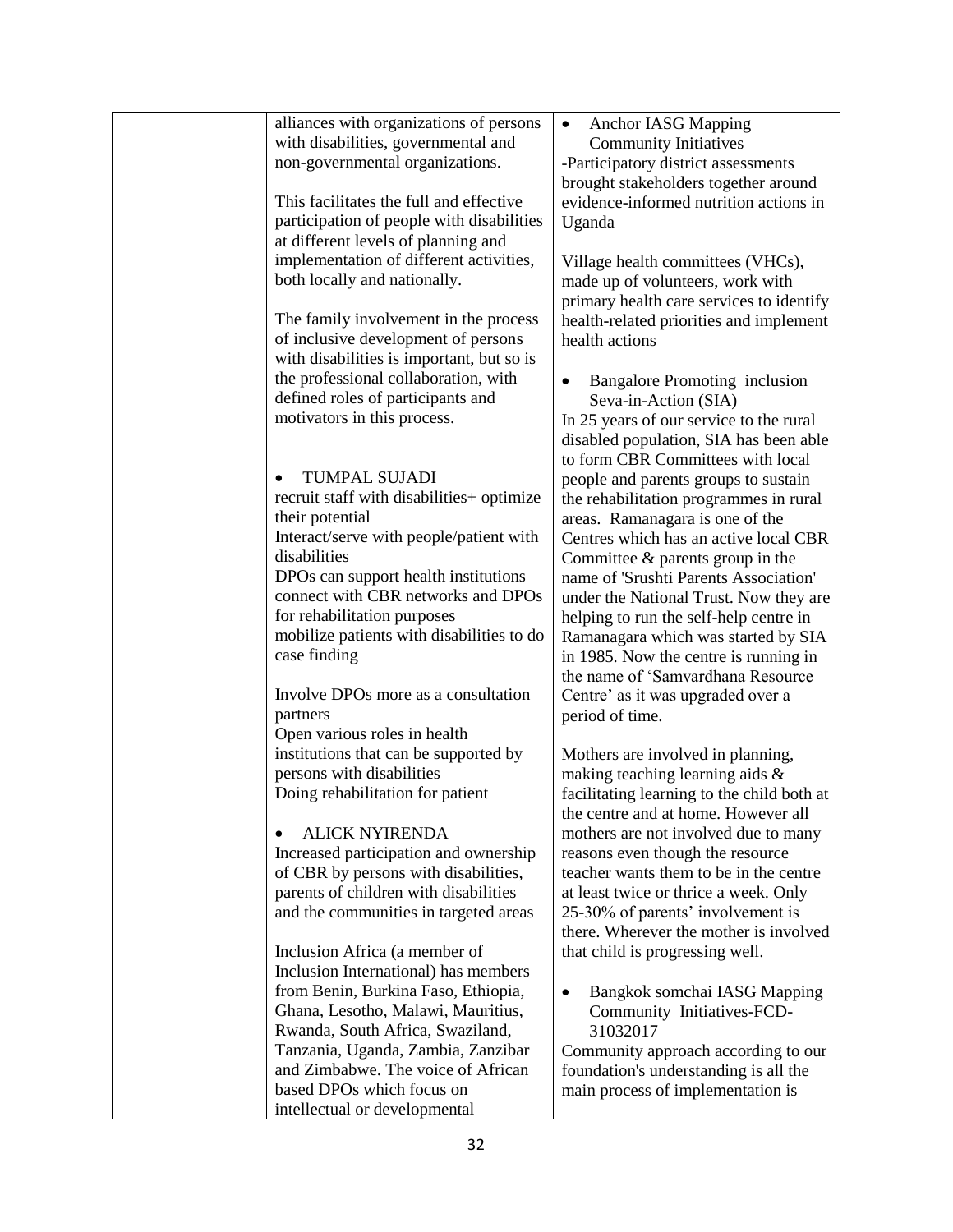|                             | disabilities are well represented. The    | initiated from community with full        |
|-----------------------------|-------------------------------------------|-------------------------------------------|
|                             | area of intellectual disabilities is      | participation of persons with             |
|                             | undersupported, so efforts by Inclusion   | disabilities, their families as well as   |
|                             | International is helping refocus          | community people. We work through         |
|                             | attention on intellectual disabilities in | the community organization at sub-        |
| Africa.                     |                                           | district level called "sub-district       |
|                             |                                           | administrative organization (SAO).        |
|                             | The exclusion of children with            |                                           |
|                             | intellectual disabilities has been        | Bulgaria pasteur nalason<br>$\bullet$     |
|                             | identified as a key weakness in many      | <b>EXEMPLE D</b>                          |
|                             | CBR programmes (WHO 2003,                 | Mesure pour que les PSH [Personnes        |
|                             | Robertson et al 2009). With Self          | en situation de handicap] participent à   |
|                             | advocates on the increase, more           | cette approche communautaire :            |
|                             | parents are now working with other        | D'après ces quelques exemples, nous       |
|                             | parents for mutual Support.               |                                           |
|                             | · Inclusion Africa, other regional        | pouvons dire que la participation de      |
|                             |                                           | PSH ou leur association lors d'un         |
|                             | DPOs and National umbrella DPOs are       | événement passant dans leur commune       |
|                             | increasingly supporting the need for      | ou fokontany favorise leur insertion et   |
|                             | quality support for persons with          | leur collaboration aux développements     |
|                             | intellectual and/or developmental         | de la communauté. Toutes les activités    |
| disabilities.               |                                           | de FANILO CBR développent la              |
|                             | • More Parents Support Groups (PSGs)      | participation active des PSH et leur      |
|                             | are being formed in Africa induced by     | association.                              |
|                             | the rights-based approach. Parents of     |                                           |
|                             | Disabled Children Malawi                  | Examples of Good Practice in<br>$\bullet$ |
|                             | (PODCAM), Zambia Association for          | Inclusion of Persons 30.3.2017            |
|                             | Parents of Children with Disabilities     | It seeks to engage persons with           |
|                             | (ZAPCD), the Uganda Parents of            | intellectual disability in general and    |
|                             | Children with Learning Disabilities       | persons with intellectual disability in   |
|                             | (UPACLED), Lesotho Society of             | particular as well as include them in     |
| <b>Mentally Handicapped</b> |                                           | the local community in terms of health,   |
|                             | Persons(LSMHP), Zanzibar                  | education and labor. SMRC [Star           |
|                             | Association for People with               | Mountain Rehabilitation Centre] works     |
|                             | Developmental Disabilities (ZAPDD),       | with persons with intellectual            |
|                             | Tanzania Association of Mentally          | disability to become self-advocates,      |
|                             | Handicapped (TAMH), Zimbabwe              | mobilizes the community to build          |
|                             | Parents of Handicapped Children           | community support groups for persons      |
| Association (ZAPHCA).       |                                           | with disability and mobilizes             |
|                             | • The Parent led local DPOs are           | institutions working in the field of      |
|                             | increasingly becoming the highest in      | disability to assist in the advocacy      |
|                             | number, more than other forms of          | campaigns calling for the rights of       |
| types of DPOs.              |                                           | persons with disability.                  |
|                             |                                           | The Advocacy Committee consists of        |
|                             | Self-Advocates are now increasingly       | 6 local institutions and 2 family         |
|                             | involved in raising their voices and are  | members of SMRC beneficiaries and 2       |
|                             | more innovative through photos,           | family members of other institutions'     |
|                             | drama, discussions, and filming (Atlas    |                                           |
|                             | Alliance, NAD, NFU 2008) as learnt        | beneficiaries form a body to advocate     |
| in Tanzania and Uganda.     |                                           | for the rights of persons with            |
|                             |                                           | intellectual disabilities and organize    |
|                             |                                           | activities to raise awareness of          |
|                             | AWA JACQUES CHIRAC                        | disability issues. They meet on a         |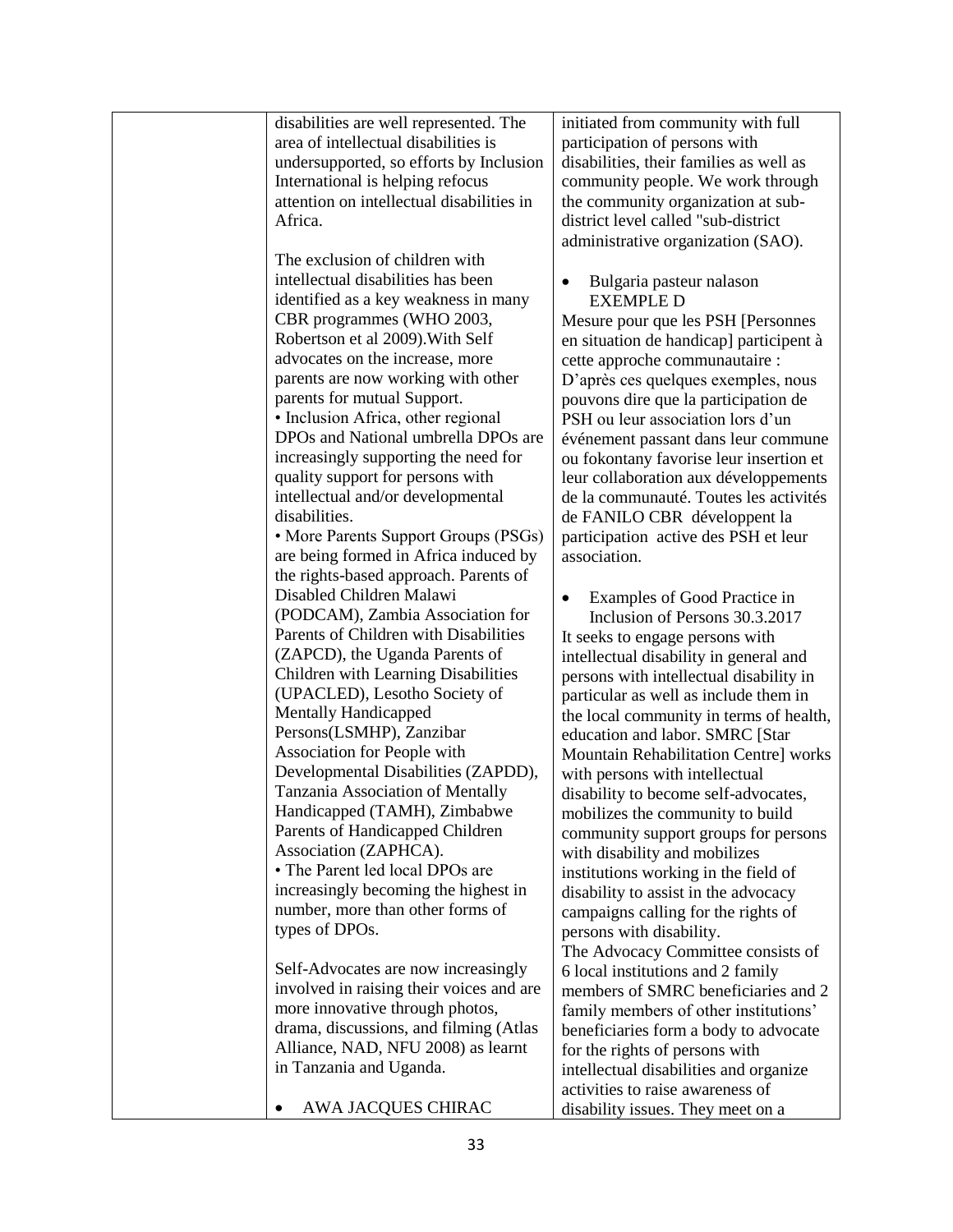| ETAL-SUSTAINABILITY OF                   | monthly basis to discuss issues and      |
|------------------------------------------|------------------------------------------|
| <b>CBR</b>                               | rights related to disability issues with |
| Involving DPO leaders in lobby and       | governmental and non-governmental        |
| advocacy initiatives is one way of       | organizations. It plays a strategic role |
| strengthening capacities by mentoring.   | in exercising pressure on policy         |
|                                          | makers to implement the current          |
| The next strategic direction will be to  | Palestinian laws for the benefit of      |
| increase the representation and voice    | persons with intellectual disability.    |
| of PWDs in inclusive local governance    | The family members in the Advocacy       |
| and within traditional power             | Committee bring up issues of concern     |
| institutions, engaging in making         | of persons with intellectual disability  |
| inclusion a core value within these      | from the family committee and family     |
| institutions as a means of guaranteeing  | groups to the Advocacy committee to      |
| sustainability.                          | tackle them on higher levels. Thus, the  |
|                                          | Advocacy Committee is a medium           |
| <b>HUNG TAK FUNG ANCHOR-2</b>            | between the families and the higher up   |
| Evidence-based/Practice-based            | policy makers.                           |
| research and advocacy with               |                                          |
| participation – involve persons with     | Guyana gelli Management and              |
| disabilities as major stakeholders       | inclusive development                    |
| instead of pure passive research         | The membership of the organisation is    |
| subjects                                 | across ethno-political groupings and     |
| - Conventional research methods will     | includes persons with mainly visual,     |
| be employed like quantitative studies,   | hearing, speech, learning and physical   |
| focus groups, case studies and           | disabilities. In keeping with the        |
| stakeholders' interviews                 | philosophy and principles of the         |
| $-$ PwDs are involved in the planning of | organisation, each member's              |
| the studies for the topics and items to  | contribution is recognised and valued.   |
| be included                              | The organisation utilises a              |
| - Initial findings will be discussed and | participatory approach to management,    |
| interpreted with PwDs                    | so that stakeholders at all levels       |
|                                          | contribute to the decision making        |
| Appropriate involvement of PwDs and      | process, through a management            |
| other stakeholders in research           | structure described below.               |
| activities can be very empowering        | At the national level, the programme is  |
|                                          | managed by a national committee that     |
| HKSR [Hong Kong Society for              | is made up of nine members elected by    |
| Rehabilitation] has set up the Centre    | the regions. Within the regions,         |
| on Research and Advocacy for             | regional committees are responsible      |
| evidence-based research and user-        | for the management of activities at the  |
| participatory advocacy is very vital in  | regional level. The committees at the    |
| CBR.                                     | national and regional levels consist of  |
|                                          | ordinary members (persons with           |
|                                          | disabilities, and family members) and    |
|                                          | supporting members (trained              |
|                                          | volunteers and anyone interested in      |
|                                          | supporting the work of CBR).             |
|                                          | Regional coordinators, who are           |
|                                          | volunteers are responsible for the       |
|                                          | coordination of the activities in the    |
|                                          | regions and are answerable to the        |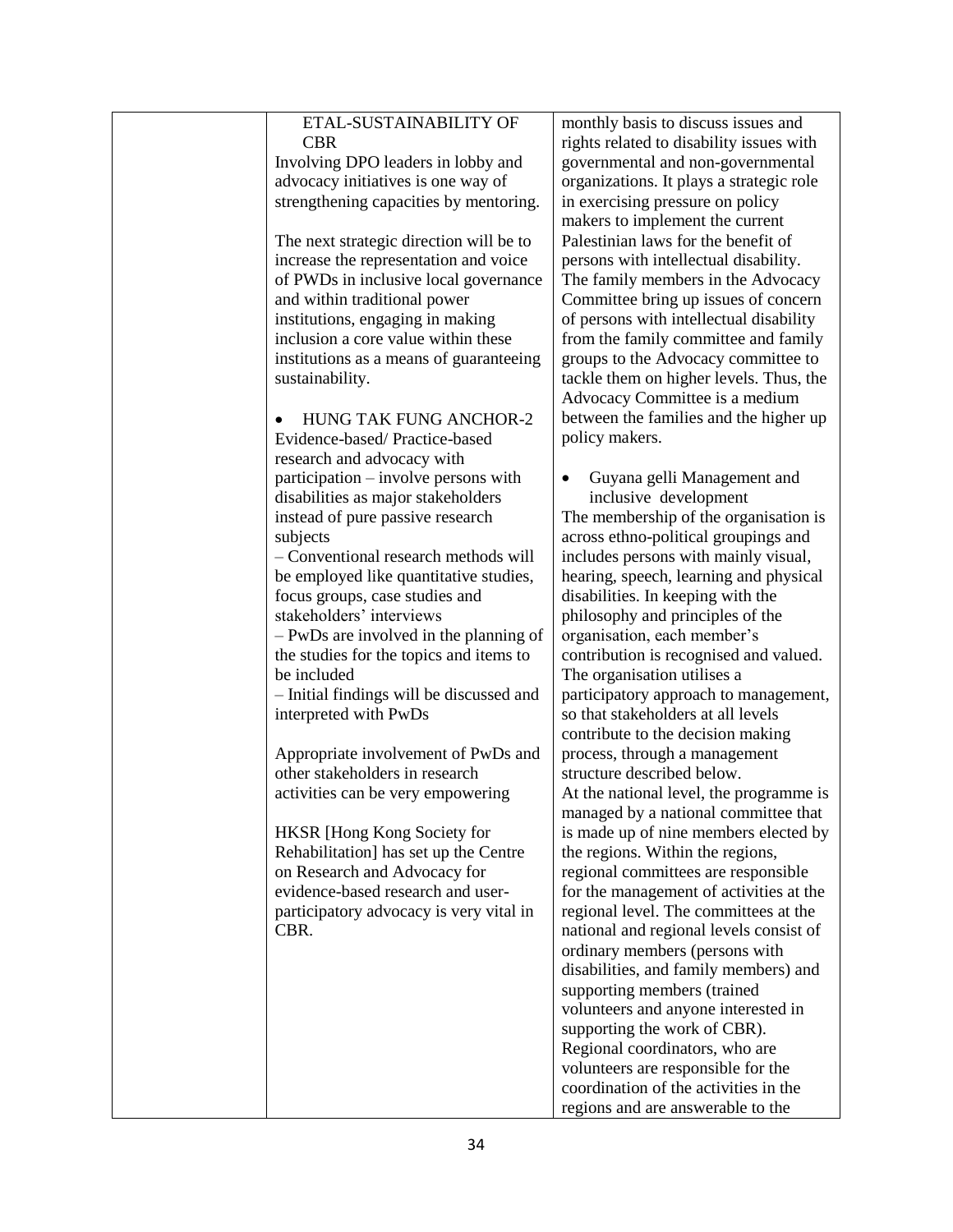|  | regional committees. Overall<br>coordination of the CBR programme is<br>through the national committee with<br>the support of a national adviser who<br>provides technical guidance to the<br><b>CBR</b> Programme. |
|--|---------------------------------------------------------------------------------------------------------------------------------------------------------------------------------------------------------------------|
|  |                                                                                                                                                                                                                     |

## **Table 4: Further examples of content coded: Involvement of Government**

| <b>Theme</b>      | <b>Presentations</b>                       | <b>Emails</b>                              |
|-------------------|--------------------------------------------|--------------------------------------------|
| Involvement of    | MARITZA QUEZADA-<br>$\bullet$              | COLOMBIA Maria Eugenia RBC                 |
| local or national | <b>SUSTAINABILITY OF CBR</b>               | FUNDACION CARVAJAL                         |
| government        | Sustainability                             | In 2013, we transferred our program in     |
|                   | Local government funding for project       | partnership with the National Ministry     |
|                   | activities. Municipalities gradually       | of Education, 18 municipal education       |
|                   | assume the costs of implementing the       | secretariats, and the Saldarriaga          |
|                   | project and incorporate MINKA in the       | Concha Foundation to promote access,       |
|                   | municipal socio-economic policy            | permanence and educational                 |
|                   |                                            | promotion of students with disabilities    |
|                   | RAKOTONDRAZAKA-                            | in Bolivar, Sucre and Valle del Cauca,     |
|                   | (PRESENTER LUC PARIOT-2                    | Colombia.                                  |
|                   | Engage local authorities in the            |                                            |
|                   | development of a disability                | Last year (2016), in partnership with      |
|                   | mainstreaming policy to ensure that        | the National Ministry of Education, we     |
|                   | development initiatives are inclusive $\&$ | wrote the "Guiding document for the        |
|                   | sustainable                                | educational transition of students with    |
|                   | (Municipalities & churches contribute      | disabilities and exceptional abilities or  |
|                   | to the budget to support PWDs)             | talents in early, basic, and high school   |
|                   |                                            | Education".                                |
|                   | <b>SANDRA WILLIS</b><br>$\bullet$          |                                            |
|                   | Assess & facilitate cross-government       | Bolivia Mundo Inclusivo Mapping            |
|                   | and community-based dialogue               | Community Initiatives<br>$30_03_2017 + HI$ |
|                   | ensuring that all projects meet strategic  | Mundo Inclusivo program, of Caritas        |
|                   | objectives                                 | La Paz, organized the visit of             |
|                   | YOGENDRA GIRI                              | authorities of the specialised units in    |
|                   | Core Principles of Inspire2Care Local      | attention of people with disabilities in   |
|                   | Responsibility and                         | municipal and departmental                 |
|                   | Ownership                                  | governments, as well as organizations      |
|                   | Partnership with Local                     | of persons with disabilities               |
|                   | Government                                 | (CONALPEDIS, CODEPEDIS and                 |
|                   | Cost Sharing with Community                | FEDEPEDIS) of the intervention areas       |
|                   |                                            | of the program (La Paz- urban area,        |
|                   | DEEPAK RAJ SAPKOTA &<br>$\bullet$          | Sorata and Coroico -, Oruro, Potosi,       |
|                   | RAM KRISHNA THAPA                          | Tarija and Sucre). This accomplished       |
|                   | Results in Pilot Phase (2011-2015)         | the implementation of specialized units    |
|                   | contd                                      | in municipalities where they did not       |
|                   | -Local level fund of around USD 2500       | exist for the integral and adequate care   |
|                   | per village                                | of people with disabilities by             |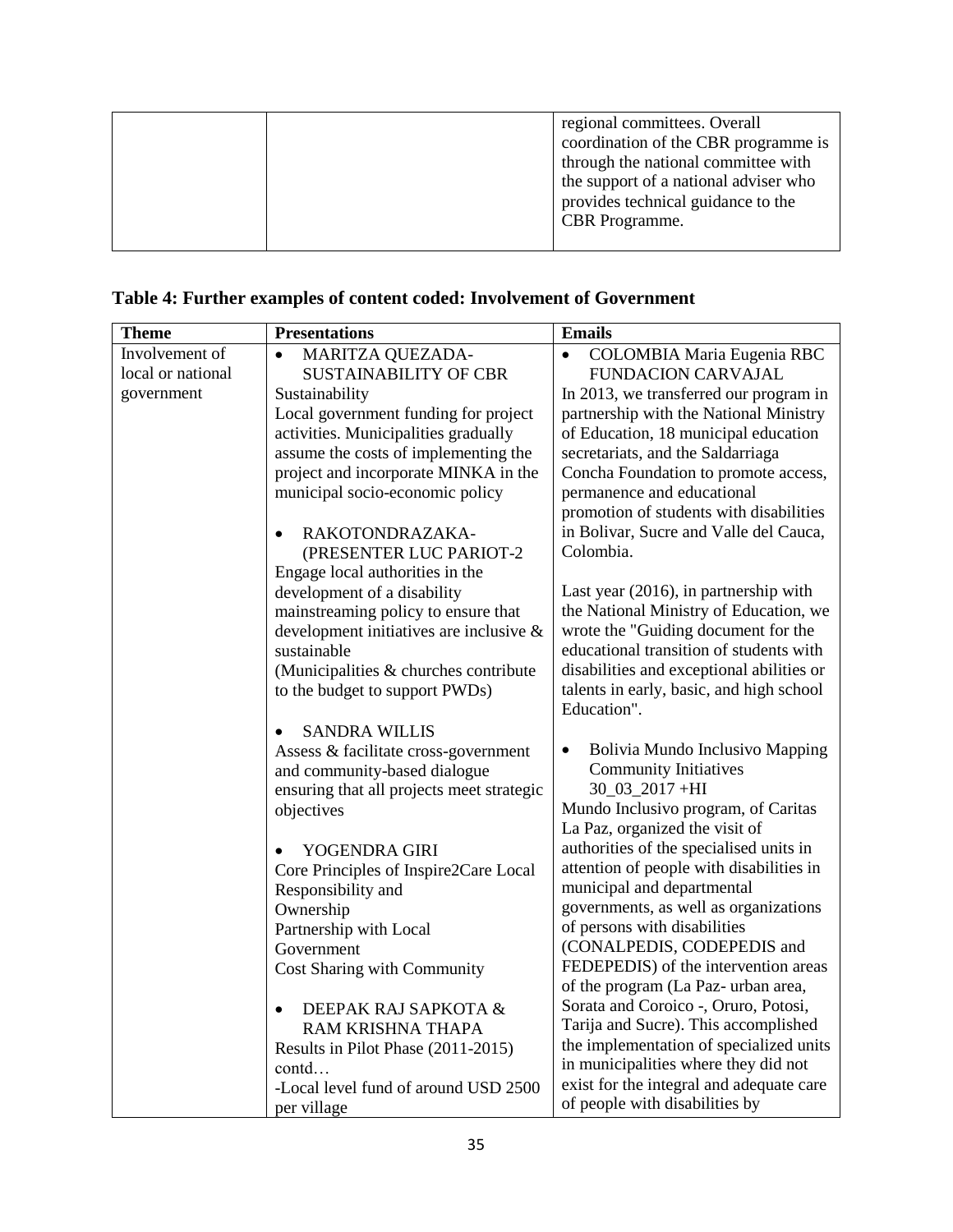| -Community empowerment and                | government authorities of all levels, in |
|-------------------------------------------|------------------------------------------|
| ownership of inclusion of persons with    | compliance with current regulations.     |
| disabilities                              | This initiative also led to sign inter-  |
| -Inspire2Care program has been            | institutional transfer agreements with   |
| endorsed in plan of local government      | municipalities and regional              |
| (village and district)                    | governments that guarantee the           |
|                                           | sustainability of the implementation of  |
| David Lopez NICARAGUA-                    | the CBR strategy from state              |
| ENG-                                      | institutions.                            |
| In Nicaragua there is a favorable legal   |                                          |
| framework that supports the rights of     | HI-Cuba-RBC-IASG Mapping                 |
|                                           | $\bullet$                                |
| persons with disabilities and clearly     | Community Initiatives_16 2 17            |
| includes the construction of an           | Cuban Ministry of Health, Ministry of    |
| integrated model of services for people   | Education, Ministry for Labour and       |
| with disabilities with emphasis on the    | Social Affairs, Cuban asociacion of      |
| implementation of the strategy of         | people with physical disabilities,       |
| CBR.                                      | Cuban asociation of blind people,        |
| • Officialization of the CBR strategy as  | Cuban asociacion of deaf people          |
| inclusive community-based                 |                                          |
| development (DIBC) (September             | Ahmedbad Bharath<br>$\bullet$            |
| 2012).                                    | JoshiCBR_Mental Health                   |
| • The government is open to include in    | Identification of local partners: It was |
| its social agenda the issue of disability | necessary to identify competent          |
| work, enabling proactive participation    | partners to implement the CBR            |
| in relevant issues of law in              |                                          |
|                                           | programmes as this was the first time    |
| coordination with organizations of        | BPA was working for persons with         |
| persons with disabilities, governmental   | mental disorders. Hence, BPA selected    |
| institutions and human rights             | partner organisations that had           |
| ombudsman:                                | experience in conducting CBR             |
| - Inclusive Education                     | programmes. The 4 local partners         |
| - Inclusive Income Generation             | chosen had been in the field of          |
| - Accessibility                           | disability and CBR for the previous 10   |
|                                           | years or more. These implementing        |
| DJENANA JALOVCIC &                        | agencies had a strong presence in the    |
| DARKO KRZNARIC-                           | community and maintained good            |
| <b>SUSTAINABILITY OF CBR</b>              | relations with government departments    |
| War Victims Rehabilitation Project •      | from village to district levels.         |
| Infrastructure development • Human        |                                          |
| resources development . Policy            | Arman north east India Ali Shishu<br>٠   |
| development • Cross-sectoral NGO-         | Sarothi's Good Practice                  |
| GO collaboration • Multidisciplinary      | We work with a range of stakeholders.    |
| rehabilitation team • Local               |                                          |
|                                           | However our primary focus is on          |
| governments, WB, CIDA [Canadian           | persons with disabilities in North East  |
| International Development Agency],        | India. We work with state as well as     |
| <b>SIDA</b> [Swedish International        | non-state actors covering both rural     |
| Development Agency], JICA                 | and urban geographical areas. For        |
| [Japanese International Cooperation       | instance we are engaged in imparting     |
| Agency], and EU donors                    | training to bureaucrats in Assam at      |
|                                           | their training centres on disabilities,  |
| Policy development: CBR an integral       | sensitising government officials and     |
| part of primary health care Law on        |                                          |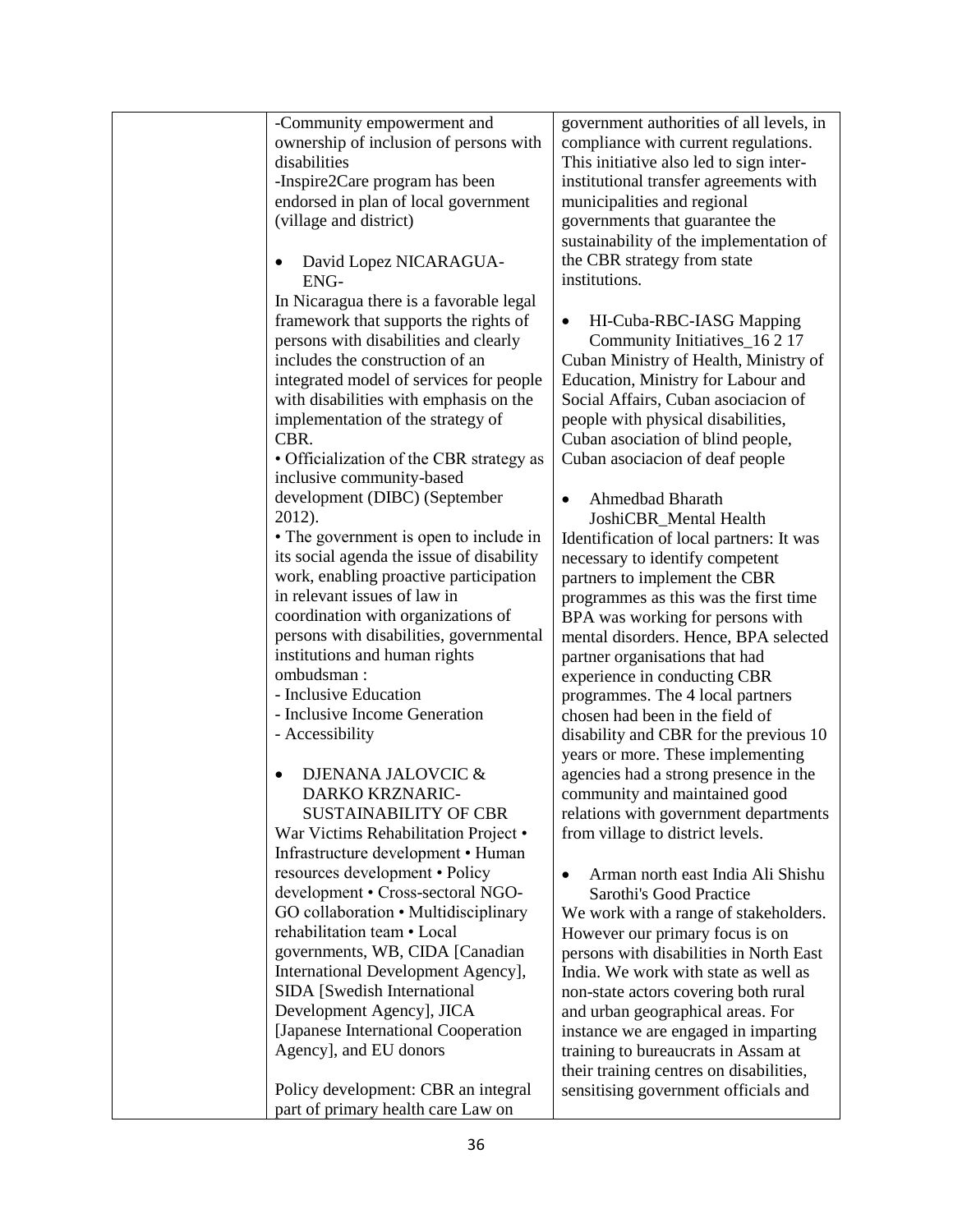| Health Care and Health Insurance Law       | the state on the evolving issues of        |
|--------------------------------------------|--------------------------------------------|
|                                            | disabilities. We also confront the         |
|                                            | government where it is possible,           |
| <b>FARIDA YESMIN</b>                       | cooperate when it's a must, cope           |
| Implemented Pilot project with             | where we can. It is the society which      |
| <b>MoHFW</b>                               | creates barriers for persons with          |
| -Conducted study on access to              | disabilities, therefore, our interventions |
| mainstream health for identifying gaps     | are also in the area of awareness          |
| within the government health system        | generation to non-disabled                 |
| -Implementation of inclusive health        | communities and sensitising them on        |
| project through Tri-party MoU              | their predefined notion of disabilities.   |
| (MoHFW [Ministry of Health and             |                                            |
| Family Welfare], CBM and DRRA)             | Bangalore Promoting inclusion Seva-        |
| -Ensured availability of quality rehab     | in-Action                                  |
| facilities at Upazila (sub-district) level | The centre has linkages with the Govt.     |
| hospitals                                  | Departments and other NGOs working         |
| -Involvement of DPOs for service           | in Ramanagara like Association for the     |
| coordination and participation of          | Physically Disabled, Spastics Society      |
| people with disabilities                   | of Karnataka, Disabled Peoples'            |
| -Established functional referral           | Organisation, for resource support like    |
| mechanism (community to national           | therapy, assistive devices, government     |
| level)                                     | facilities.                                |
| -Capacity building of Government           |                                            |
| field worker on disability prevention      | Dhaka Farida Good<br>$\bullet$             |
| and early identification                   | Practice_PIHRS                             |
| -Service monitoring and coordination       | Summary of the good practice:              |
| -Office order for involvement of           | Health is rights issue but it mostly       |
| Government service providers and           | denied for the people with disability.     |
| allocation of rehabilitation centre at     | Their access in health and                 |
| hospital                                   | rehabilitation are not easy and cost       |
| -Hospital Facilities are open for          | effective. But PIHRS [Promoting            |
| persons with disabilities (Drugs, OT,      | inclusive health and rehabilitation        |
| Bed, pathology, Space, Furniture) one      | services] project are able to establish    |
| stop service for persons with              | an example.                                |
| disabilities                               | The essential health services are now      |
| -Formation of inclusive health             | available and attainable for persons       |
| committee within health ministry and       | with disabilities in their own locality.   |
| sub district level hospitals               | This happens as a result of                |
|                                            | interventions of PIHRS project, a joint    |
| Upazila health workers & CHCP              | initiative with the Ministry of Health     |
| [Community Health Care Providers]          | since 2015. The project goal is to         |
| on Community Clinics are working on        | develop rehabilitation services for        |
| disability prevention and developing       | persons with disabilities through          |
| training module and Tools                  | improving access, awareness, and           |
| Arrange TOT for government hospital        | disability inclusive approaches within     |
| doctors                                    | the government health system. PIHRS        |
|                                            | Project is considering as a model for      |
| Inclusion of disability as a part of       | future for Inclusive health at Upazila     |
| NCDC (non-communicable disease)            | and Community health system. Under         |
| National action plans for next five        | this project, nine (9) Upazila Health      |
| years.                                     | Complexes of three districts (Satkhira,    |
|                                            |                                            |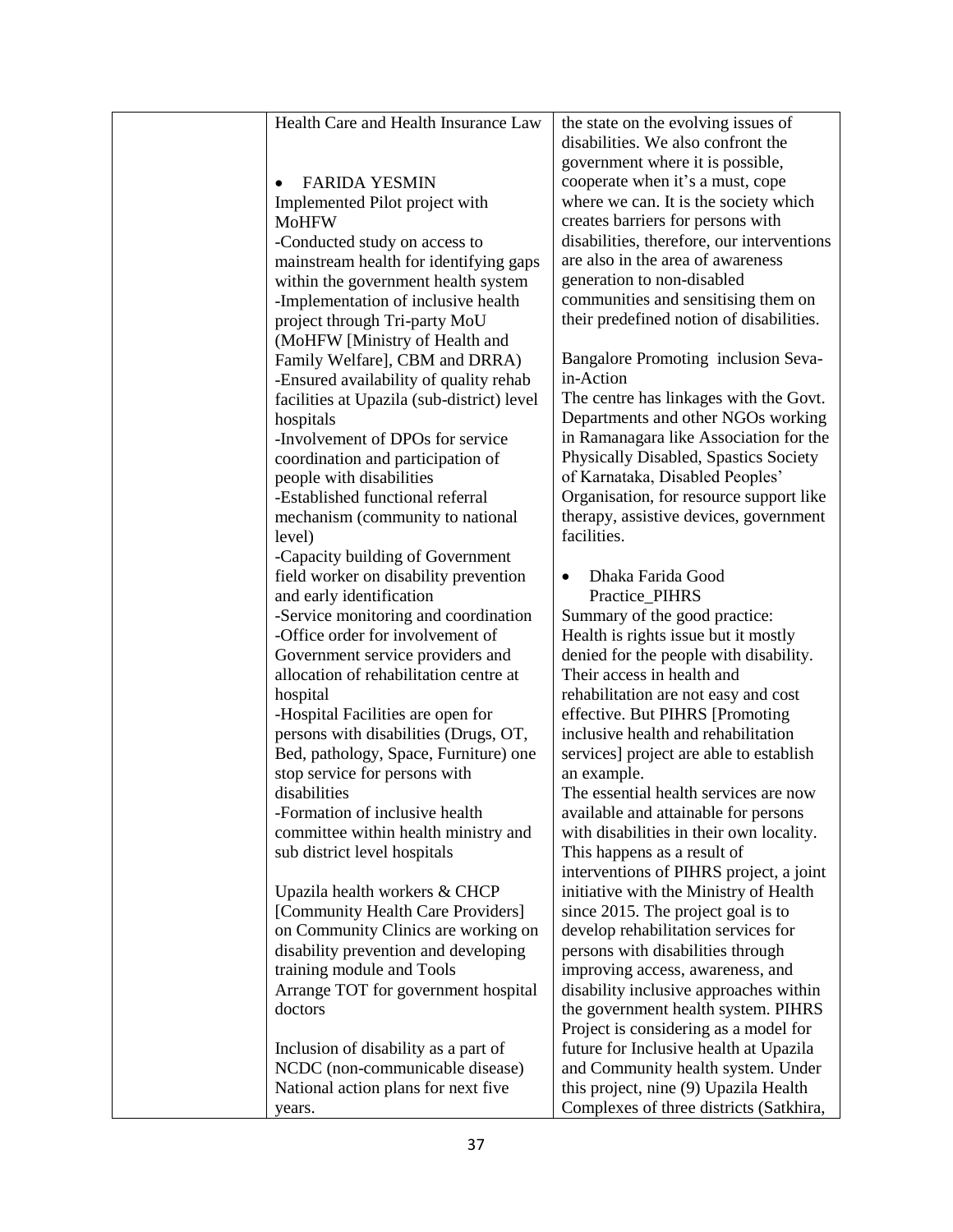|                                                 | Manikganj, and Chittagong) are           |
|-------------------------------------------------|------------------------------------------|
| <b>JULIANA N BODAN &amp; JAMES</b><br>$\bullet$ | adopted with equipment and               |
| LALU                                            | rehabilitation service including         |
| Roles of Traditional rules in CBR               | technical staff. This project is powered |
| program                                         | by the Directorate General of Health     |
|                                                 | Services (DGHS), National Institute of   |
|                                                 | Mental Health (NIMH), National           |
|                                                 | Institute of Neuroscience (NINS),        |
|                                                 | National Institute of Traumatology and   |
|                                                 | Orthopedic Rehabilitation (NITOR),       |
|                                                 | Neuro- Developmental Disability Trust    |
|                                                 | (NDD Trust) at the national level.       |

# **Table 5: Further examples of content coded: Sustainability**

| <b>Theme</b>   | <b>Presentations</b>                  | <b>Emails</b>                                                 |
|----------------|---------------------------------------|---------------------------------------------------------------|
| Sustainability | <b>RIPON CHAKRABORTY</b>              | Guyana gelli Management and                                   |
|                | Selecting local community members     | inclusive development                                         |
|                | with disabilities as Community        | The CBR volunteers are members of                             |
|                | Volunteers is important to establish  | the community and represent a variety                         |
|                | links with key stakeholders and       | of professions, experiences, volunteer                        |
|                | strengthen relationships within       | groups and include persons with                               |
|                | communities                           | disabilities and their families. The                          |
|                |                                       | volunteers are regarded as an essential                       |
|                | SARA VARUGHESE & JAY                  | component of a strategy to provide                            |
|                | <b>KUMAR</b>                          | rehabilitation support for persons with                       |
|                | Relationships and                     | disabilities and their families so as to                      |
|                | commitments among the stakeholders    | facilitate their social and economic                          |
|                | involved                              | development in the mainstream of life                         |
|                | Knowledge, capacity and values        | in the community. That strategy is                            |
|                | generated                             | regarded as a model of sustainable                            |
|                | Sustainability                        | community involvement in the area of                          |
|                | Fund human resource and programs      | disability and human rights for persons<br>with disabilities. |
|                | Community participation from day one  |                                                               |
|                | • Develop community structures and    | <b>KAREN CBM</b> initiatives<br>٠                             |
|                | have role clarity                     | community strategies                                          |
|                | • Build their capacity and encourage  | GoodPractices                                                 |
|                | them to handle some of the activities | Promotion of strong DPOs and                                  |
|                | from the beginning                    | inclusive SHGs and its federation at                          |
|                | • Representatives on forefront        | district and state levels to ensure better                    |
|                | •Coordination among different         | inclusion, participation, self-advocacy,                      |
|                | stakeholders                          | accessibility and sustainability of the                       |
|                | • Local resources (human and finance) | project and its processes.                                    |
|                | to be identified and utilized         |                                                               |
|                |                                       | Odshisha vishal 2 CHAI                                        |
|                | <b>SHISHIR KUMAR</b>                  | Intervention model                                            |
|                | Scalable & Sustainable Interventions: | Also there is emphasis on providing                           |
|                | Possible only Through Convergence     | these services within the beneficiary's                       |
|                | <b>Skills</b>                         | own environment by utilizing locally                          |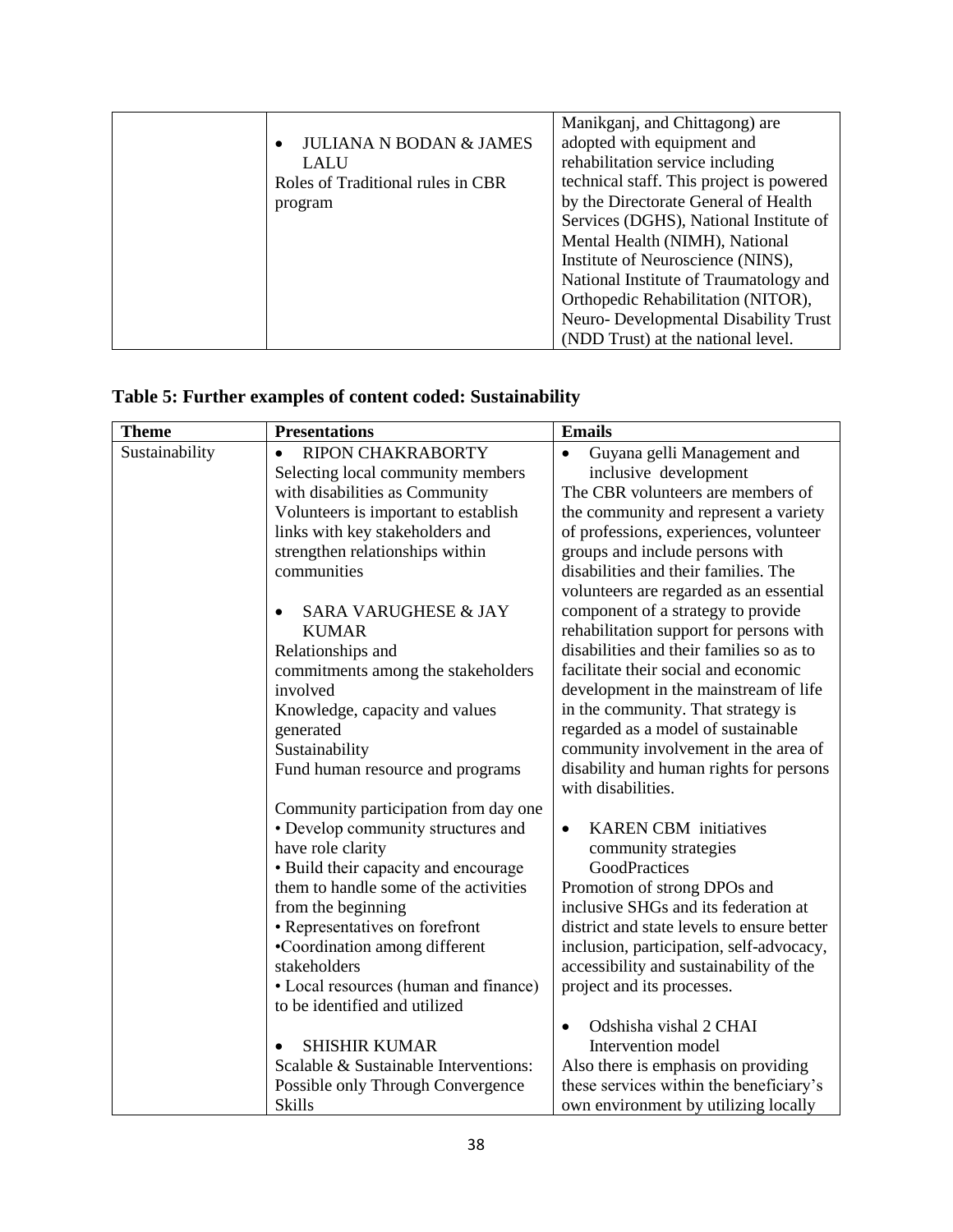| • Government, NGO, Corporate Run         | available resou                  |
|------------------------------------------|----------------------------------|
| <b>Training Institutions</b>             | effectiveness a                  |
| Resources                                | model.                           |
| • Government Schemes - Livelihood,       |                                  |
| Skill Development, Financial Inclusion   | Phillipines                      |
| <b>Market Linkages</b>                   | Garcia UP                        |
| · Building Institutions through          | We try to follo                  |
| Government Funding - Producer            | development a                    |
| Companies                                | with a needs as                  |
|                                          | across the lifes                 |
| <b>SOPHIA LIU YING</b>                   | inclusive so tha                 |
| Mobilize community resources and         | community is a                   |
| build up localized CBR networks and      | help. Next, pla                  |
| models. Develop local training for       | community to 1                   |
| people with disabilities as leaders and  | and services w                   |
| managers of CBR, and for                 | meaningful and                   |
| professionals/officials supporting CBR   |                                  |
|                                          | Our first progra                 |
| <b>BIKRAM KESHARI</b>                    | has succeeded                    |
| <b>MOHAPATRA</b>                         | group of persor                  |
| Hiring of local and cultural oriented    | act as CBR wo                    |
| trainers, selection of training points   | have ended our                   |
| close or within the locality of the      | Until now, thei                  |
| women target groups was a success for    | other persons v                  |
| the results. Greater support from        | families in thei                 |
| CBRC, CVs, and Community based           | not have therap                  |
| rehabilitation workers support to the    |                                  |
| intervention was the key for achieving   | <b>UK</b> Aimee                  |
| the result.                              | MAP understar                    |
|                                          | approaches as l                  |
| <b>JOSEPH MUNYANDAMUTSA</b>              | projects/progra                  |
| (PRESENTER Emmanuel                      | stemming from                    |
| Ndayisaba)                               | who identifies                   |
| Multi sectoral CBR coordination          | existing needs.                  |
| committees set in place. (CBR            | ideally determi                  |
| structure) only at local level           | community wh                     |
| • Awareness campaigns, community         | resources to se                  |
| mobilization & sensitization using       | and fill a gap in                |
| existing community groups                | prioritized serv                 |
| • Decentralization of project activities | such communi                     |
| to build a bottom-up approach in the     | from where the                   |
| development of a relevant CBR            | reached in the                   |
| programme in a real local context.       | starting the pro                 |
|                                          | approach from<br>build on what a |
| <b>KENCHI JOSEPH ETAL</b>                | achieved by co                   |
| The CBR program is now working           | supports the lo                  |
| closely with civil society,              | of ownership w                   |
| governmental, and non-governmental       | factor. Whethe                   |
| organizations.                           | $t$ olsab aldaga be              |

arces thus ensuring cost nd sustainability of the

s Ferdiliza Dandah CAMP CBR w community pproaches by starting ssessment that should be pan and gender at we can see where the at and where we can helphone is done with the know what programs e could provide that are d hopefully sustainable.

am in Rodriguez, Rizal in building a support ns with disabilities that rkers in their area. We r program there in 2007. ir group exists to serve with disabilities and their ir area since they still do bists in their area.

Shalan

nds community having ams based on initiatives n the local community and expresses the The need for action is ined by the local o mobilizes their local ek support to respond n the needed and ices. The support to ty initiatives should start e community has process and avoid starting to process in a top-down ground zero. It should already exists and mmunity. This matter cal community's feeling which is an essential er the community stakeholders have already finalized the development of all stages of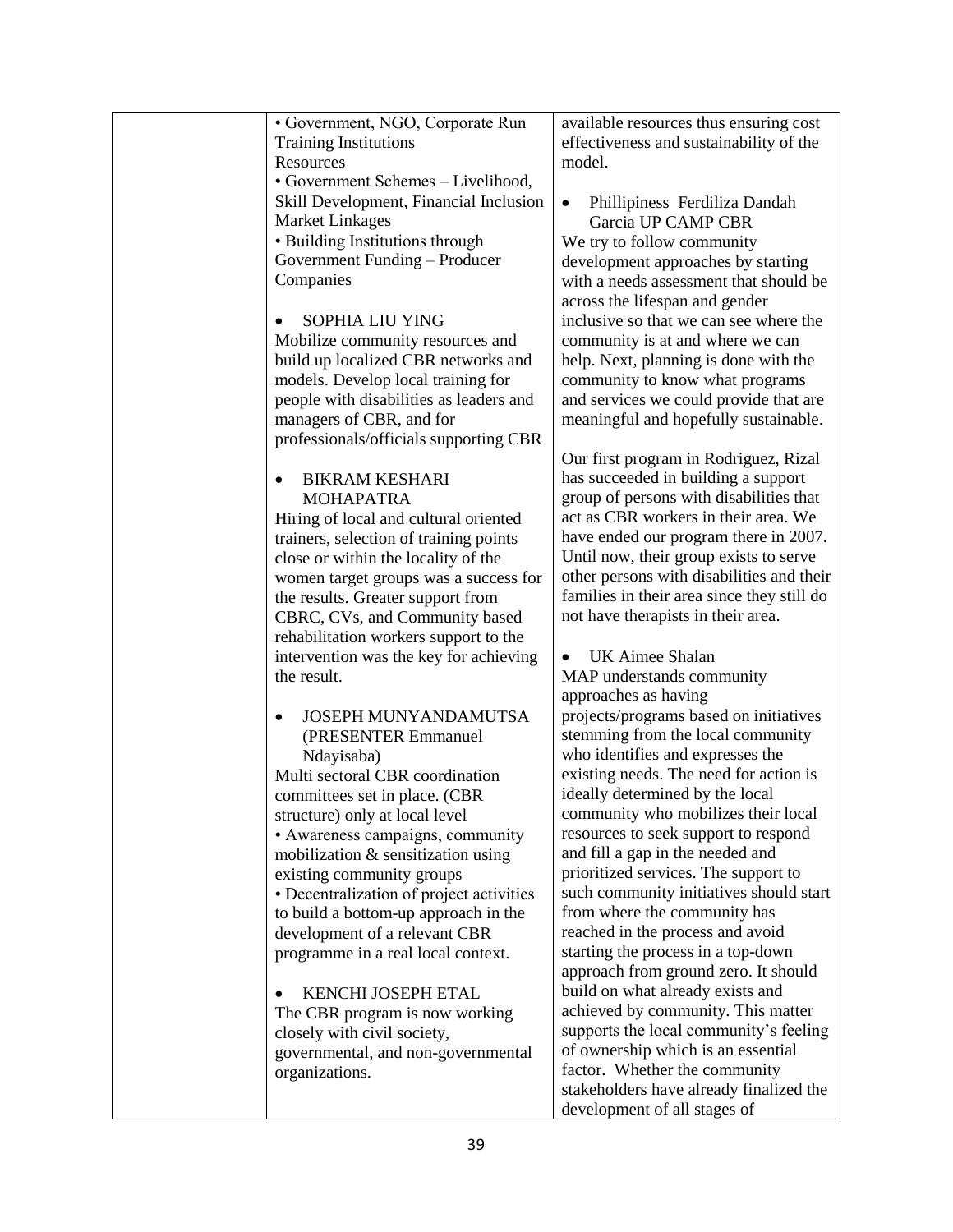| Progressive shift in paradigm over the | assessment and planning pertaining to |
|----------------------------------------|---------------------------------------|
| years leading to more sustainable      | the project/program proposal, or they |
| results.                               | need support in developing the        |
|                                        | project/program- in both cases, our   |
| Still hugely dependent on external     | approach should involve the           |
| funding                                | community stakeholders in the         |
| Currently implementing a               | process/cycle (assessment, planning,  |
| sustainability strategy.               | implementation, and monitoring and    |
|                                        | evaluation).                          |

| <b>Theme</b>  | <b>Presentations</b>                    | <b>Emails</b>                              |
|---------------|-----------------------------------------|--------------------------------------------|
| Evaluation of | <b>AWA JACQUES CHIRAC-2</b>             | Kenya Inclusive Disability                 |
| Effectiveness | Question: "How has the CBR program      | Practices for international                |
|               | contributed to social inclusion?" • Use | Advocacy                                   |
|               | of WHO guidelines and the principles    | Follow ups and Home Visits                 |
|               | of DID as a framework                   | This helps to track progress of PWDs,      |
|               | · Examples from a CBR program in        | offer technical support to parents and     |
|               | the North West Region of Cameroon >     | caregivers to cope with managing           |
|               | 20 years                                | disability at family level, counselling    |
|               | • Focus on CBR integrating with other   | to families of disabled children,          |
|               | programs and looking for ways to        | checking drug adherence, making            |
|               | build inclusion                         | repairs for devices and carrying out       |
|               |                                         | accessibility audits to improve access     |
|               | Deeper understanding comes with         | in homes and facilities                    |
|               | discussion and analysis - Not just      | Field trips and role play at Peer          |
|               | "What happened?"                        | Counselling programmes                     |
|               | Goes deeper, asks about broader         |                                            |
|               | development initiatives: – Where is the | SETI [Support, Education, and<br>$\bullet$ |
|               | decision making in programs? – Who      | Training for Inclusion]-Caritas            |
|               | is making the decisions? – How are      | Egypt community initiative                 |
|               | people with disabilities and CBR        | vocational rehabilitation                  |
|               | workers included or excluded?           | Impact:                                    |
|               | • Personal experiences and              | The activities directly implemented by     |
|               | organizational programs can both        | SETI impacted the lives of 8 hundred       |
|               | contribute to periodic reflective and   | youth with disabilities and their          |
|               | reflexive processes                     | families facilitating their access to      |
|               | · Strengthens the evaluation of         | decent livelihood opportunities in rural   |
|               | progress                                | and urban settings, enhancing their        |
|               |                                         | self-fulfillment and inclusion in          |
|               | <b>BARBARA BATESAKI</b>                 | community life. It modified attitudes      |
|               | Data was obtained through: 1. Face to   | of their employers and their               |
|               | face interviews 2. Self-administered    | communities to make them more              |
|               | interview guides at each study site. 3. | inclusive and welcoming of diversities.    |
|               | Measures of exclusion were examined     | 500 found jobs in the open market, 300     |
|               | in the community, DPOs and from         | succeeded in self-employment               |
|               | service providers at each study site.   | businesses with the support of             |
|               |                                         | families. 30% of them are women.           |
|               | <b>BIKRAM KESHARI</b>                   | Hundreds others were employed              |

# **Table 6: Further examples of content coded: Evaluation of Effectiveness**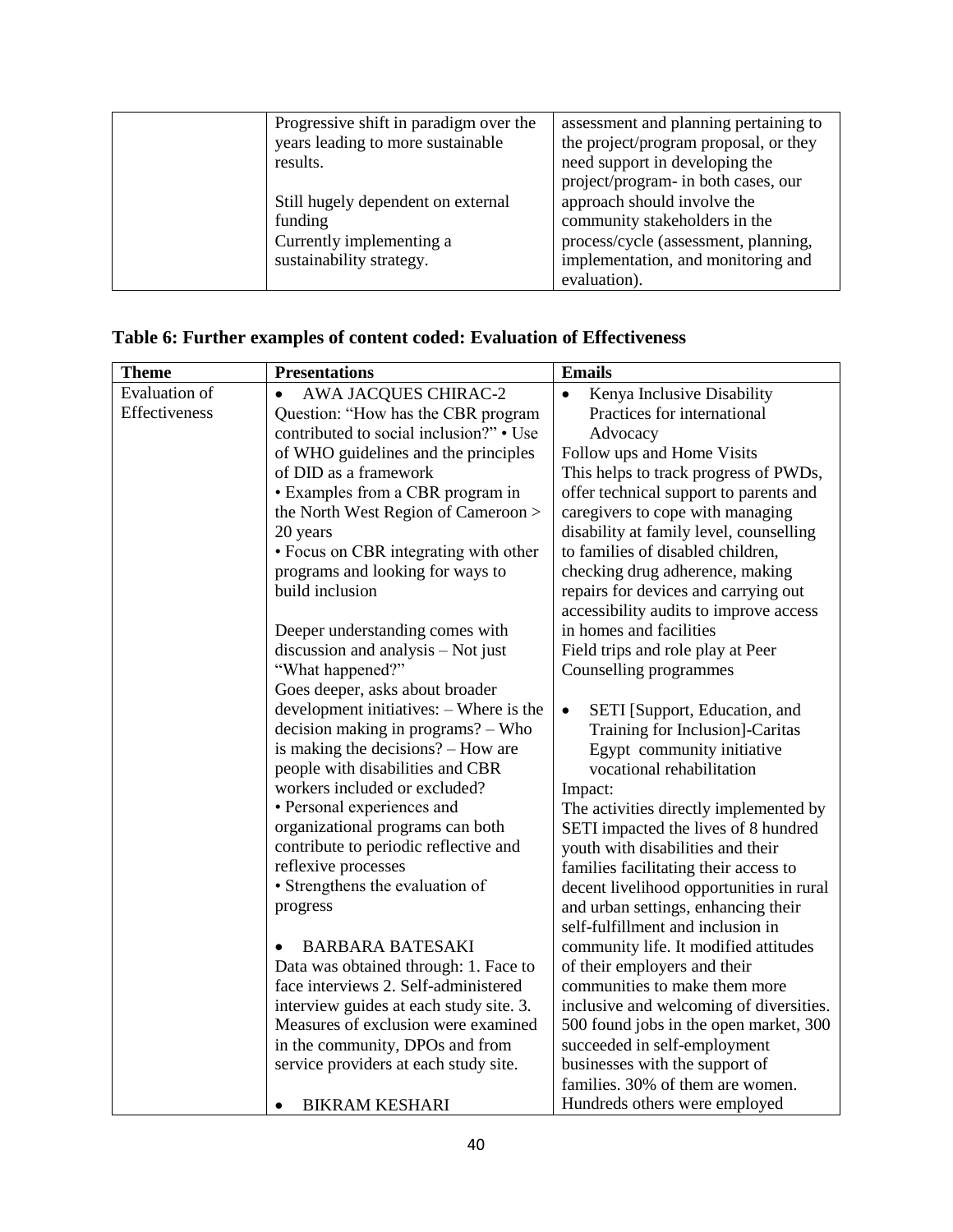## [MOHAPATRA](file:///C:/Users/17jmjv/AppData/Local/Microsoft/Windows/Temporary%20Internet%20Files/Content.IE5/2D0IARLL/4f57a8bb-1e17-4e3d-a3d5-0687c1450c8d)

Different aspects covered under the study -Realization of expectation level of participants; -Satisfaction level; - Effectiveness of additional training like literacy and entrepreneurship management. -Percentage of trainees found employment or self-employment -Changes in their lifestyles after the training

## • MOHAMMAD AMIN QANET [\(PRESENTER BIKRAM](file:///C:/Users/17jmjv/AppData/Local/Microsoft/Windows/Temporary%20Internet%20Files/Content.IE5/2D0IARLL/99a2314f-8e19-4bf8-80d5-0687ae83f136)  [MOHAPATRA\)](file:///C:/Users/17jmjv/AppData/Local/Microsoft/Windows/Temporary%20Internet%20Files/Content.IE5/2D0IARLL/99a2314f-8e19-4bf8-80d5-0687ae83f136)

To understand how the inclusion of physical rehabilitation; incorporation of accessibility features in health infrastructures; awareness; training, and coordination between health and disability programmes have contributed towards improved access of persons with disabilities to health and physical rehabilitation services

Data collection tools

- Qualitative tools – Focus groups discussion, semi structured interview, meetings, accessibility study - Quantitative tools- Review of database Limitation of the study-As it is a small qualitative study, the findings cannot be generalized

-Inclusion of mental health was not covered under the study due to time limitations

## [NATHAN GRILLS](file:///C:/Users/17jmjv/AppData/Local/Microsoft/Windows/Temporary%20Internet%20Files/Content.IE5/2D0IARLL/28e61292-1467-4530-96d5-0687aeebed85)

Cross-sectional population-based household survey using a two-stage cluster random sampling. • 1st stage sampling: clusters randomly selected from the sampling frame using probability of selection proportional to cluster size. • 2nd stage: selecting households

within clusters through compact segment sampling. • Each case (disability) matched with

control (matched age, sex) from the immediate neighbour

through the activities of CDAs trained on the practice. Young men and women with intellectual and related disabilities showed increased independence in performing basic skills of daily life, acquired basic employment pre-requisites, and found jobs as a result of this practice, whether in open market or in family businesses. Youth trained by the program maintain their jobs, their families are more aware of their rights and support them, employers are willing to modify their attitudes once they understand the necessity and usefulness of employment of persons with disabilities, they are satisfied with their performance and willing to employ more of them. Associations and community entities trained support employment of persons with intellectual disabilities and spread the practice in other regions.

The practice was selected as one of 56 innovative world practices in the field of employment of persons with disabilities by Essl Foundation, World Future Foundation and European Council and won Zero project award for the year 2017.

The selection committee composed of renowned disability and accessibility experts reviewed more than 200 practices from different countries. It described SETI's practice as exemplary in the areas of innovation, impact, chances of long-term growth and success, and scalability, as well as outstanding in providing a practical solution to improve inclusion and accessibility to right to work for persons with disabilities.

Ahmedbad Bharath

JoshiCBR\_Mental Health The pilot projects proved that people with mental illness could be rehabilitated within community settings. The CBR Pilot project changed not only the lives of people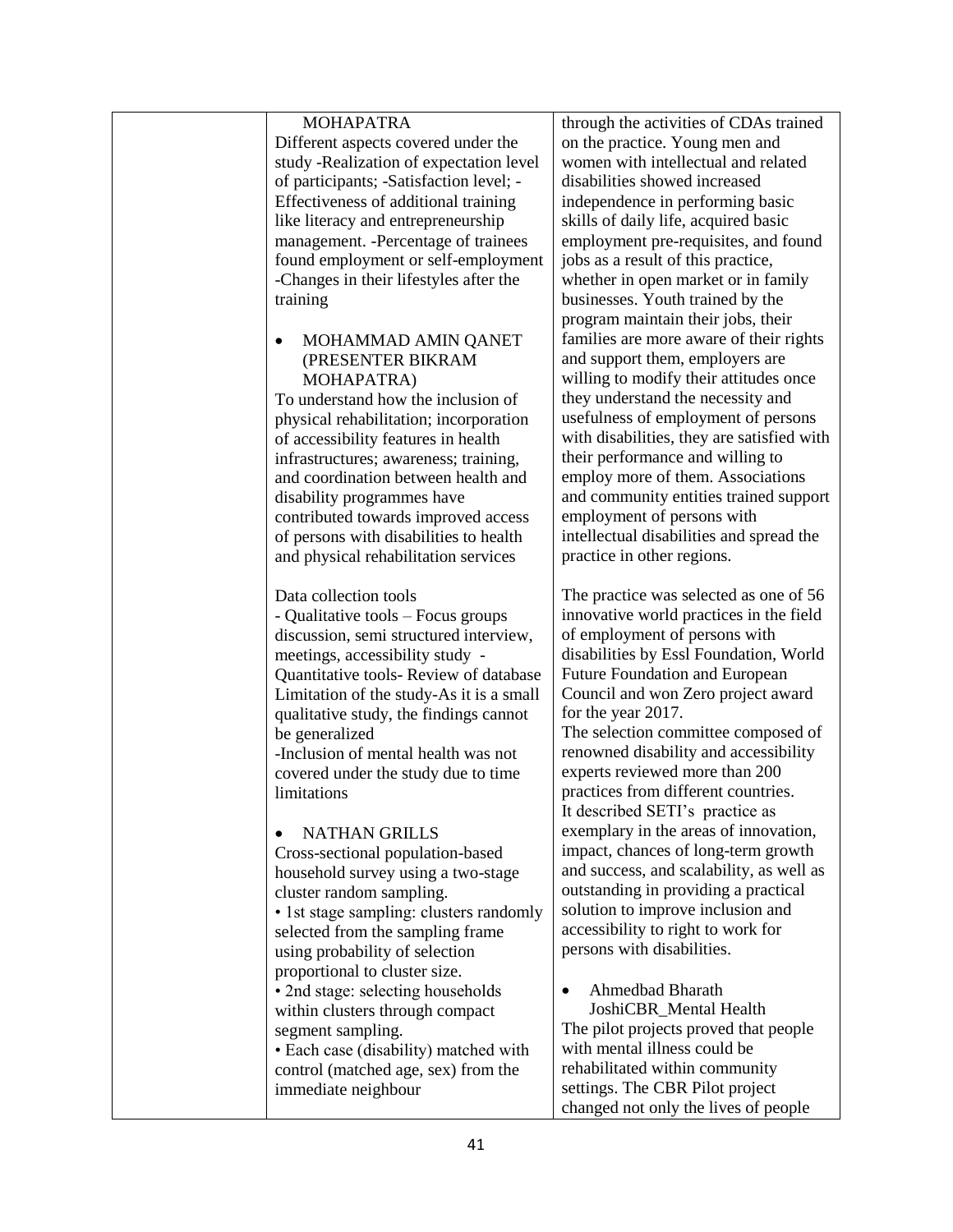RAD Tool Survey Advantages •Estimate number of people with disability in a community using 'functioning' as a measure •Identify participation and inclusion in the community •Identify barriers related to participation restrictions •Compare with those without disability (case control) RAD Tool Survey Limitations: • Not so rapid. Paper based. Data quality. • Provides a snapshot only...NOT details on – Diagnosis of conditions (self-report) – Causes of disability and factors leading to barriers to participation

 [WAI LEUNG AMBROSE LO](file:///C:/Users/17jmjv/AppData/Local/Microsoft/Windows/Temporary%20Internet%20Files/Content.IE5/2D0IARLL/e88116bb-d1a8-416a-a9d5-0687af4a472a) Measure and review regularly how we are doing:- to provide opportunities for people with disabilities to develop selfmanagement skills, self-esteem and confidence and increasingly participate in many of the higher level responsibilities of CBR: - Planning, budgeting and problemsolving - Training and promotion - Awareness raising and advocacy - Monitoring, evaluation and reporting to officials/funders - Research

Strong research will help to • make CBR visible to officials, managers, funders and the public • encourage and stimulate staff, people with disabilities, communities • promote creativity, innovation and development

## • [NICKY SEYMOUR](file:///C:/Users/17jmjv/AppData/Local/Microsoft/Windows/Temporary%20Internet%20Files/Content.IE5/2D0IARLL/2e022707-66e9-4e86-a8d5-097c51b05fbf) 4 questions

• What are the challenges with wheelchair provision and use? • What are the contributing factors? • What role can you play? • What is needed for you to achieve this?

• powerpoint presentation malasyia [1 final](file:///C:/Users/17jmjv/AppData/Local/Microsoft/Windows/Temporary%20Internet%20Files/Content.IE5/2D0IARLL/dbb8c112-7f2d-4542-a2d5-0687c23ed136)

Research and information - limited data for evidence based interventions with mental illness but also the attitudes of community members towards mental illness. The biggest gains were post-treatment rehabilitation, changed attitudes towards the mentally ill and evidence that the illness is treatable and that people could be respected and productive citizens in the community without having to be in mental hospitals.

 Arman north east India Ali Shishu Sarothi's Good Practice One of the landmark judgements by the court after the Public Interest Litigation (PIL) filed by Shishu Sarothi in 2005 was reservation of category 'A' and category 'B' post in the State Civil Service Cadre examination which otherwise was not available. The court passed an order directing the State to reserve post for Persons with Disabilities in Category 'A' and 'B' post. Ever since the judgement, the number of persons with disabilities in State Civil Service Cadre has increase tremedously. For instance in the year 2013-14 and 2014-15 eight (8) and thirteen (13) persons with disabilities qualified for Category 'A' and 'B' post.

Public Interest Litigation (PIL) for accessibility in the Guwahati Railway Station (2013) has also largely yielded positive results like accessible entrance to the station, reserved parking for disabled people, accessible counters / helpdesks, waiting lobbies, washrooms, drinking water facilities, raising height of platform.

• KAREN CBM initiatives community strategies GoodPractices

Over 300 LGUs [Local Government Units] (out of about 1,750 in total) are endorsing CBID with ordinances, policies and budgets. This work has been possible with a shift in thinking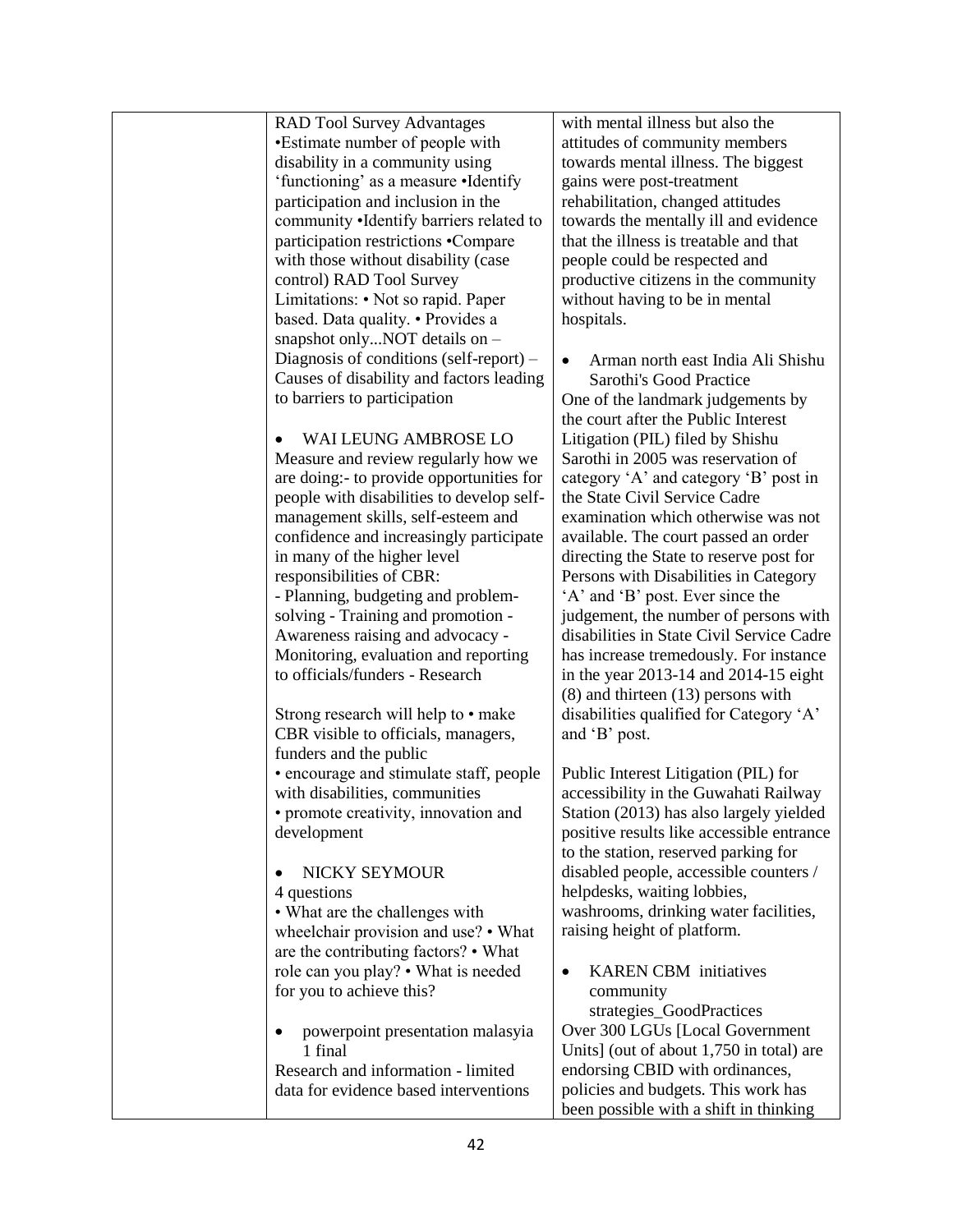| of these partners from implementers to<br>enablers. Additionally, three partners<br>have together introduced a particular<br>focus within their CBID work on<br>community & clinical mental health<br>which is effective and supported in the<br>communities and by LGUs. Partners<br>have moved from traditional specialist<br>focus, e.g. DEAF Inc., who closed<br>their school, got deaf students enrolled<br>in local schools and their teachers were<br>assigned as support teachers, with 50%<br>salary covered by local government. A<br>recent key strategy is to "cluster" key<br>CBID partners, so they create a critical<br>mass, work more closely together,<br>share resources and through<br>collaboration, reach more women,<br>men, girls and boys with diverse<br>disabilities and work with them for<br>inclusion in local development<br>initiatives.<br>Long-term outcome: Reduced<br>vulnerability of persons with<br>disabilities in natural disasters in urban<br>communities in Metro Manila and<br>surrounding provinces. Medium-term<br>outcomes: 1) Disability Inclusive DRR<br>[Disaster Risk Reduction] integrated<br>within plans and practices of target<br>communities. 2) Government<br>institutions integrate disability into<br>DRR planning and practices. Short-<br>term outcomes: 1) Local communities,<br>persons with disabilities, and<br>government institutions have enhanced<br>skills, knowledge, and attitude on<br>DIDRR. 2) Increased collaboration<br>between key local and government<br>institutions for a DIDRR strategy.<br>Links with National Council on<br>Disability Affairs and some training<br>provided by the Office of Civil<br>Defence. Participative process to<br>develop AND IMPLEMENT the VCA<br>& KAP [knowledge, attitude,<br>practices] survey tool to measure<br>knowledge, attitudes and perceptions<br>persons with disabilities and |  |                                       |
|---------------------------------------------------------------------------------------------------------------------------------------------------------------------------------------------------------------------------------------------------------------------------------------------------------------------------------------------------------------------------------------------------------------------------------------------------------------------------------------------------------------------------------------------------------------------------------------------------------------------------------------------------------------------------------------------------------------------------------------------------------------------------------------------------------------------------------------------------------------------------------------------------------------------------------------------------------------------------------------------------------------------------------------------------------------------------------------------------------------------------------------------------------------------------------------------------------------------------------------------------------------------------------------------------------------------------------------------------------------------------------------------------------------------------------------------------------------------------------------------------------------------------------------------------------------------------------------------------------------------------------------------------------------------------------------------------------------------------------------------------------------------------------------------------------------------------------------------------------------------------------------------------------------|--|---------------------------------------|
|                                                                                                                                                                                                                                                                                                                                                                                                                                                                                                                                                                                                                                                                                                                                                                                                                                                                                                                                                                                                                                                                                                                                                                                                                                                                                                                                                                                                                                                                                                                                                                                                                                                                                                                                                                                                                                                                                                               |  |                                       |
|                                                                                                                                                                                                                                                                                                                                                                                                                                                                                                                                                                                                                                                                                                                                                                                                                                                                                                                                                                                                                                                                                                                                                                                                                                                                                                                                                                                                                                                                                                                                                                                                                                                                                                                                                                                                                                                                                                               |  |                                       |
|                                                                                                                                                                                                                                                                                                                                                                                                                                                                                                                                                                                                                                                                                                                                                                                                                                                                                                                                                                                                                                                                                                                                                                                                                                                                                                                                                                                                                                                                                                                                                                                                                                                                                                                                                                                                                                                                                                               |  |                                       |
|                                                                                                                                                                                                                                                                                                                                                                                                                                                                                                                                                                                                                                                                                                                                                                                                                                                                                                                                                                                                                                                                                                                                                                                                                                                                                                                                                                                                                                                                                                                                                                                                                                                                                                                                                                                                                                                                                                               |  |                                       |
|                                                                                                                                                                                                                                                                                                                                                                                                                                                                                                                                                                                                                                                                                                                                                                                                                                                                                                                                                                                                                                                                                                                                                                                                                                                                                                                                                                                                                                                                                                                                                                                                                                                                                                                                                                                                                                                                                                               |  |                                       |
|                                                                                                                                                                                                                                                                                                                                                                                                                                                                                                                                                                                                                                                                                                                                                                                                                                                                                                                                                                                                                                                                                                                                                                                                                                                                                                                                                                                                                                                                                                                                                                                                                                                                                                                                                                                                                                                                                                               |  |                                       |
|                                                                                                                                                                                                                                                                                                                                                                                                                                                                                                                                                                                                                                                                                                                                                                                                                                                                                                                                                                                                                                                                                                                                                                                                                                                                                                                                                                                                                                                                                                                                                                                                                                                                                                                                                                                                                                                                                                               |  |                                       |
|                                                                                                                                                                                                                                                                                                                                                                                                                                                                                                                                                                                                                                                                                                                                                                                                                                                                                                                                                                                                                                                                                                                                                                                                                                                                                                                                                                                                                                                                                                                                                                                                                                                                                                                                                                                                                                                                                                               |  |                                       |
|                                                                                                                                                                                                                                                                                                                                                                                                                                                                                                                                                                                                                                                                                                                                                                                                                                                                                                                                                                                                                                                                                                                                                                                                                                                                                                                                                                                                                                                                                                                                                                                                                                                                                                                                                                                                                                                                                                               |  |                                       |
|                                                                                                                                                                                                                                                                                                                                                                                                                                                                                                                                                                                                                                                                                                                                                                                                                                                                                                                                                                                                                                                                                                                                                                                                                                                                                                                                                                                                                                                                                                                                                                                                                                                                                                                                                                                                                                                                                                               |  |                                       |
|                                                                                                                                                                                                                                                                                                                                                                                                                                                                                                                                                                                                                                                                                                                                                                                                                                                                                                                                                                                                                                                                                                                                                                                                                                                                                                                                                                                                                                                                                                                                                                                                                                                                                                                                                                                                                                                                                                               |  |                                       |
|                                                                                                                                                                                                                                                                                                                                                                                                                                                                                                                                                                                                                                                                                                                                                                                                                                                                                                                                                                                                                                                                                                                                                                                                                                                                                                                                                                                                                                                                                                                                                                                                                                                                                                                                                                                                                                                                                                               |  |                                       |
|                                                                                                                                                                                                                                                                                                                                                                                                                                                                                                                                                                                                                                                                                                                                                                                                                                                                                                                                                                                                                                                                                                                                                                                                                                                                                                                                                                                                                                                                                                                                                                                                                                                                                                                                                                                                                                                                                                               |  |                                       |
|                                                                                                                                                                                                                                                                                                                                                                                                                                                                                                                                                                                                                                                                                                                                                                                                                                                                                                                                                                                                                                                                                                                                                                                                                                                                                                                                                                                                                                                                                                                                                                                                                                                                                                                                                                                                                                                                                                               |  |                                       |
|                                                                                                                                                                                                                                                                                                                                                                                                                                                                                                                                                                                                                                                                                                                                                                                                                                                                                                                                                                                                                                                                                                                                                                                                                                                                                                                                                                                                                                                                                                                                                                                                                                                                                                                                                                                                                                                                                                               |  |                                       |
|                                                                                                                                                                                                                                                                                                                                                                                                                                                                                                                                                                                                                                                                                                                                                                                                                                                                                                                                                                                                                                                                                                                                                                                                                                                                                                                                                                                                                                                                                                                                                                                                                                                                                                                                                                                                                                                                                                               |  |                                       |
|                                                                                                                                                                                                                                                                                                                                                                                                                                                                                                                                                                                                                                                                                                                                                                                                                                                                                                                                                                                                                                                                                                                                                                                                                                                                                                                                                                                                                                                                                                                                                                                                                                                                                                                                                                                                                                                                                                               |  |                                       |
|                                                                                                                                                                                                                                                                                                                                                                                                                                                                                                                                                                                                                                                                                                                                                                                                                                                                                                                                                                                                                                                                                                                                                                                                                                                                                                                                                                                                                                                                                                                                                                                                                                                                                                                                                                                                                                                                                                               |  |                                       |
|                                                                                                                                                                                                                                                                                                                                                                                                                                                                                                                                                                                                                                                                                                                                                                                                                                                                                                                                                                                                                                                                                                                                                                                                                                                                                                                                                                                                                                                                                                                                                                                                                                                                                                                                                                                                                                                                                                               |  |                                       |
|                                                                                                                                                                                                                                                                                                                                                                                                                                                                                                                                                                                                                                                                                                                                                                                                                                                                                                                                                                                                                                                                                                                                                                                                                                                                                                                                                                                                                                                                                                                                                                                                                                                                                                                                                                                                                                                                                                               |  |                                       |
|                                                                                                                                                                                                                                                                                                                                                                                                                                                                                                                                                                                                                                                                                                                                                                                                                                                                                                                                                                                                                                                                                                                                                                                                                                                                                                                                                                                                                                                                                                                                                                                                                                                                                                                                                                                                                                                                                                               |  |                                       |
|                                                                                                                                                                                                                                                                                                                                                                                                                                                                                                                                                                                                                                                                                                                                                                                                                                                                                                                                                                                                                                                                                                                                                                                                                                                                                                                                                                                                                                                                                                                                                                                                                                                                                                                                                                                                                                                                                                               |  |                                       |
|                                                                                                                                                                                                                                                                                                                                                                                                                                                                                                                                                                                                                                                                                                                                                                                                                                                                                                                                                                                                                                                                                                                                                                                                                                                                                                                                                                                                                                                                                                                                                                                                                                                                                                                                                                                                                                                                                                               |  |                                       |
|                                                                                                                                                                                                                                                                                                                                                                                                                                                                                                                                                                                                                                                                                                                                                                                                                                                                                                                                                                                                                                                                                                                                                                                                                                                                                                                                                                                                                                                                                                                                                                                                                                                                                                                                                                                                                                                                                                               |  |                                       |
|                                                                                                                                                                                                                                                                                                                                                                                                                                                                                                                                                                                                                                                                                                                                                                                                                                                                                                                                                                                                                                                                                                                                                                                                                                                                                                                                                                                                                                                                                                                                                                                                                                                                                                                                                                                                                                                                                                               |  |                                       |
|                                                                                                                                                                                                                                                                                                                                                                                                                                                                                                                                                                                                                                                                                                                                                                                                                                                                                                                                                                                                                                                                                                                                                                                                                                                                                                                                                                                                                                                                                                                                                                                                                                                                                                                                                                                                                                                                                                               |  |                                       |
|                                                                                                                                                                                                                                                                                                                                                                                                                                                                                                                                                                                                                                                                                                                                                                                                                                                                                                                                                                                                                                                                                                                                                                                                                                                                                                                                                                                                                                                                                                                                                                                                                                                                                                                                                                                                                                                                                                               |  |                                       |
|                                                                                                                                                                                                                                                                                                                                                                                                                                                                                                                                                                                                                                                                                                                                                                                                                                                                                                                                                                                                                                                                                                                                                                                                                                                                                                                                                                                                                                                                                                                                                                                                                                                                                                                                                                                                                                                                                                               |  |                                       |
|                                                                                                                                                                                                                                                                                                                                                                                                                                                                                                                                                                                                                                                                                                                                                                                                                                                                                                                                                                                                                                                                                                                                                                                                                                                                                                                                                                                                                                                                                                                                                                                                                                                                                                                                                                                                                                                                                                               |  |                                       |
|                                                                                                                                                                                                                                                                                                                                                                                                                                                                                                                                                                                                                                                                                                                                                                                                                                                                                                                                                                                                                                                                                                                                                                                                                                                                                                                                                                                                                                                                                                                                                                                                                                                                                                                                                                                                                                                                                                               |  |                                       |
|                                                                                                                                                                                                                                                                                                                                                                                                                                                                                                                                                                                                                                                                                                                                                                                                                                                                                                                                                                                                                                                                                                                                                                                                                                                                                                                                                                                                                                                                                                                                                                                                                                                                                                                                                                                                                                                                                                               |  |                                       |
|                                                                                                                                                                                                                                                                                                                                                                                                                                                                                                                                                                                                                                                                                                                                                                                                                                                                                                                                                                                                                                                                                                                                                                                                                                                                                                                                                                                                                                                                                                                                                                                                                                                                                                                                                                                                                                                                                                               |  |                                       |
|                                                                                                                                                                                                                                                                                                                                                                                                                                                                                                                                                                                                                                                                                                                                                                                                                                                                                                                                                                                                                                                                                                                                                                                                                                                                                                                                                                                                                                                                                                                                                                                                                                                                                                                                                                                                                                                                                                               |  |                                       |
|                                                                                                                                                                                                                                                                                                                                                                                                                                                                                                                                                                                                                                                                                                                                                                                                                                                                                                                                                                                                                                                                                                                                                                                                                                                                                                                                                                                                                                                                                                                                                                                                                                                                                                                                                                                                                                                                                                               |  |                                       |
|                                                                                                                                                                                                                                                                                                                                                                                                                                                                                                                                                                                                                                                                                                                                                                                                                                                                                                                                                                                                                                                                                                                                                                                                                                                                                                                                                                                                                                                                                                                                                                                                                                                                                                                                                                                                                                                                                                               |  |                                       |
|                                                                                                                                                                                                                                                                                                                                                                                                                                                                                                                                                                                                                                                                                                                                                                                                                                                                                                                                                                                                                                                                                                                                                                                                                                                                                                                                                                                                                                                                                                                                                                                                                                                                                                                                                                                                                                                                                                               |  |                                       |
|                                                                                                                                                                                                                                                                                                                                                                                                                                                                                                                                                                                                                                                                                                                                                                                                                                                                                                                                                                                                                                                                                                                                                                                                                                                                                                                                                                                                                                                                                                                                                                                                                                                                                                                                                                                                                                                                                                               |  |                                       |
|                                                                                                                                                                                                                                                                                                                                                                                                                                                                                                                                                                                                                                                                                                                                                                                                                                                                                                                                                                                                                                                                                                                                                                                                                                                                                                                                                                                                                                                                                                                                                                                                                                                                                                                                                                                                                                                                                                               |  |                                       |
|                                                                                                                                                                                                                                                                                                                                                                                                                                                                                                                                                                                                                                                                                                                                                                                                                                                                                                                                                                                                                                                                                                                                                                                                                                                                                                                                                                                                                                                                                                                                                                                                                                                                                                                                                                                                                                                                                                               |  |                                       |
|                                                                                                                                                                                                                                                                                                                                                                                                                                                                                                                                                                                                                                                                                                                                                                                                                                                                                                                                                                                                                                                                                                                                                                                                                                                                                                                                                                                                                                                                                                                                                                                                                                                                                                                                                                                                                                                                                                               |  |                                       |
|                                                                                                                                                                                                                                                                                                                                                                                                                                                                                                                                                                                                                                                                                                                                                                                                                                                                                                                                                                                                                                                                                                                                                                                                                                                                                                                                                                                                                                                                                                                                                                                                                                                                                                                                                                                                                                                                                                               |  |                                       |
|                                                                                                                                                                                                                                                                                                                                                                                                                                                                                                                                                                                                                                                                                                                                                                                                                                                                                                                                                                                                                                                                                                                                                                                                                                                                                                                                                                                                                                                                                                                                                                                                                                                                                                                                                                                                                                                                                                               |  |                                       |
|                                                                                                                                                                                                                                                                                                                                                                                                                                                                                                                                                                                                                                                                                                                                                                                                                                                                                                                                                                                                                                                                                                                                                                                                                                                                                                                                                                                                                                                                                                                                                                                                                                                                                                                                                                                                                                                                                                               |  |                                       |
|                                                                                                                                                                                                                                                                                                                                                                                                                                                                                                                                                                                                                                                                                                                                                                                                                                                                                                                                                                                                                                                                                                                                                                                                                                                                                                                                                                                                                                                                                                                                                                                                                                                                                                                                                                                                                                                                                                               |  |                                       |
|                                                                                                                                                                                                                                                                                                                                                                                                                                                                                                                                                                                                                                                                                                                                                                                                                                                                                                                                                                                                                                                                                                                                                                                                                                                                                                                                                                                                                                                                                                                                                                                                                                                                                                                                                                                                                                                                                                               |  |                                       |
|                                                                                                                                                                                                                                                                                                                                                                                                                                                                                                                                                                                                                                                                                                                                                                                                                                                                                                                                                                                                                                                                                                                                                                                                                                                                                                                                                                                                                                                                                                                                                                                                                                                                                                                                                                                                                                                                                                               |  |                                       |
|                                                                                                                                                                                                                                                                                                                                                                                                                                                                                                                                                                                                                                                                                                                                                                                                                                                                                                                                                                                                                                                                                                                                                                                                                                                                                                                                                                                                                                                                                                                                                                                                                                                                                                                                                                                                                                                                                                               |  |                                       |
|                                                                                                                                                                                                                                                                                                                                                                                                                                                                                                                                                                                                                                                                                                                                                                                                                                                                                                                                                                                                                                                                                                                                                                                                                                                                                                                                                                                                                                                                                                                                                                                                                                                                                                                                                                                                                                                                                                               |  |                                       |
|                                                                                                                                                                                                                                                                                                                                                                                                                                                                                                                                                                                                                                                                                                                                                                                                                                                                                                                                                                                                                                                                                                                                                                                                                                                                                                                                                                                                                                                                                                                                                                                                                                                                                                                                                                                                                                                                                                               |  |                                       |
|                                                                                                                                                                                                                                                                                                                                                                                                                                                                                                                                                                                                                                                                                                                                                                                                                                                                                                                                                                                                                                                                                                                                                                                                                                                                                                                                                                                                                                                                                                                                                                                                                                                                                                                                                                                                                                                                                                               |  |                                       |
|                                                                                                                                                                                                                                                                                                                                                                                                                                                                                                                                                                                                                                                                                                                                                                                                                                                                                                                                                                                                                                                                                                                                                                                                                                                                                                                                                                                                                                                                                                                                                                                                                                                                                                                                                                                                                                                                                                               |  |                                       |
|                                                                                                                                                                                                                                                                                                                                                                                                                                                                                                                                                                                                                                                                                                                                                                                                                                                                                                                                                                                                                                                                                                                                                                                                                                                                                                                                                                                                                                                                                                                                                                                                                                                                                                                                                                                                                                                                                                               |  | government officers. To date, the KAP |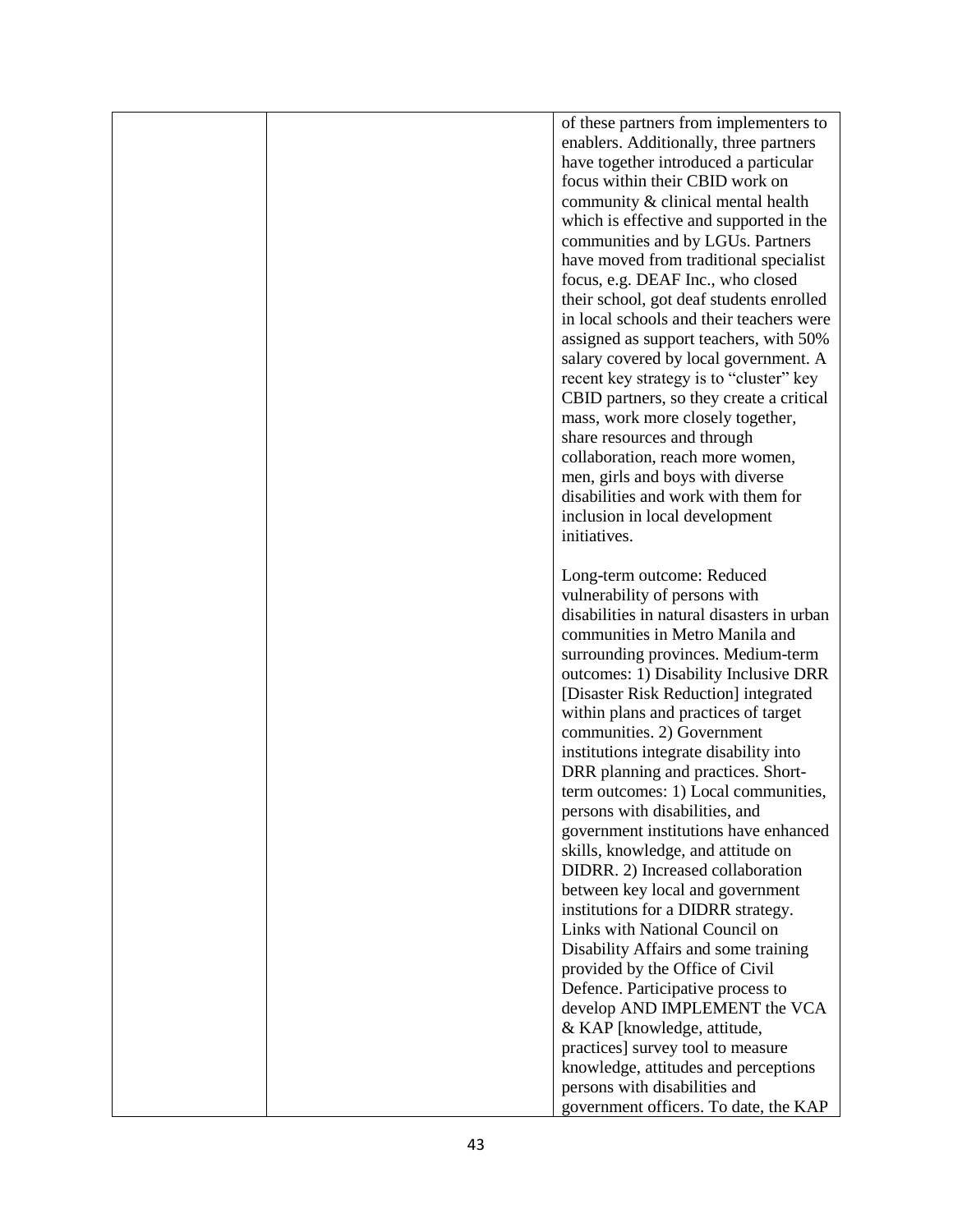| survey has been conducted in all 11     |
|-----------------------------------------|
| communities. Persons with disability    |
| themselves have realized that they can  |
| contribute to DRRM [disaster risk]      |
| reduction and measurement] and not      |
| always subject to rescue. This Activity |
| is the first time for some of the DPOs  |
| to collaborate with their respective    |
| LGUs especially in terms of DRRM.       |
| Exceeding the target by 292, a total of |
| 525 (231 M; 312 F) community            |
| members and government                  |
| representatives have attended training  |
| in DIDRR through community              |
| mapping and community organising.       |

| Table 7: Further examples of content coded: Monitoring Over Time |  |  |  |
|------------------------------------------------------------------|--|--|--|
|------------------------------------------------------------------|--|--|--|

| <b>Theme</b>    | <b>Presentations</b>                         | <b>Emails</b>                                |
|-----------------|----------------------------------------------|----------------------------------------------|
| Monitoring Over | <b>ANDREA VOGT</b><br>$\bullet$              | Dhaka Farida 2 Good practice of<br>$\bullet$ |
| Time            | Evaluation, monitoring and empirical         | disability and disaster final                |
|                 | research into the effectiveness of CBR       | Validation:                                  |
|                 | a) to make good use of the available         | During project development it was            |
|                 | outside resources as mid-term and final      | planned as action research so the            |
|                 | evaluations of projects came up and to       | whole processes are documented and           |
|                 | share findings of such evaluations           | external expert from UK was reported         |
|                 | transparently with all stakeholders.         | and final report was published with          |
|                 | b) a call for all of us to increase our      | UK based university along with project       |
|                 | engagement with the academic world.          | team. National level workshop, local         |
|                 |                                              | level FGD [Focus Group Discussion]           |
|                 | <b>GWYNNYTH LLEWELLYN &amp;</b><br>$\bullet$ | with different stakeholders are ensure       |
|                 | DARRYL BARRETT                               | DPOs involvement in whole process            |
|                 | Monitoring and Evaluation                    | was concerning as key element of the         |
|                 | • Critical to governance and                 | validation process.                          |
|                 | accountability is that there is data to      |                                              |
|                 | monitor and evaluate the process and         | Pakistan Sohail AYazMCG-<br>$\bullet$        |
|                 | outcome of CBR-CBID                          | <b>CBDRM KP BAL SND Request</b>              |
|                 | • Requires genuine and ongoing               | for Proposals 030714                         |
|                 | discussion about what inclusion of           | The community based initiatives may          |
|                 | people with disabilities looks like to       | also involve creating a healthy              |
|                 | know what data needs to be collected -       | environment through change in                |
|                 | Number of local areas served and             | systematic change in public policy and       |
|                 | people in a program is not enough to         | in community institutions and services.      |
|                 | measure disability inclusion                 | The interventions such as grassroots'        |
|                 |                                              | community surveys and advocacy at            |
|                 | Measuring progress towards disability        | the appropriate forums are considered        |
|                 | inclusion                                    | a change agent.                              |
|                 | • Measuring for example – changes in         |                                              |
|                 | societal attitudes towards people with       | In the project "Mainstreaming                |
|                 | disabilities                                 | Disability in Emergency Response and         |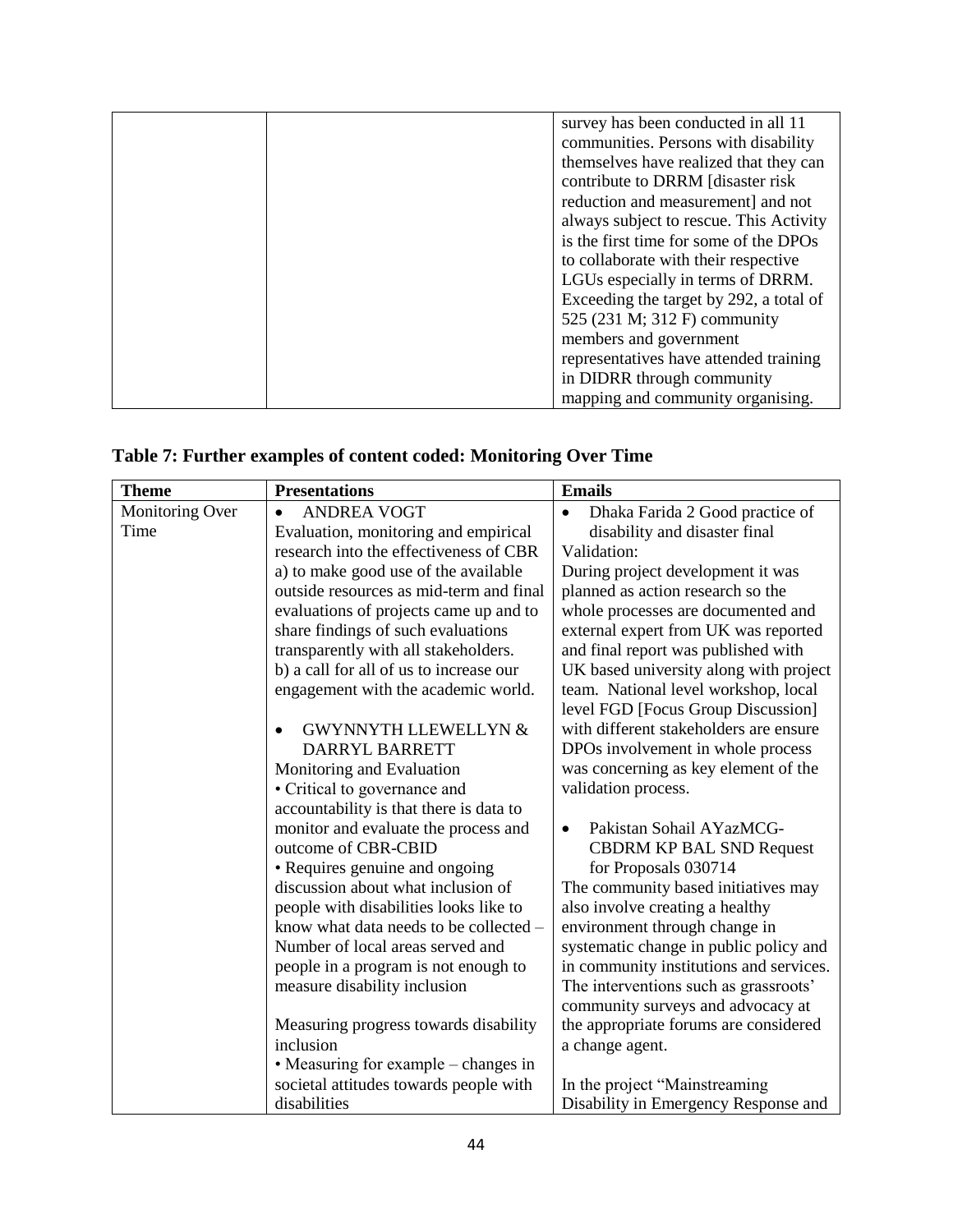– reduced barriers which exclude people with disabilities – services becoming accessible and inclusive – people with disabilities going to school, becoming and staying healthy, getting and keeping a job, raising a family, serving the community

Monitoring and evaluating the contribution of CBR as CBID strategy requires: – Involving people with disabilities in determining the measures of progress and indicators of disability inclusion success – Choosing measures and indicators that are meaningful and useful to decision-makers who have the power to influence change – Presenting the data in ways that convince decision makers to create and/ or sustain ongoing CBR and disability inclusion

• Passah Alain and Pascal Ahidjo [CBR in Practice Presentation](file:///C:/Users/17jmjv/AppData/Local/Microsoft/Windows/Temporary%20Internet%20Files/Content.IE5/2D0IARLL/decadc80-85c8-4e8d-bbd5-0687a5c110a6) The putting in place of a system for data collection, while advocating for the integration of mental health in the health information system to the competent authorities;

Consolidate and capitalize present achievements and skills in community based mental healthcare through in depth studies and researches.

 [ANAND MHATRE](file:///C:/Users/17jmjv/AppData/Local/Microsoft/Windows/Temporary%20Internet%20Files/Content.IE5/2D0IARLL/c19d0d02-e733-4cd8-89d5-0687a7271d3e) Initial Review – Clinicians & Wheelchair experts • Classify chairs per user needs – diagnoses • Guidelines on use and maintenance • Details on governmental schemes • Reviews through SMS [Short message service] • Paper version circulate, Online available • Second Review – Manufacturers & Service Provider • Ratings and Reviews – product optimization • Product issue – direct reporting by ISWP [International Society of

Local Development" the local community supported the CHEF team to conduct the Key Informant Methodology (KIM) survey to identify the persons with disabilities and to carry out a risk and needs assessment as well as rehabilitation needs in district Nowshera in Pakistan, when a flood hit the locality in 2012 and there was a massive displacement of the local people along with the persons with disabilities. The KIM survey would never have been a success without the support of the local people especially when there was no data on the presence of PWDs in the district. Community was taken on board through Focus Group Discussions to evaluate the real ground situation on ground of the people with disability.

- Phillipiness Ferdiliza Dandah Garcia UP CAMP CBR We try to follow community development approaches by starting with a needs assessment that should be across the lifespan and gender inclusive so that we could see where the community is at and where could we help. Next planning is done with the community to know what programs and services would we be providing that are meaningful and hopefully sustainable.
- Shishir kumar Best Practices Community Based Sustainable & Inclusive Financial Institutions Building on the already established network of disabled people's organisations and self-help groups, Naman Seva Samiti held umpteen village-level community meetings to create awareness and mobilize farmers on opportunities in organic farming. Broadly, the process of inclusive organic farming was discussed with the community members and onsite feedback collected. A reporting format for survey to collect the demographic data, disability specific information,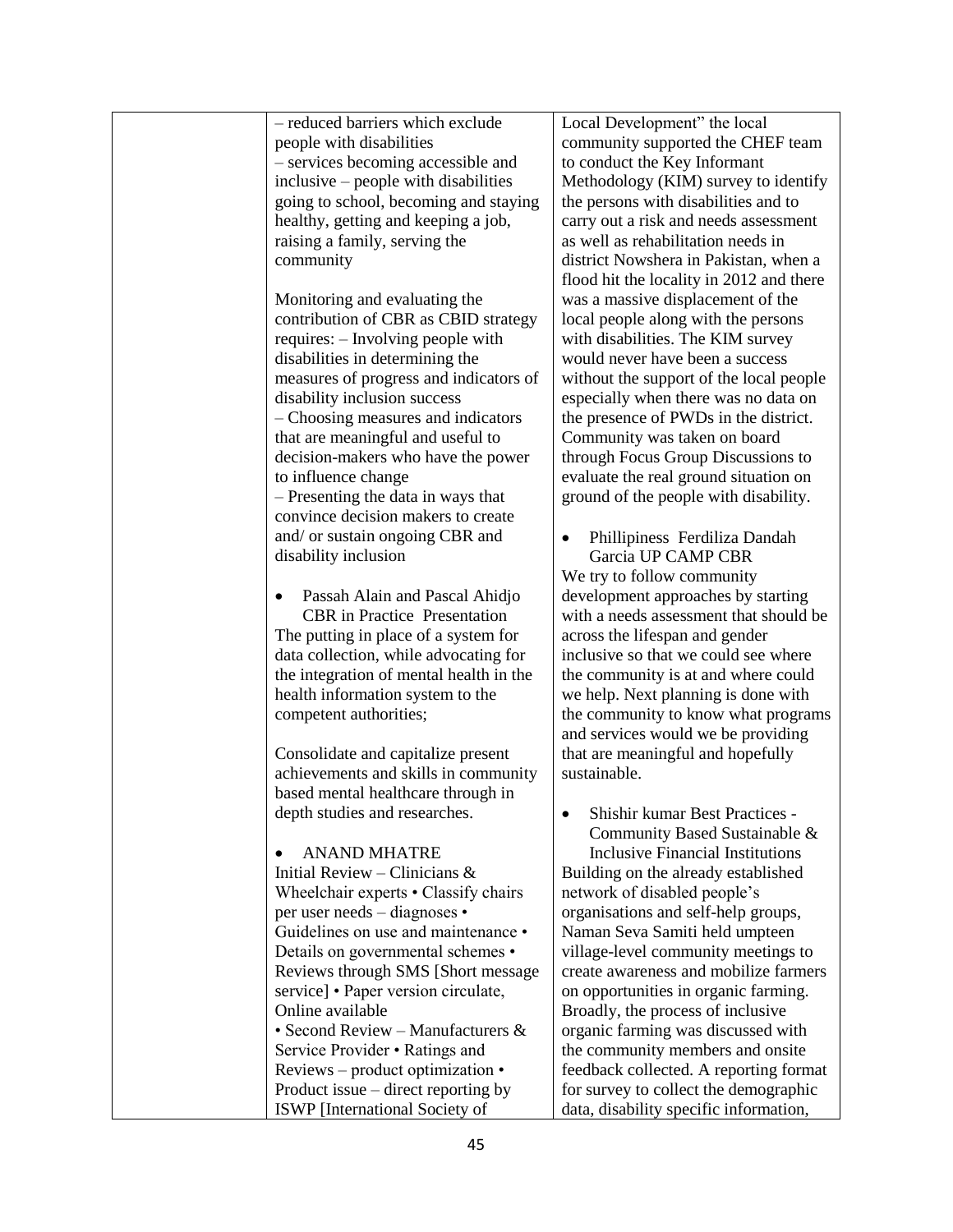| Wheelchair Professionals] •              | ownership of land, current agriculture    |
|------------------------------------------|-------------------------------------------|
| Accessibility                            | practices, land-size and market           |
|                                          | feasibility was developed.                |
| <b>EUNIOUS KAPITO</b>                    |                                           |
| Provide comprehensive database for       | Uganda carolyn Maholo IASG<br>$\bullet$   |
| persons with disabilities - Information  | <b>Mapping Community Initiatives</b>      |
| availability - Information accessibility | Uganda                                    |
| $-$ Information sharing $-$ Information  | Follow ups and Home Visits -This          |
| analysis – Reporting – Monitoring and    | helps to track progress of clients, offer |
| Evaluation                               | technical support to parents and          |
|                                          | caregivers to cope with managing          |
|                                          |                                           |
| Data bank for identified persons with    | disability at family level, counselling   |
| disabilities                             | to families of disabled children,         |
| · Facilitate - Identification of persons | checking drug adherence, making           |
| with disabilities - Needs assessments    | repairs for devices and carrying out      |
| on persons with disabilities –           | accessibility audits to improve access    |
| Recording and follow up on progress      | in homes and facilities                   |
| on significant change                    |                                           |
| - Production of statistical analytical   |                                           |
| reports                                  | Uganda Thrisha WHO CBR<br>$\bullet$       |
|                                          | response_NS_FS_LN_170330                  |
| <b>DMIS AS M&amp;E TOOL</b>              | The link between health based             |
| • Produces analysed reports -            | rehabilitation wheelchair service teams   |
| Segregated according to age, gender,     | and community partners is vital and       |
| sex, district, disability, traditional   | has been incorporated as a key            |
| authority, assistance rendered           | objective in our programming since        |
| - Information gathered is regarded as a  | 2013 in Uganda, Malawi, Kenya,            |
| baseline for the following year          | India, Tanzania. Research conducted       |
| - Measures what has been done            | in 2015 gathering CBR workers             |
| against what was planned in the          | perspectives on their role in wheelchair  |
| previous years                           | provision has shown the potential         |
|                                          | value of a strong collaboration and has   |
| DMIS AS M&E TOOL                         | influenced the direction of our work.     |
| • Compares different CBR components      |                                           |
| - To indicate which component is         | UK Aimee Shalan<br>$\bullet$              |
| doing better that the other in terms of  | Whether the community stakeholders        |
| activities                               | have already finalized the development    |
| • Informs – Planning and preparation     | of all stages of assessment and           |
| for the subsequent year $-$ Resource     | planning pertaining to the                |
| allocation to different components and   | project/program proposal, or they need    |
| activities for the year                  | support in developing the                 |
| - Decision support - development         | project/program- in both cases, our       |
| partners and other stakeholders          | approach should involve the               |
|                                          | community stakeholders in the             |
| HUNG TAK FUNG ANCHOR-2                   | process/cycle (assessment, planning,      |
| Need assessment • Programme              | implementation, and monitoring and        |
| evaluation (Patient Empowerment          | evaluation).                              |
| Program)                                 |                                           |
| • Concept and policy development         | <b>West Africa Baltussen</b><br>$\bullet$ |
| $(ICF)$ • Innovation (mobile app) •      | Community-based Inclusive Child           |
| Measurement                              |                                           |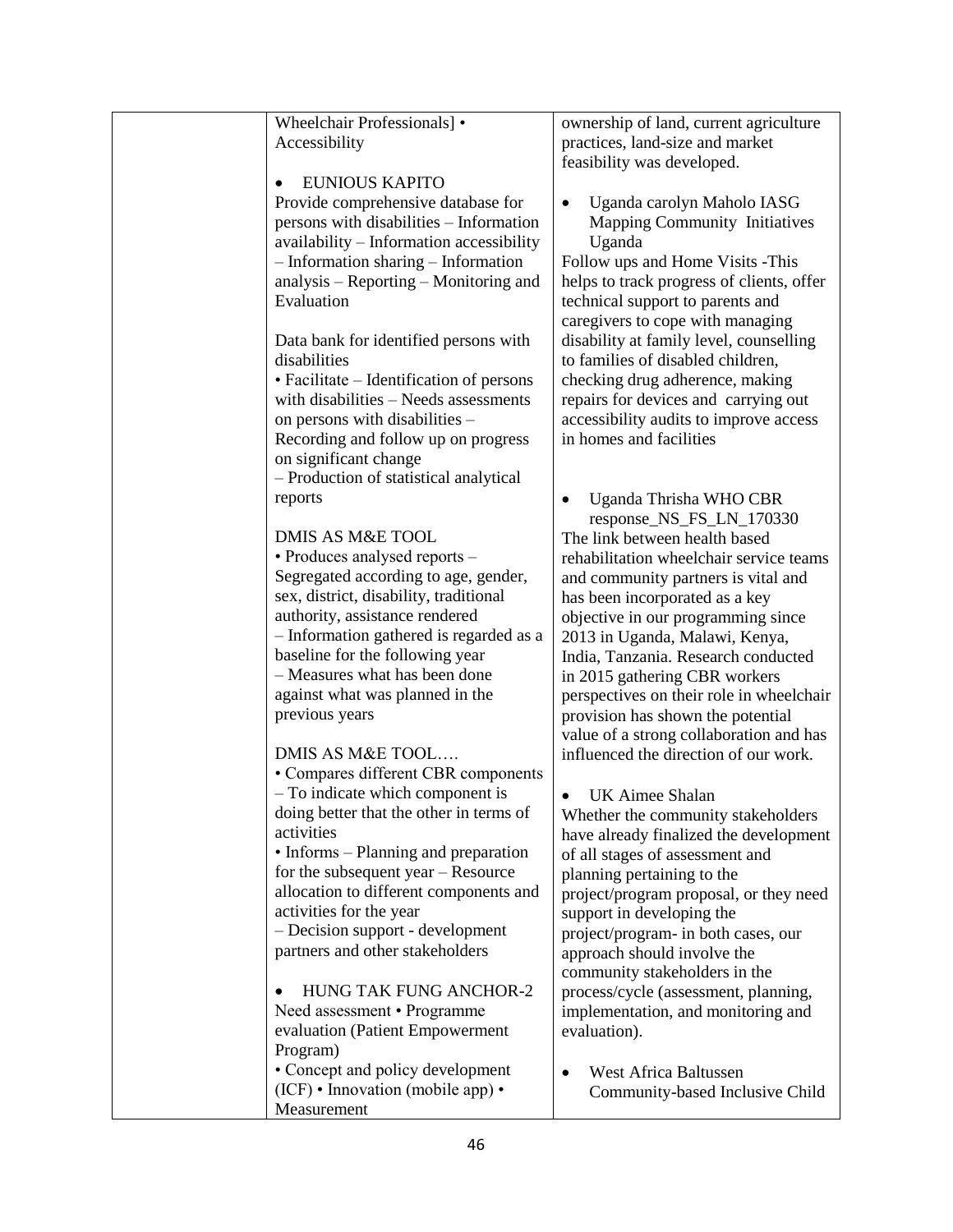|                                          | Development ICD West Africa                |
|------------------------------------------|--------------------------------------------|
| Small or large scale studies can help    | March 2017                                 |
| reflect needs of PwDs, generate          | Research linked with the community         |
| knowledge which can further be           | intervention for children with CP          |
| developed and expanded                   | provided a strong tool for evidence,       |
| • Sustainable advocacy efforts needs     | replication and monitor and evaluation.    |
| high level of participation from Pwds    | Full report:                               |
| and their families, their voicing out to | http://disabilitycentre.lshtm.ac.uk/files/ |
| the government and the society           | 2014/07/Ghanacountry-reportfinal.pdf       |
|                                          |                                            |

| <b>Theme</b>  | <b>Presentations</b>                                                        | <b>Emails</b>                                                     |
|---------------|-----------------------------------------------------------------------------|-------------------------------------------------------------------|
| Definition of | <b>ANDREA VOGT</b>                                                          | Ahmedbad Bharath Joshi CBR_Mental                                 |
| Competencies  | Capacity building initiatives of INGOs                                      | Health                                                            |
| Required to   | move from basic CBR trainings to                                            | Capacity development for project staff:                           |
| Implement the | leadership and project management                                           | Forty five days of rigorous training was                          |
| Programme     | areas as local CBR workers increase                                         | organised for field workers, supervisors                          |
|               | their competence and provide training                                       | and coordinators. As part of the training                         |
|               | and input for their peers.                                                  | programme, they were placed in mental                             |
|               |                                                                             | health hospitals and in the psychiatric                           |
|               | The systematic recognition of CBR                                           | wards of government hospitals to gain                             |
|               | workers or professionalization of                                           | practical experience.                                             |
|               | national training and certification                                         |                                                                   |
|               | processes.                                                                  | Dhaka Farida Good<br>$\bullet$                                    |
|               | a. Different models for training and                                        | Practice_PIHRS                                                    |
|               | apprenticeship in CBR as well as for                                        | Building local capacity:                                          |
|               | certification and examination processes                                     | This project is helping government to                             |
|               | that enable young people to choose                                          | develop a system of Disability inclusive                          |
|               | CBR as a profession as well as                                              | health and rehabilitation within District                         |
|               | empower parents of CWD or PWD                                               | and Upazala hospital towards one stop                             |
|               | themselves to get involved and serve as                                     | service center.                                                   |
|               | CBR workers.                                                                | <b>Trained Government doctors for</b>                             |
|               | b. Approved and agreed curriculum for                                       | disability identification under National                          |
|               | grassroots CBR workers                                                      | disability protocol.                                              |
|               |                                                                             | Trained CHCP and health worker for                                |
|               | ROSALINA FLORES OBANDO                                                      | disability screening at community.                                |
|               | From a program within the framework                                         | Building capacity of Media for rights to<br>health and inclusion. |
|               | of the CBID strategy                                                        |                                                                   |
|               | this support can be provided with a<br>defined role as a facilitator of the | Oriented DPOs on screening including<br>mental health.            |
|               |                                                                             |                                                                   |
|               | process, participating just enough to                                       | Develop training module for<br>government.                        |
|               | carry out its<br>function, which in this case would be to                   | Develop UHC and CC base disability                                |
|               | encourage parents in their active and                                       | Data base and reporting with                                      |
|               | creative participation.                                                     | government system                                                 |
|               |                                                                             | Contribute on National action plan on                             |
|               | <b>SUMAYA GABRIELS</b>                                                      | NDD and develop screening tools and                               |
|               |                                                                             |                                                                   |
|               | ICF framework Not profession specific                                       |                                                                   |

## **Table 8: Further examples of content coded: Definition of Competencies**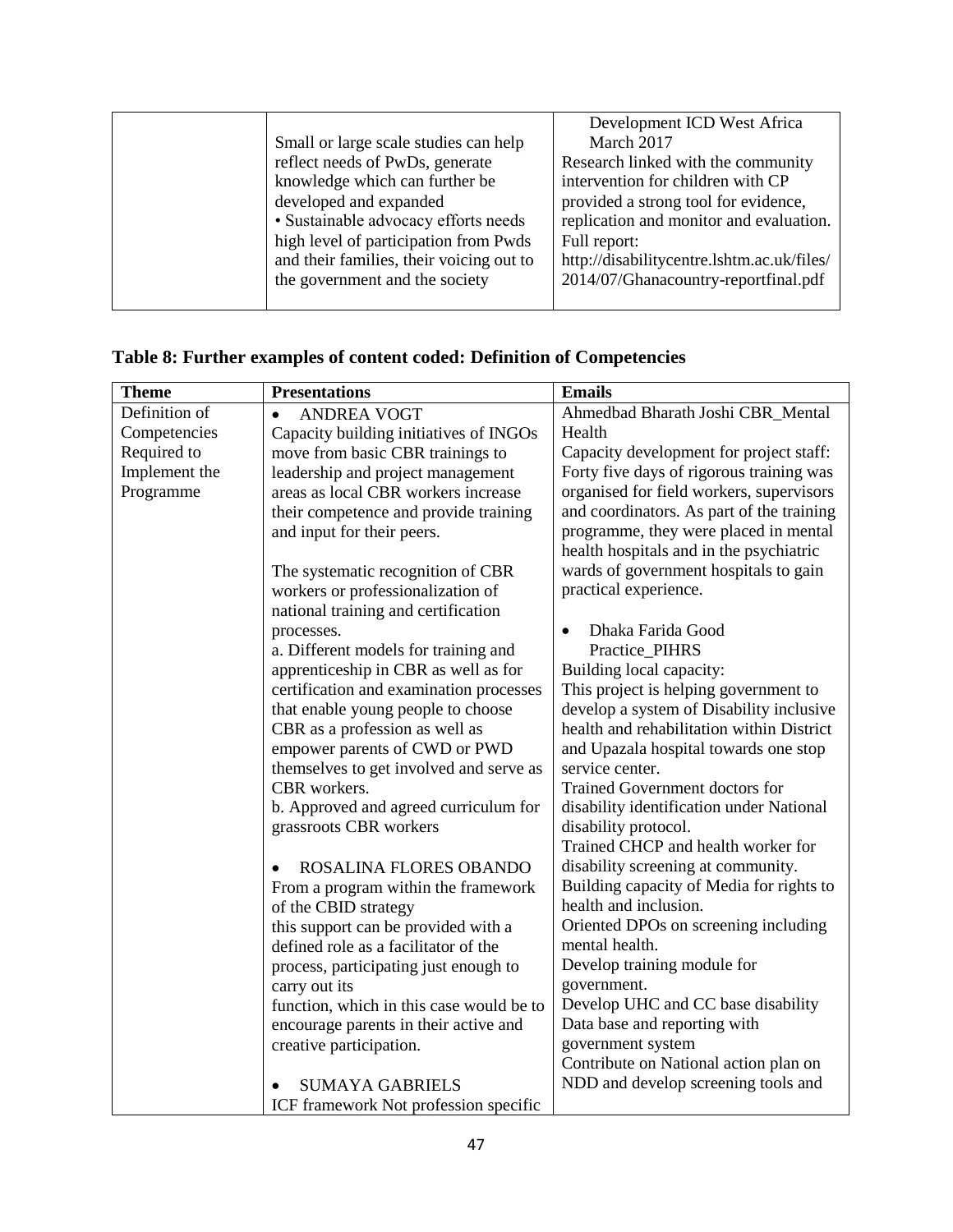| but focus on integrated knowledge and    | system with Community clinic and                               |
|------------------------------------------|----------------------------------------------------------------|
| inter/transdisciplinary work             | UHC.                                                           |
|                                          |                                                                |
|                                          |                                                                |
| Health Component of CBR                  | Ethopia Chandru Denap Whetstine                                |
| -Perform tasks delegated by the          | The $8$ Steps + FINAL High Res                                 |
| rehabilitation professional              | 1) EDUCATION for wheelchair users,                             |
| -Assist rehabilitation professional to   | staff, and the community about                                 |
| address activity limitations and         |                                                                |
|                                          | disability and social inclusion through                        |
| participation restrictions experienced   | existing mechanisms operating in                               |
| by the user.                             | communities.                                                   |
| -Contribute to contextual factors which  | 2) FACILITATION of inclusive and                               |
| interact with the user as part of an     | trusting environments for people with                          |
| interdisciplinary team.                  | disabilities, relying on existing networks                     |
|                                          |                                                                |
|                                          | and strong community roots.                                    |
| Sharing of roles, information and skills | 3) COLLABORATION with technical                                |
| across disciplines                       | partners and disability focused                                |
| -Maximise communication, interaction     | organizations on the implementation of                         |
| and co-operation across disciplines      | wheelchair provision and existing                              |
| -Integrated teaching, learning and       | community programs that can be                                 |
| working together towards integrated      | expanded to provide social and                                 |
| services delivery                        | economic inclusion activities.                                 |
| -Mutual vision and collaborative         | 4) ADVOCACY at the local and                                   |
| teamwork                                 | national levels for attitudinal and policy                     |
|                                          | change regarding people with                                   |
| VIZIA VARDHAN PATTA                      | disabilities, leveraging existing                              |
|                                          |                                                                |
| Core competencies and interfaces         | advocacy networks where applicable.                            |
| required in CBVT [community based        |                                                                |
| vocational training] : Multi level       | Examples of Good Practice in<br>$\bullet$                      |
| stakeholders involvement is needed for   | Inclusion of Persons 30.3.2017                                 |
| community ownership, identification of   | <b>Star Mountain Rehabilitation Center</b>                     |
| location, skill gaps, mobilizing         | always seeks to develop the capacity of                        |
|                                          |                                                                |
| resources, implementing training,        | its staff members through allowing them                        |
| gainful wage and self-employment and     | to participate in different training                           |
| addressing human right issues.           | workshops, courses and conferences on                          |
|                                          | disability related issues Disability                           |
| Advocate for the rights of               | Inclusion Development, Gender Equity                           |
| disadvantaged and address stigma and     |                                                                |
| discrimination                           | Guyana gelli Management and<br>٠                               |
| <b>MARY WICKENDEN</b><br>٠               | inclusive development<br>The CBR volunteers are members of the |
| Core Team Knowledge of CBR matrix        | community and represent a variety of                           |
| & guidelines patchy- although all        |                                                                |
|                                          | professions, experiences, volunteer                            |
| programmes were working across all       | groups and include persons with                                |
| sectors and had a strong focus on        | disabilities and their families. The                           |
| inclusion and empowerment -High          | volunteers are regarded as an essential                        |
| Motivation and commitment of CBR         | component of a strategy to provide                             |
| Core teams -Organisational aspects       | rehabilitation support for persons with                        |
| were rather weak $-$ including poor      | disabilities and their families so as to                       |
| documentation, lack of monitoring data   | facilitate their social and economic                           |
| -Lots of historical and contextual       | development in the mainstream of life in                       |
| information from manager and others      |                                                                |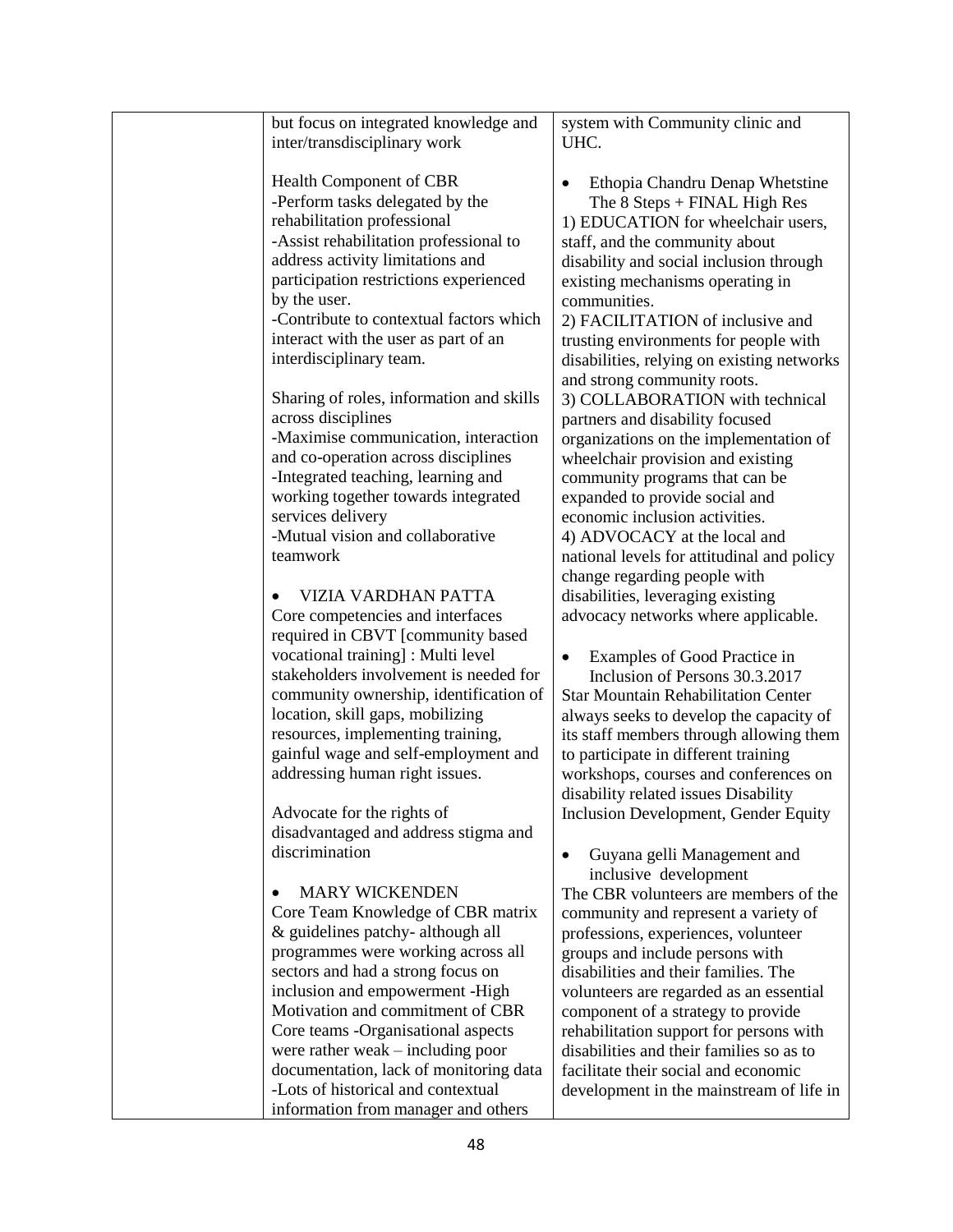| but very little documentation           | the community. That strategy is            |
|-----------------------------------------|--------------------------------------------|
| -CBR Core team overestimated the        | regarded as a model of sustainable         |
| impact they had on PWDs lives All       | community involvement in the area of       |
| programmes were hindered by lack of     | disability and human rights for persons    |
| financial resources /uncertainty about  | with disabilities.                         |
| funding -The contribution of volunteers |                                            |
| tends to go unrecognised/undervalued    | Japan Etsuko Ueno Examples of<br>$\bullet$ |
| by CBR core team and strategic          |                                            |
|                                         | good practices                             |
| partners – but is very valued by PWDs   | In 2016, our organization has developed    |
| -Communication barriers and             | the training program for implementing      |
| hierarchies between District level      | the concept of CBID in Japan. The trial    |
| officials and community level workers   | CBID training programs have been           |
| and volunteers                          | implemented in three different             |
| -Core team recognised that they needed  | communities in Japan which are Nagoya      |
| to link with their network of SPs more  | city(big city), Matsumoto city (local      |
| and better -Core team admitted lack of  | city) and Nyuzen machi, Toyama             |
| confidence in how to support people     | pref.(small town). CBR Matrix is used      |
| with some types of impairment           | for seeing the change happened.            |
|                                         | The program contents have been             |
| SIPHOKAZI GCAZA-SOMPETA<br>$\bullet$    | developed based on the concept of          |
| & THERESA LORENZO                       | CBID which includes identifying            |
| Screen and identify disabled persons    | community issues, planning of the          |
| for impairments, functional ability and | training programs, promotion of            |
| participation restrictions in the life  | participants in each community,            |
| areas of living, learning, working and  | preparing for cases to be used in          |
| socializing.                            | workshop, simulation training, the         |
| Implement health promoting actions,     | actual training, feedback meeting and      |
| education and strategies.               | following up for networking.               |
|                                         |                                            |
| Apply essential methods, procedures     | The workshop is called as "Potluck of      |
| and techniques to address impairments   | What We Can Do" Workshop, which            |
| and functional limitations experienced  | has been developed by NPOs in Nagoya       |
| Provide basic interventions to improve  | city. This is introduced in UN             |
| participation in the life areas         | <b>ENABLE NL April 2014.</b>               |
| Promote the rights of disabled persons. | Basically the training program were        |
| Promote re-integration of disabled      | conducted by the local people. The         |
| persons into home and community life.   | program design is consistent with some     |
|                                         | of the elements of sustainability of CBR   |
| Help with daily life (living,           | in CBR Guidelines that include             |
| learning, socialising, working) Assist  | leadership, collaboration, active          |
| with rehabilitation &                   | participation of community, community      |
| disability management at home Record,   | resources mobilization.                    |
| present and report                      |                                            |
| information of patient's health status  | <b>KAREN CBM</b> initiatives<br>$\bullet$  |
| once out of facility                    | communitystrategies_GoodPractices          |
| Identify and mobilise resources with    | Key field personnel of PCCID's             |
| community                               | [Philippine communities inclusive of       |
| Identify priority cases for referral    | everyone, through Capability-building      |
| Observe and screen                      | for inclusion, with focus on persons       |
|                                         | with disabilities] partners have           |
| DJENANA JALOVCIC &                      | enhanced their facilitative role in their  |
| DARKO KRZNARIC-                         | work with DPOs, parents'                   |
|                                         |                                            |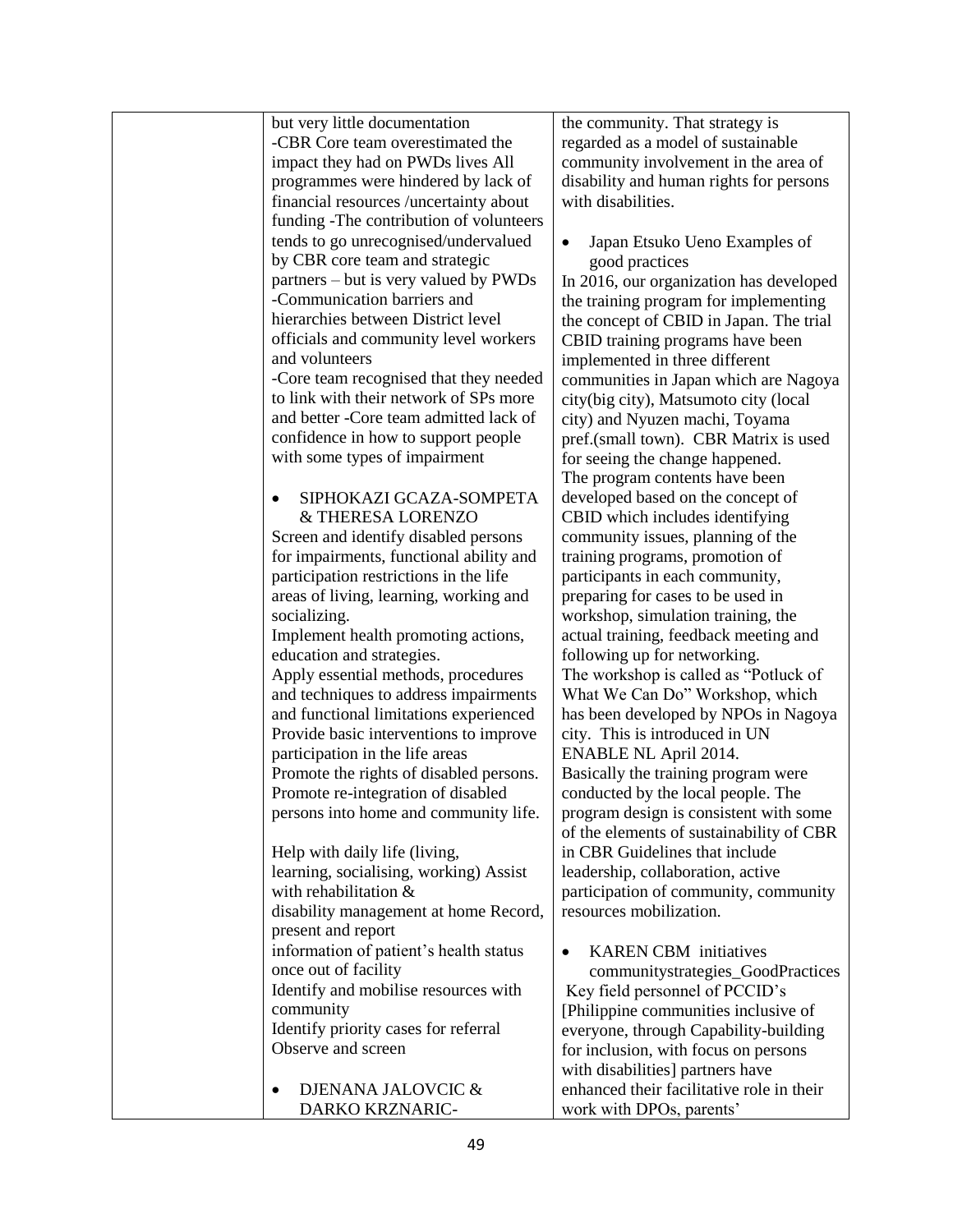| <b>SUSTAINABILITY OF CBR</b>             | organizations, LGUs, and other             |
|------------------------------------------|--------------------------------------------|
| Multidisciplinary capacity building:     | community stakeholders (training/adult     |
| Mastering client centred clinical skills | education) via: Training program for       |
|                                          | strengthening of local organizations       |
| Continuing education of teams            | (DPOs, parents' organizations, local       |
| including on the paradigm shift from     | partners)—towards genuine                  |
| medical to human rights model            | participation in local development and     |
|                                          | governance. Core modules: i. Inclusive     |
|                                          | Development and the CBR Strategy ii.       |
|                                          | Community Organizing; iii.                 |
|                                          | Participatory Project Development and      |
|                                          | Management; iv. Participatory              |
|                                          | Management and Strengthening               |
|                                          | People's Organizations; Other related      |
|                                          | modules based on partners' requests        |
|                                          |                                            |
|                                          | CBM CBID Training Teams" facilitate        |
|                                          | a series of training "Inclusion using the  |
|                                          | CBR Guidelines" across the region to       |
|                                          | promote the WHO CBR Guidelines,            |
|                                          | UNCRPD principles, linking to SDGs         |
|                                          | and focusing on grassroots to national     |
|                                          | initiatives - how to deliver community     |
|                                          | owned CBID programmes where                |
|                                          | everyone benefits and contributes          |
|                                          |                                            |
|                                          | The members of the team have also          |
|                                          | undergone training on facilitation skills, |
|                                          | Gender Sensitivity, child safeguarding,    |
|                                          | DID standards.                             |
|                                          |                                            |

# **Table 9: Further examples of content coded: Application of International Frameworks**

| <b>Theme</b>   | <b>Presentations</b>                                                                 |  |
|----------------|--------------------------------------------------------------------------------------|--|
| Application of | <b>BATDULAM TUMENBAYAR-2</b>                                                         |  |
| International  | Mongolia has been providing services to the people with disabilities in the frame of |  |
| Frameworks     | Mongolian Social protection Law on disabled people which was approved in 2005.       |  |
|                | • Mongolia has approved UN Convention on the Rights of Persons with Disabilities     |  |
|                | and additional protocol on 19th of Dec 2008 and acceded to a convention on 13th      |  |
|                | of May 2009.                                                                         |  |
|                | • Mongolia prepared first report on UN Convention on the Rights of Persons with      |  |
|                | Disabilities in 2011.                                                                |  |
|                | • Mongolian Government approved its action plan for the 2013-2016 for the            |  |
|                | implementation of UN Convention on the Rights of Persons with Disabilities.          |  |
|                |                                                                                      |  |
|                | Comparative study between Mongolian law and regulation and UN convention on          |  |
|                | the Rights of Persons with Disabilities                                              |  |
|                |                                                                                      |  |
|                | ROSALINA FLORES OBANDO                                                               |  |
|                | Nicaragua, signed and ratified the convention on the rights of persons with          |  |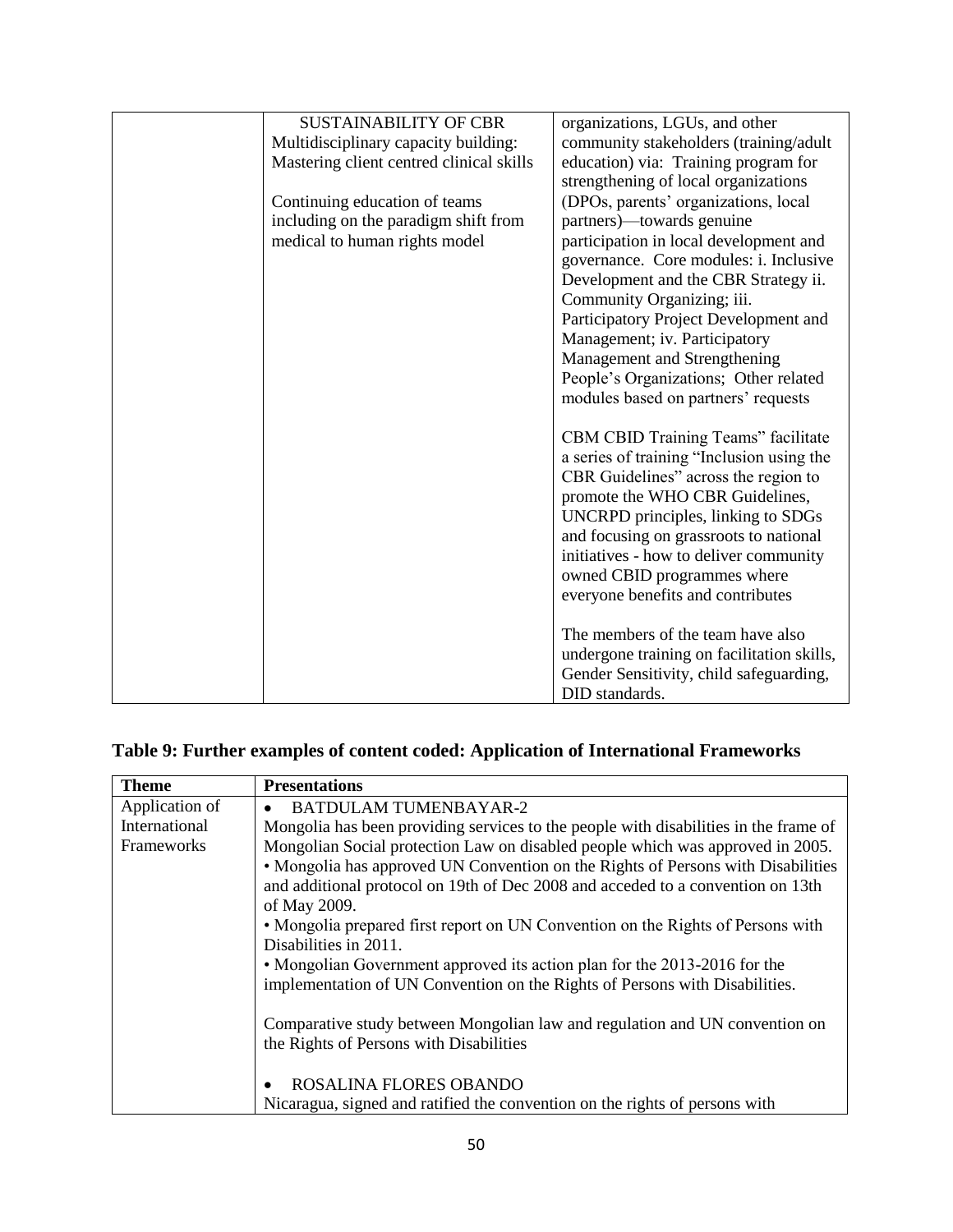| disabilities, the law 763 was created                                                                                                                                                                                                                                                                                                                                                                                                                                                                                                                                                                                                                                                                                |
|----------------------------------------------------------------------------------------------------------------------------------------------------------------------------------------------------------------------------------------------------------------------------------------------------------------------------------------------------------------------------------------------------------------------------------------------------------------------------------------------------------------------------------------------------------------------------------------------------------------------------------------------------------------------------------------------------------------------|
| On a national level different programs have been strengthened in the framework of<br>Community                                                                                                                                                                                                                                                                                                                                                                                                                                                                                                                                                                                                                       |
| Based Inclusive Development (DBID) as a means to reduce poverty and achieve<br>the Sustainable Development Goals                                                                                                                                                                                                                                                                                                                                                                                                                                                                                                                                                                                                     |
| SATOMI MUKAI ET AL.<br>UNCRPD Ratification (2012) Law on the Protection and the Promotion of the<br>Rights of Persons with Disabilities (2009)                                                                                                                                                                                                                                                                                                                                                                                                                                                                                                                                                                       |
| Ensure inclusive and equitable quality education and<br>promote lifelong learning opportunities for all Sustainable Development Goal 4                                                                                                                                                                                                                                                                                                                                                                                                                                                                                                                                                                               |
| States Parties recognize the right of persons with disabilities to education. With a<br>view to realizing this right without discrimination and on the basis of equal<br>opportunity, States Parties shall ensure an inclusive education system at all levels;<br><b>UNCRPD</b> Article 24                                                                                                                                                                                                                                                                                                                                                                                                                           |
| <b>ALICK NYIRENDA</b><br>UNCRPD-inspired, progressive disability programmes, CBR policies and<br>legislations, as well as implementation frameworks                                                                                                                                                                                                                                                                                                                                                                                                                                                                                                                                                                  |
| With the UNCRPD coming into effect in 2006, most governments in Africa have<br>now adopted and ratified the Convention, followed by realignments of their<br>legislations, policies and implementation plans that are gradually beneficial.<br>• Representation of African countries on the Committee on the Rights of Persons<br>with Disabilities, related to the UNCRPD has a total of 4 persons representing<br>Africa from Nigeria, Kenya, Uganda and Tunisia.<br>• A Joint study by the Secretariat of the African Decade (SADPD), CBM and NAD<br>undertaken in 2011 in Malawi showed that where efforts were made to promote<br>inclusive development through the CBR strategy, access to social services did |
| improve.<br>• Uganda is a good example of the benefits of a decentralized system of<br>governance. The country provides for increased participation of persons with<br>disabilities in politics and other civic duties, from Parliamentary level to Parishes<br>reserving seats for persons with disabilities                                                                                                                                                                                                                                                                                                                                                                                                        |
| AWA JACQUES CHIRAC ETAL-SUSTAINABILITY OF CBR<br>Signed the CRPD and enacted N°2010/002 of April 13, 2010 on the Protection and<br>Promotion of the Rights of persons with disabilities.                                                                                                                                                                                                                                                                                                                                                                                                                                                                                                                             |
| <b>AWA JACQUES CHIRAC-2</b><br>$\bullet$                                                                                                                                                                                                                                                                                                                                                                                                                                                                                                                                                                                                                                                                             |
| Empowering government to implement DID in collaboration with CBR is an                                                                                                                                                                                                                                                                                                                                                                                                                                                                                                                                                                                                                                               |
| invaluable strategy for achieving SDG number 2, 3, 4, 5, 8, 11 and 16. This<br>however requires initial funding and technical support which reduces with time for                                                                                                                                                                                                                                                                                                                                                                                                                                                                                                                                                    |
| out of practice comes custom.<br>• Government if given the required capacity and support will effectively lead the                                                                                                                                                                                                                                                                                                                                                                                                                                                                                                                                                                                                   |
| process of attaining the goals of the empowerment, livelihood, social components<br>of the CBR guidelines and drive through the social change required for our                                                                                                                                                                                                                                                                                                                                                                                                                                                                                                                                                       |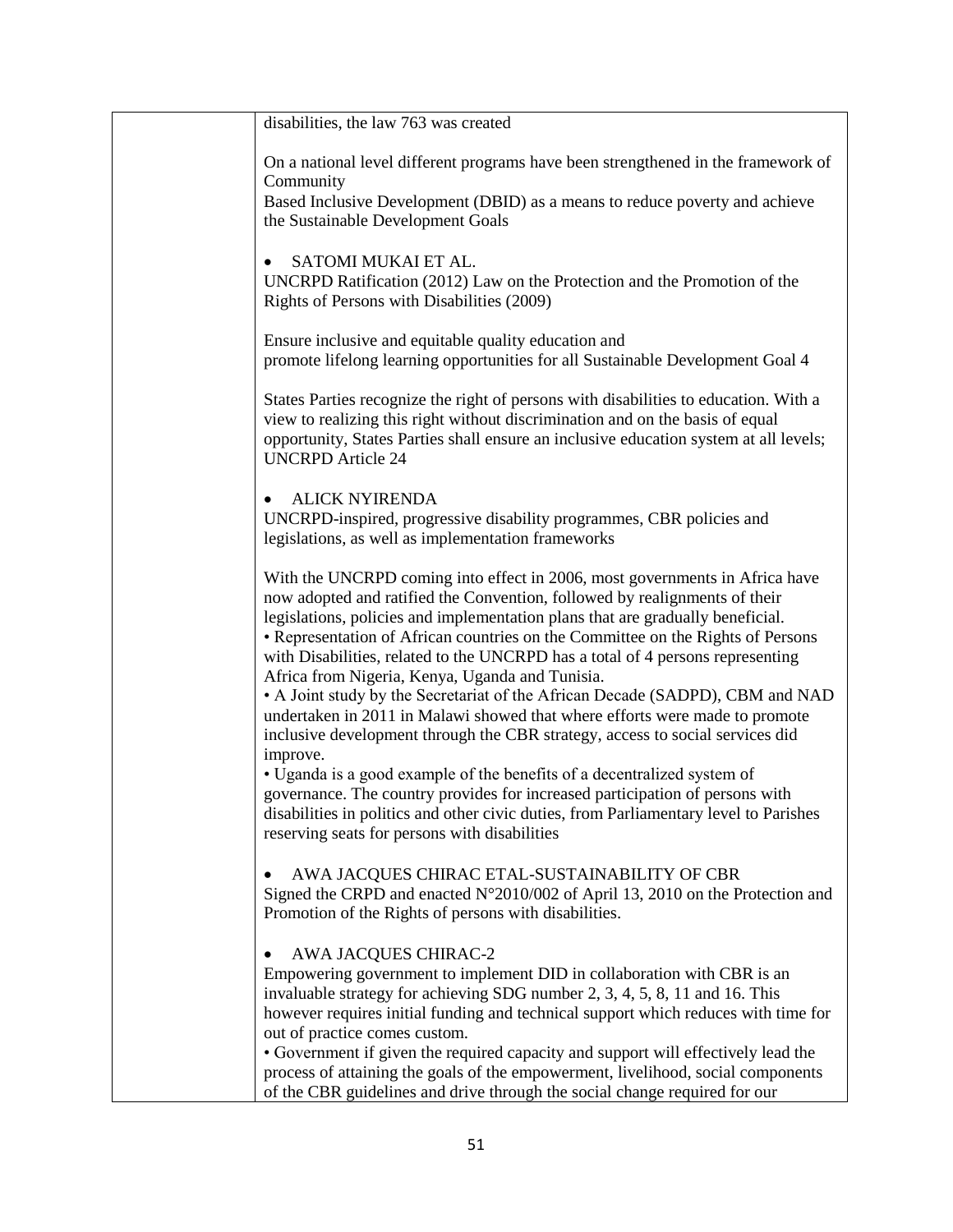| societies to become disability inclusive.                                                                                                                                                                                                                                                                                                                                                                           |
|---------------------------------------------------------------------------------------------------------------------------------------------------------------------------------------------------------------------------------------------------------------------------------------------------------------------------------------------------------------------------------------------------------------------|
| <b>ETSUKO UENO-2</b><br>Japan Ratified CRPD in 2014<br>The new law of the resolution of discrimination for persons with disabilities from<br>April 2016.                                                                                                                                                                                                                                                            |
| LYNN COCKBURN ET AL.<br>The Sustainable Development Goals $(2015)$ – Specific goals for the theme group<br>were identified based on the SDGs                                                                                                                                                                                                                                                                        |
| <b>SANDRA WILLIS</b><br>$\bullet$<br>Ratification of the United Nations Convention on the Rights of Persons with<br>Disabilities in 2008                                                                                                                                                                                                                                                                            |
| UN Convention on the Rights of Persons with Disabilities (CRPD)<br>-obligations (Articles 31, 33 and 35) to: collect statistical information on disability<br>& monitor and regularly report                                                                                                                                                                                                                        |
| UN Sustainable Development Goals (SDGs) - includes 7 targets addressing<br>disability/persons with disabilities - disaggregation is stated as a responsibility of<br>the statistical community to ensure indicators cover specific groups of the<br>population.                                                                                                                                                     |
| SOPHIA MOHAMMED<br>UN Convention on the Rights of Persons with Disabilities<br>• Article 11 calls for State parties to undertake "all measures to ensure protection<br>and safety for persons with disabilities in situations of risk, including situations of<br>armed conflict, humanitarian emergencies and the occurrence of natural disasters".                                                                |
| UN Convention on the Rights of Persons with Disabilities<br>• Article 32: Highlights importance of international cooperation in support of<br>national efforts for the realization of the purpose and objectives of the present<br>Convention. This includes cooperation between States on one hand, and<br>partnerships with international and regional organizations as well as the civil<br>society on the other |
| David Lopez NICARAGUA-ENG-<br>٠<br>The CBR strategy has focused on the rights of Persons with Disabilities. And now<br>the Sustainable Development Goals (SDGs) are a valuable opportunity to go to<br>fulfill the commandment "Leave no one behind".                                                                                                                                                               |
| DJENANA JALOVCIC & DARKO KRZNARIC-SUSTAINABILITY OF<br>٠<br><b>CBR</b><br>CBR network is an example of implementation of UNCRPD articles 25 and 26                                                                                                                                                                                                                                                                  |
| (access to health, and habilitation and rehabilitation)                                                                                                                                                                                                                                                                                                                                                             |
| <b>GEETA CHOPRA</b><br>The Sustainable Development Goals have taken Disability to centre stage of any<br>planning for development. And rightly so because:                                                                                                                                                                                                                                                          |